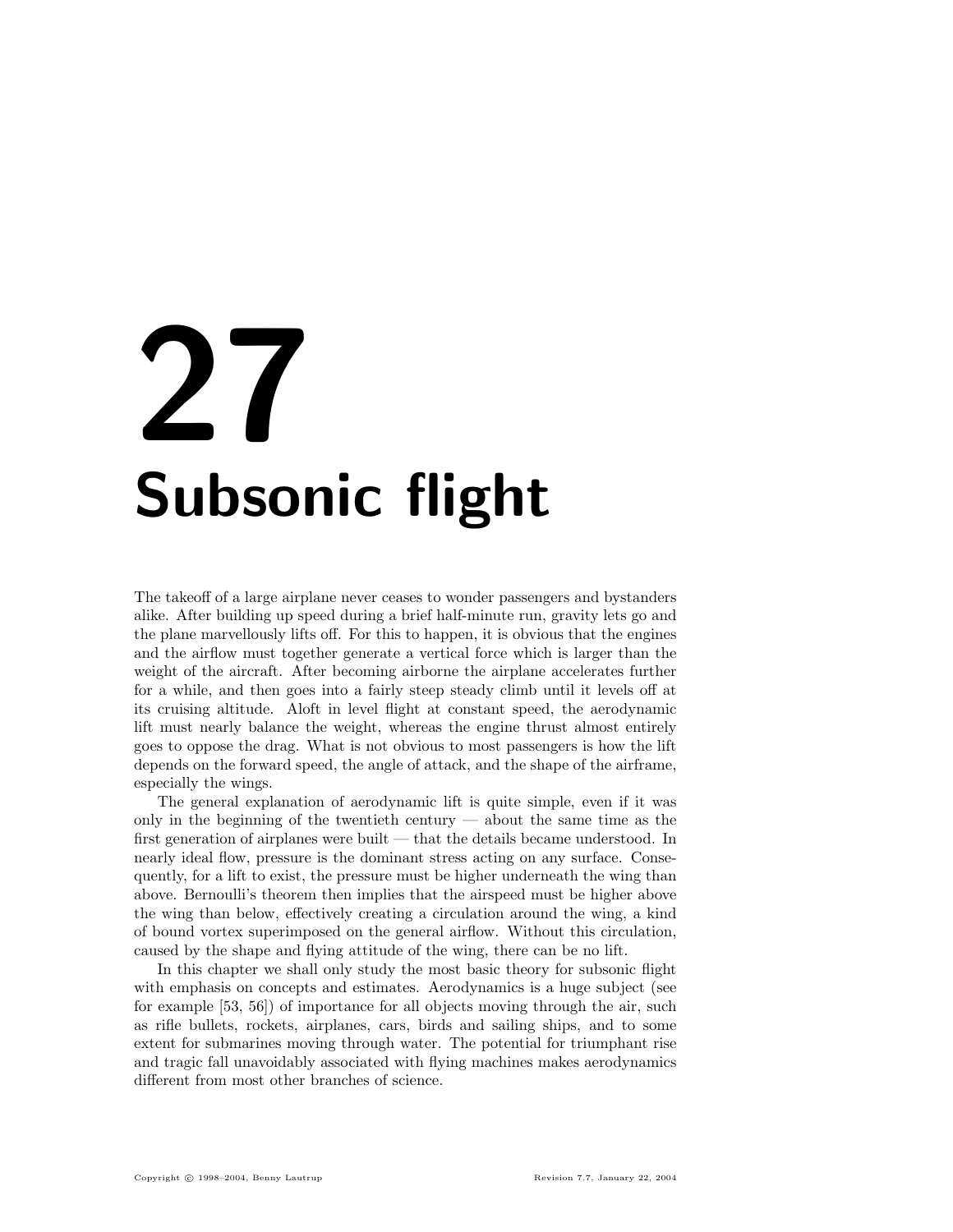

The symmetry plane and wing plane of normal winged aircraft.



The three axes of a normal winged airplane. The aircraft rolls around the longitudinal axis, pitches around the lateral axis, and yaws around the directional<br>axis. The nose lies at the The nose lies at the end of the longitudinal axis and the wings in the plane of the longitudinal and lateral axes.

Wilbur and Orwille Wright  $(1867-1912, 1871-1948)$ .  $(1871–1948)$ . American flight pioneers.<br>From their bicycle shop  $From$  their in Dayton, Ohio, the inseparable brothers carried out systematic empirical investigations of the conditions for flight, beginning in 1896. Built gliders and airfoil models, wind tunnels, engines, and propellers. They finally succeeded in performing the first heavierthan-air, manned, powered flight on December 17, 1903, at Kitty Hawk, North Carolina.

# 27.1 Aircraft controls

Historically aircraft design went through many phases with sometimes weird shapes emerging, especially during the 19'th century. In the 20'th century, where sustained powered flight was finally attained, most of the design problems were solved through systematic application of theory and experiment. The history of the evolution of aerodynamics, the courageous men and their wonderful flying machines, is dramatic to say the least (see for example [54]).

## Control surfaces

The majority of all winged aircraft that have ever been built are symmetric under reflection in a midplane. The wings are typically placed in a plane orthogonal to the midplane, but often swept somewhat backwards and a bit upwards. On the wings, and also on the horizontal and vertical stabilizing wing-like surfaces found at the tail-end of most aircraft, there are smaller movable control surfaces, connected physically or electronically to the "stick" and the "pedals" in the cockpit. Normally, there are even smaller movable sections of the control surfaces, allowing the pilot to trim the aircraft. When the aircraft is trimmed for steady flight, the cockpit controls are relaxed and do not require constant application of force to keep the airplane steady. At cruising speed the aircraft is typically handled with quite small movements of the controls, often carried out by the autopilot, whereas at low speeds, for example during takeoff and landing, much larger moves are necessary.

#### Main aircraft axes

The symmetry plane and the wing plane of normal aircraft define three orthogonal axes. The first is the longitudinal axis, running along the body of the aircraft in the intersection of the midplane and the wing plane. Rotation around this axis is called roll, and is controlled by the ailerons usually found at the trailing edge of the wings near the wing tips. When the pilot moves the stick from side to side the ailerons move oppositely to each other and create a rolling moment around the longitudinal axis. The second is the lateral axis which lies in the wing plane and is orthogonal to the midplane. Rotation around this axis is called pitch and is normally controlled by the elevator, usually found in the tail of the aircraft. The pilot moves the stick forward and backward to create a pitching moment around the lateral axis. The third is the directional axis which is orthogonal to both the wings and the body, and thus vertical in straight level flight. Rotation around this axis is called yaw and normally controlled by the rudder, also placed in the tail end. In conventional aircraft, the pilot presses foot pedals to move the rudder and create a yawing moment around the directional axis. It was the Wright brothers who first introduced controls for all three axes of their aircraft [54, p. 243].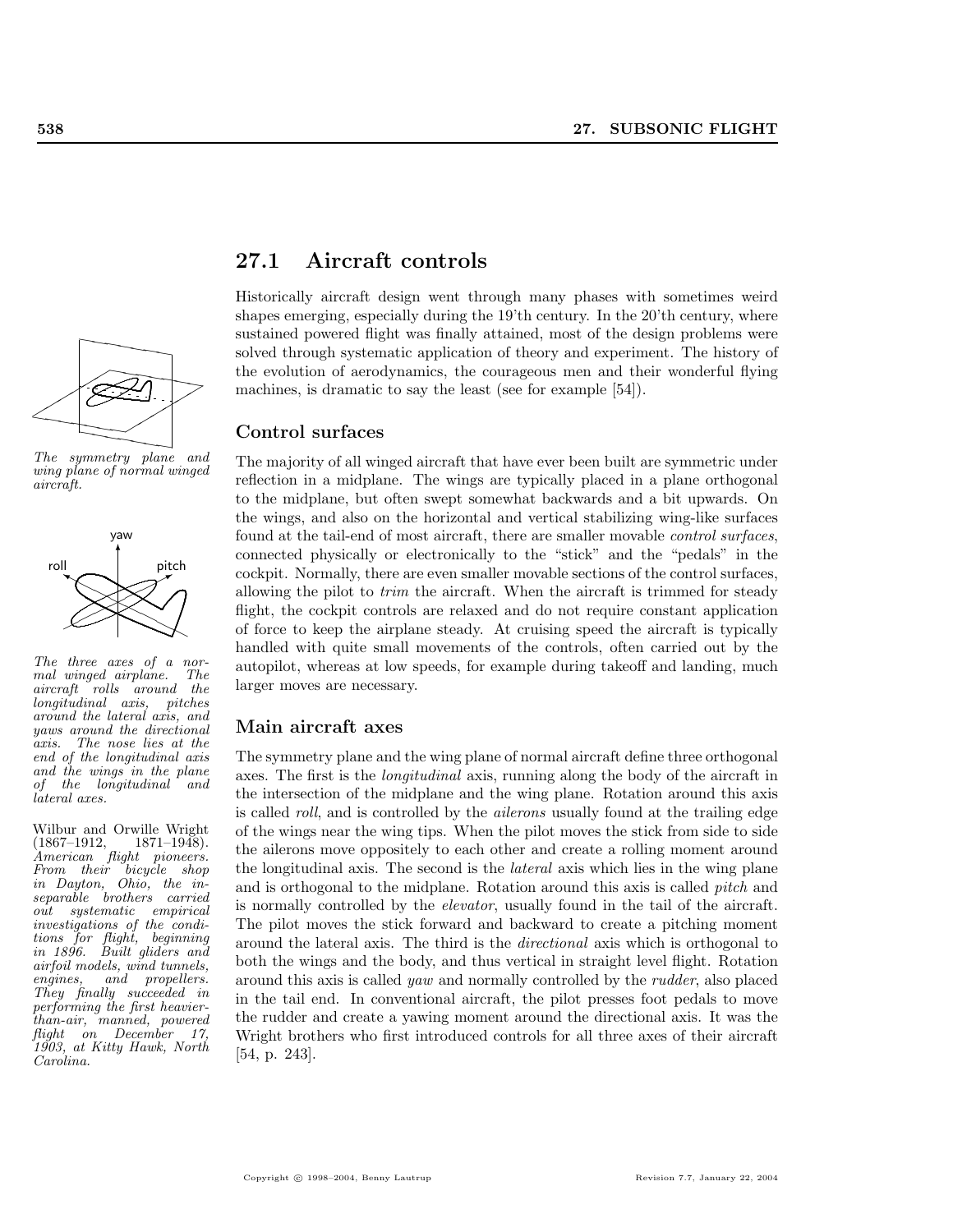## Takeoff, cruise and landing

The takeoff of a normal passenger aircraft begins with a *run* typically lasting half a minute. In modern aircraft with nose wheel, the body stays horizontal during the whole run, whereas in older aircraft with tail wheel or slider, the tail would lift up well into the run and first then make the body nearly horizontal. Having reached sufficient speed for flight, about 250 − 300 km/h for large passenger jet planes, the pilot gently pulls the stick back and thereby raises the elevator, creating a pitching moment that lifts the nose wheel off the runway while the main undercarriage stays in contact with it. After a bit of acceleration in this attitude the undercarriage also leaves the runway, and the aircraft is airborne. For safety reasons the aircraft should not lift off until the speed is somewhat above the minimal speed for flight. In older airplanes, the actual liftoff was almost imperceptible, whereas the powerful engines of modern aircraft make the liftoff much more noticeable through the rather steep climb angle that the aircraft is capable of assuming immediately after. The climb normally lasts until the aircraft has reached cruising altitude, typically 10, 000 m, at which point it levels off and accelerates further until it reaches cruising speed, around 800 −900 km/h for a modern jet. At normal temperature and pressure the sound speed is about 1200 km/h but at cruising altitude the fall in temperature has reduced it by about 10% — as can be seen from (16-8). The airspeed is thus about 85% of sound speed, also called Mach 0.85.

Landing is by far the hardest part of flying. The aircraft has to be brought down to the ground and the speed must be reduced. At low speed the aircraft controls need to be worked harder than at high speed, and random winds and turbulence influence the aircraft much more. Keeping the air speed above stall speed is uppermost in the pilot's mind, because a stall at low altitude makes the airplane crash into the ground. Landing speeds are comparable to takeoff speeds, but the aircraft has to be maneuvered into the narrow space that the runway presents, and in all kinds of weather. Landing lengths can be made shorter than takeoff lengths by diverting jet exhaust into the forward direction or reversing propeller blades, in addition to application of wheel brakes.

Example 27.1.1: Jet engines develop nearly constant thrust (force) at a given altitude such that their power (energy output per unit of time) increases proportionally with airspeed, all other factors being equal. Propeller engines yield instead roughly constant power so that the thrust decreases with airspeed. Ignoring air resistance (drag), the constant thrust from jet engines translates into nearly constant acceleration during the takeoff run. A typical large passenger jet airliner (Boeing 747-200) has a maximal weight of 374, 000 kg and four engines that together yield a maximum thrust of 973,000 N, corresponding to a runway acceleration of 2.6  $m/s^2$ when fully loaded. At this acceleration the plane reaches takeoff speed of 290 km/h in 31 s after a run of about 1250 m. Actual takeoff length is somewhat larger because of drag and rolling friction. For safety reasons, runways are required to be at least twice that length, typically between 3 and 4 km.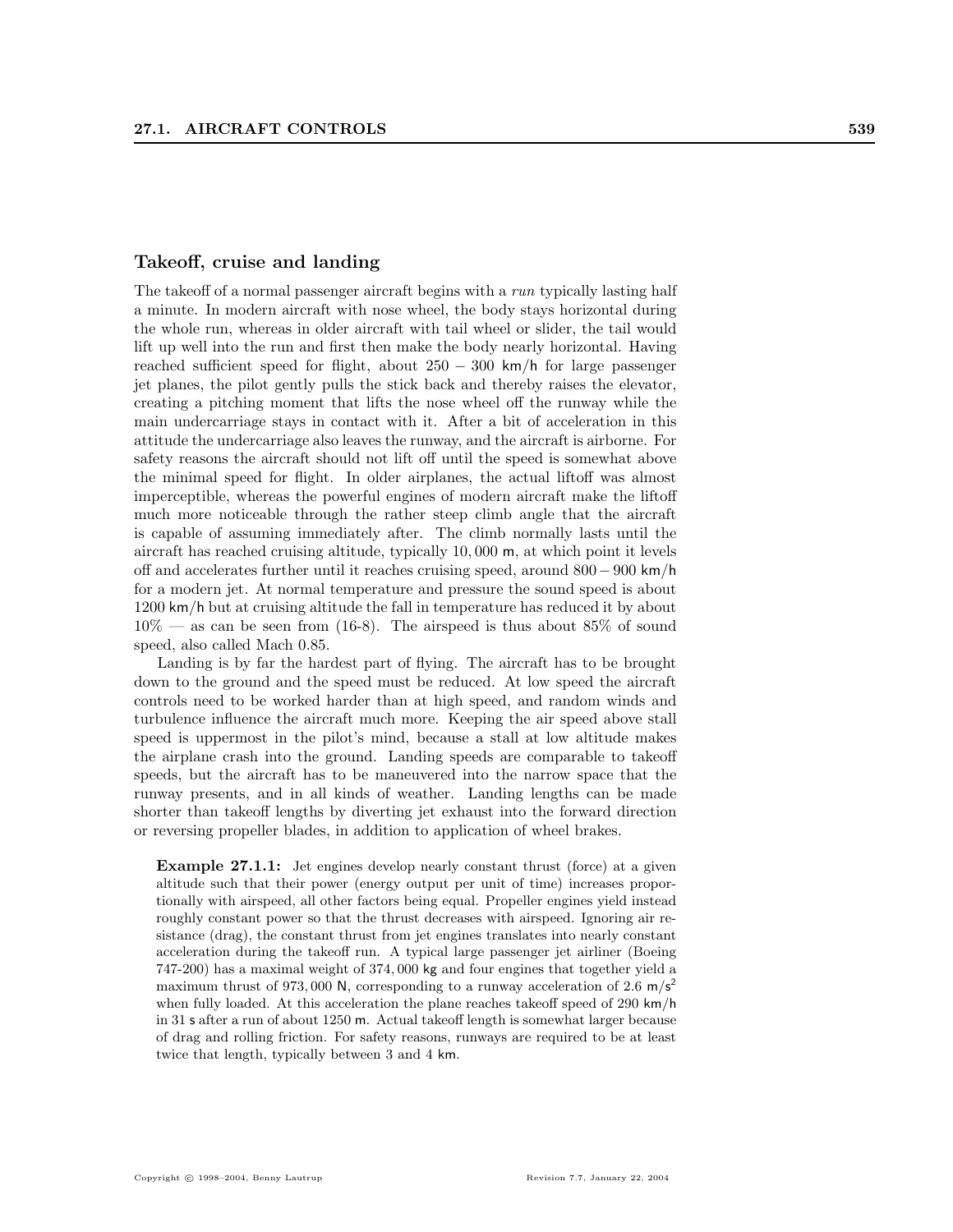## Extreme flying

An aircraft can in principle move through the air in any attitude — and some pilots enjoy making their planes do exactly that  $-$  but there is an intended normal flying attitude with the wings nearly horizontal and orthogonal to the airflow. In this attitude, the aircraft is designed such that the the flow of over the wings and body of the aircraft is as laminar as possible, because laminar flow Otto Lilienthal (1848–1896). yields the largest lift force and smallest drag.

> In other attitudes, steep climb, dive, roll, loop, tight turn, spin, tail-glide, sideways crabbing, and what not, the airflow over the wings may become turbulent resulting in almost complete loss of lift. When that happens, the aircraft is said to have stalled. Stalling an aircraft in level flight at sufficient altitude is a common – and fun – training exercise. First the engine power is cut to make the aircraft slow down. While the airspeed is falling the pilot slowly pulls back the stick to pitch the nose upwards so that the aircraft keeps constant altitude. This can of course not continue, and at a critical point the laminar flow over the wings is lost and replaced by turbulence. The aircraft suddenly and seemingly by its own volition pitches its nose downwards and begins to pick up speed in a dive. A modern aircraft normally recovers all by itself and goes into a steady glide at a somewhat lower altitude. A stall close to the ground can be catastrophic, as the many hang-glider accidents can confirm (the first fatal one happened in 1896 and cost the life of flight pioneer Otto Lilienthal).

Most aircraft are today equipped with mechanical stall detection devices near the leading edge of the wings, and audible stall warnings are frequently heard in aircraft cockpits during landing, just before touchdown. The warnings indicate that a stall in the wing flow is imminent, although the aircraft will usually not go into a proper stall before touching down.

Other situations may arise in which only a part of the lifting surfaces stall. In a tight turn at low speed, the inner wing may stall whereas the outer wing keeps flying, and the aircraft goes into a vertical spin. In the early days of flight it was nearly impossible to recover from such a situation which easily could arise if the aircraft was damaged, for example in air combat. In those days pilots were not equipped with parachutes, and they often saw no other way out than jumping from the airplane, rather than burn with it. Today's passenger aircraft are not cleared for spin, but it can be fun to take a modern small aircraft that is cleared for aerobatics into a spin at sufficient altitude, for example by pulling hard back and sideways at the stick just before it otherwise would go into a normal stall, as described above. Most people find the experience quite unpleasant and disorienting, especially due to the weightlessness that is felt while the aircraft slowly tumbles over before it goes into a proper spin. Again, modern aircraft are so stable that they tend to slip out of a spin by themselves if the controls are left free.

German engineer. One of the great pioneers of manned flight. Over more than two decades he carried out systematic studies of lift and drag for many types of wing surfaces and demonstrated among other things the superiority of cambered airfoils. Constructed (and exported!) manned gliders, and also took out patents on such flyers in 1893. Stalled and crashed from a height of about 17 meters outside Berlin on August 9, 1896. Whether he would actually have invented powered flight before the Wright brothers did in 1903 is not clear  $[54]$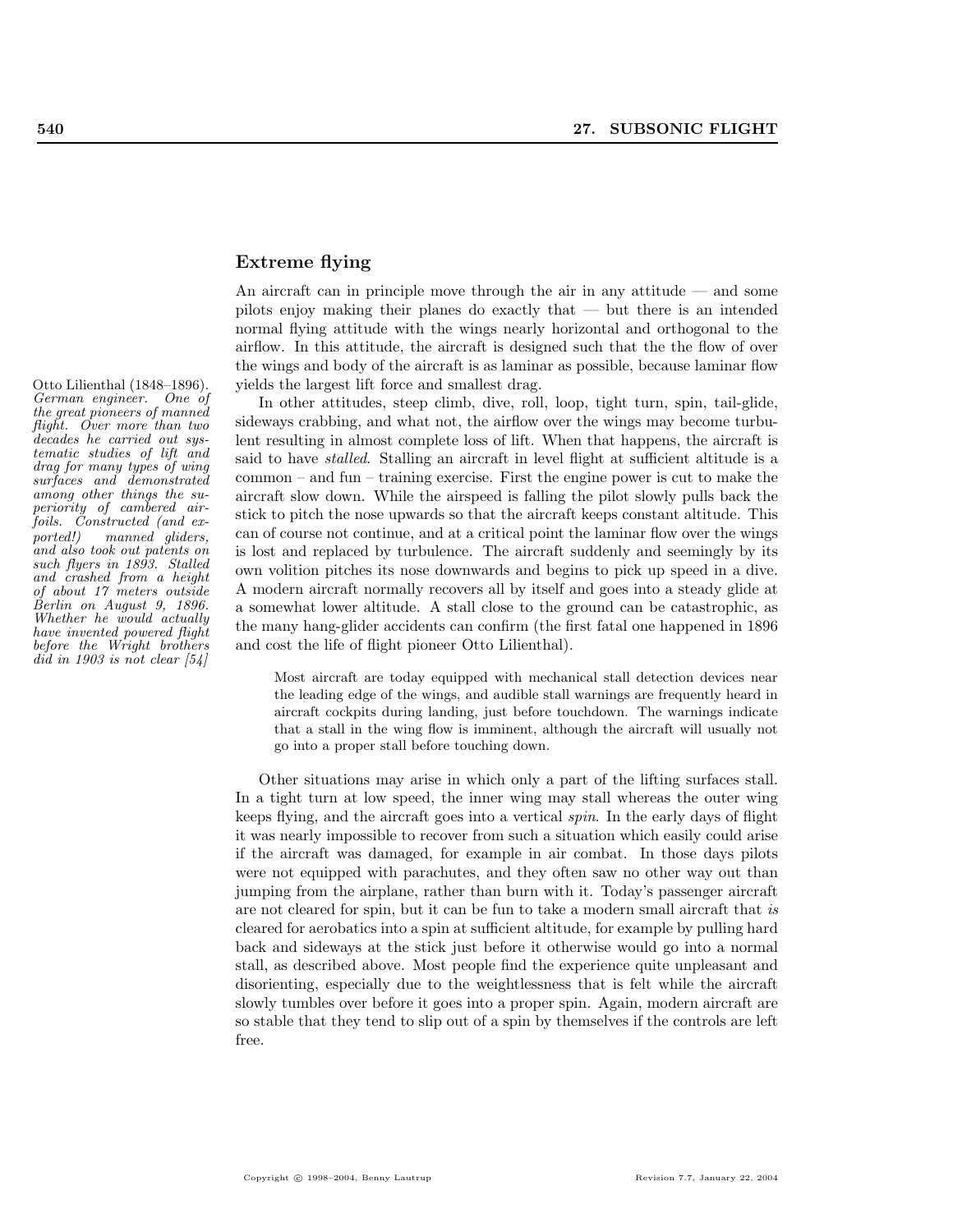# 27.2 Aerodynamic forces and moments

There are several stages in the process of getting to understand flight. The first of these concerns the global forces and moments that act on a moving body completely immersed in a nearly ideal fluid such as air. Initially we put no constraints on the shape of the object or on the motion of the air relative to the object, although mostly we shall think of an aircraft under normal flight conditions, and mostly we shall discuss only the forces acting on it and apart from scattered comments leave the discussion of moments to more specialized treatments [53].

## Total force

The total force  $\mathcal F$  acting on a body determines the acceleration of its center of mass. The only way a fluid can act on an immersed body, is through contact forces, described by the stress tensor  $\boldsymbol{\sigma} = {\sigma_{ij}}$ . Including the weight  $M\boldsymbol{g}_0$  and engine thrust  $T$  the total force becomes,

$$
\mathcal{F} = T + Mg_0 + \mathcal{R} \tag{27-1}
$$

where

$$
\mathcal{R} = \oint_{S} \boldsymbol{\sigma} \cdot d\mathbf{S} , \qquad (27-2)
$$

is the resultant of all contact forces, also called the reaction force. In principle this includes hydrostatic buoyancy forces (see chapter 5), which serve to diminish the effective gravitational mass of a body. For heavier- than-air flying, buoyancy can normally be disregarded.

#### Lift and drag

It is convenient to resolve the reaction force into two components, the lift which is orthogonal to the instantaneous center-of-mass velocity  $U$  of the aircraft, and the drag which is parallel with it,

$$
\mathcal{R} = \mathcal{L} + \mathcal{D} \tag{27-3}
$$

satisfying

$$
L \cdot U = 0 , \qquad \qquad \mathcal{D} \times U = 0 . \qquad (27-4)
$$

The drag is always acts in the opposite direction of the center-of-mass velocity whereas the lift may take any direction orthogonal to it.

Lift may even point directly downwards. It is for this reason dangerous to fly an aircraft inverted on the back close to the ground, because the gut reaction of pulling the stick towards you to get away from the ground will generate an extra lift which sends you directly into the ground. During banked turns an airplane also generates lift away from the vertical, creating in this way the force necessary to change its direction.



Sketch of the forces acting on a body moving with in $stantaneous \ center-of-mass \ velocity \ U.$  The thrust velocity  $U$ . T propels the object forward, gravity  $M\mathbf{g}_0$  pulls it down, and the aerodynamic reaction force  $\mathcal{R}$  may be resolved into lift  $\mathcal L$  and drag D. Notice that the reaction  $\mathcal{R}$  and its components are plotted as acting in a single point  $C$ , called the aerodynamic center, although this concept may not always be meaningful. For stability the center of thrust should lie forward of the aerodynamic center.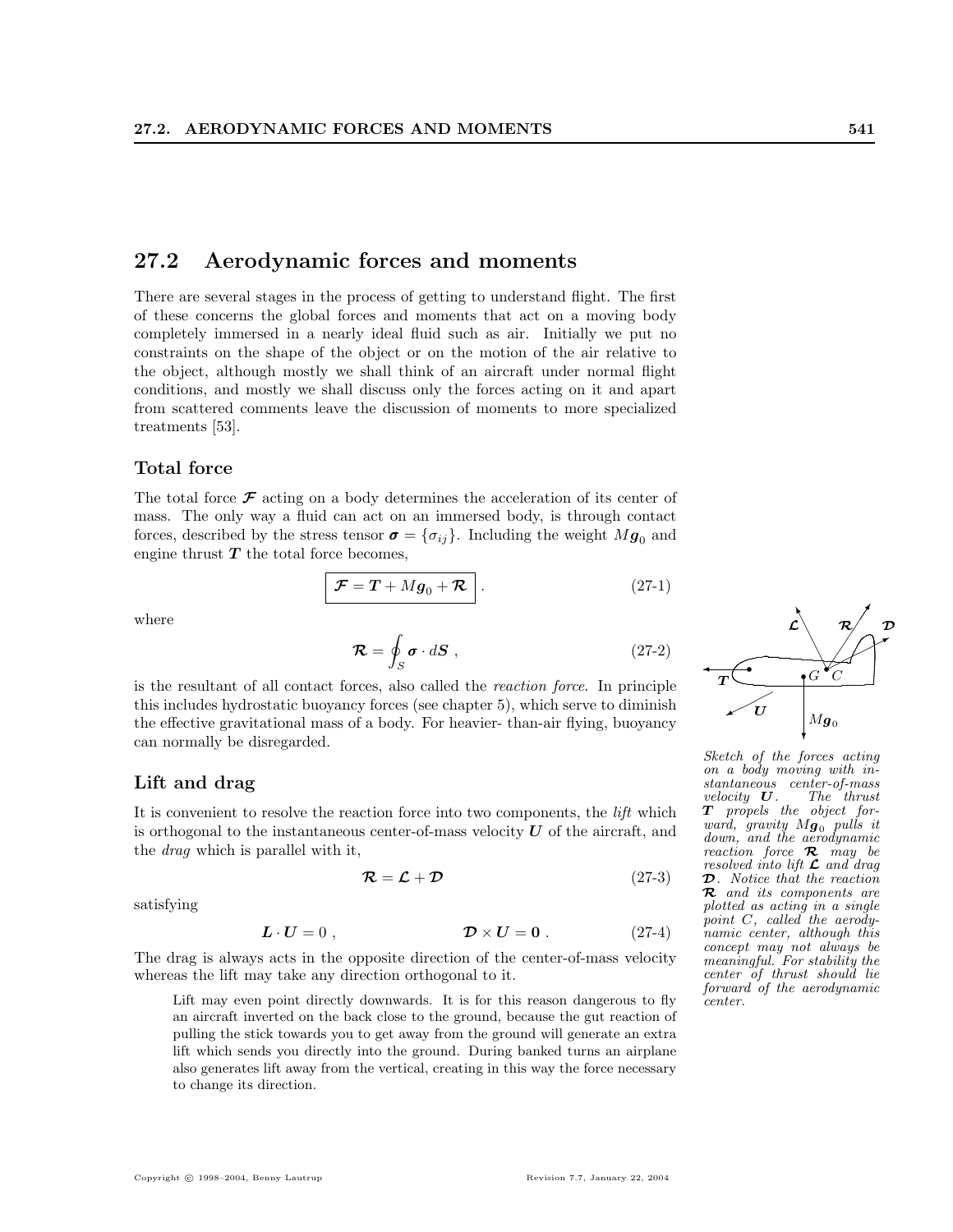#### ∗ Total moment of force

The total moment of all forces acting on the body is

$$
\mathcal{M} = \mathcal{M}_T + x_G \times Mg_0 + \mathcal{M}_R \,, \tag{27-5}
$$

where  $\mathcal{M}_T$  is the moment of thrust,  $x_G$  the center of gravity of the body, and the moment of the contact forces is,

$$
\mathcal{M}_R = \oint_S \mathbf{x} \times \boldsymbol{\sigma} \cdot d\mathbf{S} \ . \tag{27-6}
$$

The total moment depends on the choice of origin for the coordinate system, but if the total force  $\mathcal F$  on the body vanishes, the total moment becomes independent of the origin. In that case one may calculate the total moment around any convenient point, for example the center of gravity. The individual contributions to the total moment will depend on the choice of origin, even if their sum is independent.

# 27.3 Steady flight

In steady flight the aircraft moves with constant center-of-mass velocity in a non-accelerated frame of reference, so that the sum of all forces must vanish

$$
T + Mg_0 + \mathcal{L} + \mathcal{D} = 0. \qquad (27-7)
$$

Even if passenger comfort demands that the pilot tries to achieve nearly vanishing total force on an airplane, irregular motion of the air may buffet the plane around. In extreme cases, unannounced clear air turbulence may suddenly cause unfettered passengers to fly around inside the cabin. We shall disregard such phenomena and assume that the aircraft is capable of flying with a steady velocity through an atmosphere that would have been at rest were it not for the moving aircraft. Since forces in Newtonian mechanics are the same in all inertial reference frames, we shall feel free to work in the rest-frame of the aircraft where the air asymptotically moves at constant speed.

In the same way as floating bodies, ships and icebergs, should be in stable hydrostatic equilibrium, aircraft should also preferably be dynamically stable in steady flight, meaning that a small perturbation of the aircraft's steady, non-rotating flying attitude should generate a moment counteracting the perturbation. In general this requires the center of thrust to lie forward of the aerodynamic center. Most modern aircraft are dynamically stable when properly trimmed, and that is very good for amateur pilots, but in military fighter planes, dynamic stability is sometimes traded for maneuverability. Certain modern fighter planes can in fact only maintain a stable attitude through corrections continually applied to the control surfaces by a fast computer.



The two situations above are physically equivalent. In the upper drawing the center-of-mass moves with velocity U to the left. In the lower, the center-of-mass does not move, but the surrounding air moves with velocity  $U^{\dagger}$  to the right at<br>great distances from the  $distances$  from the object.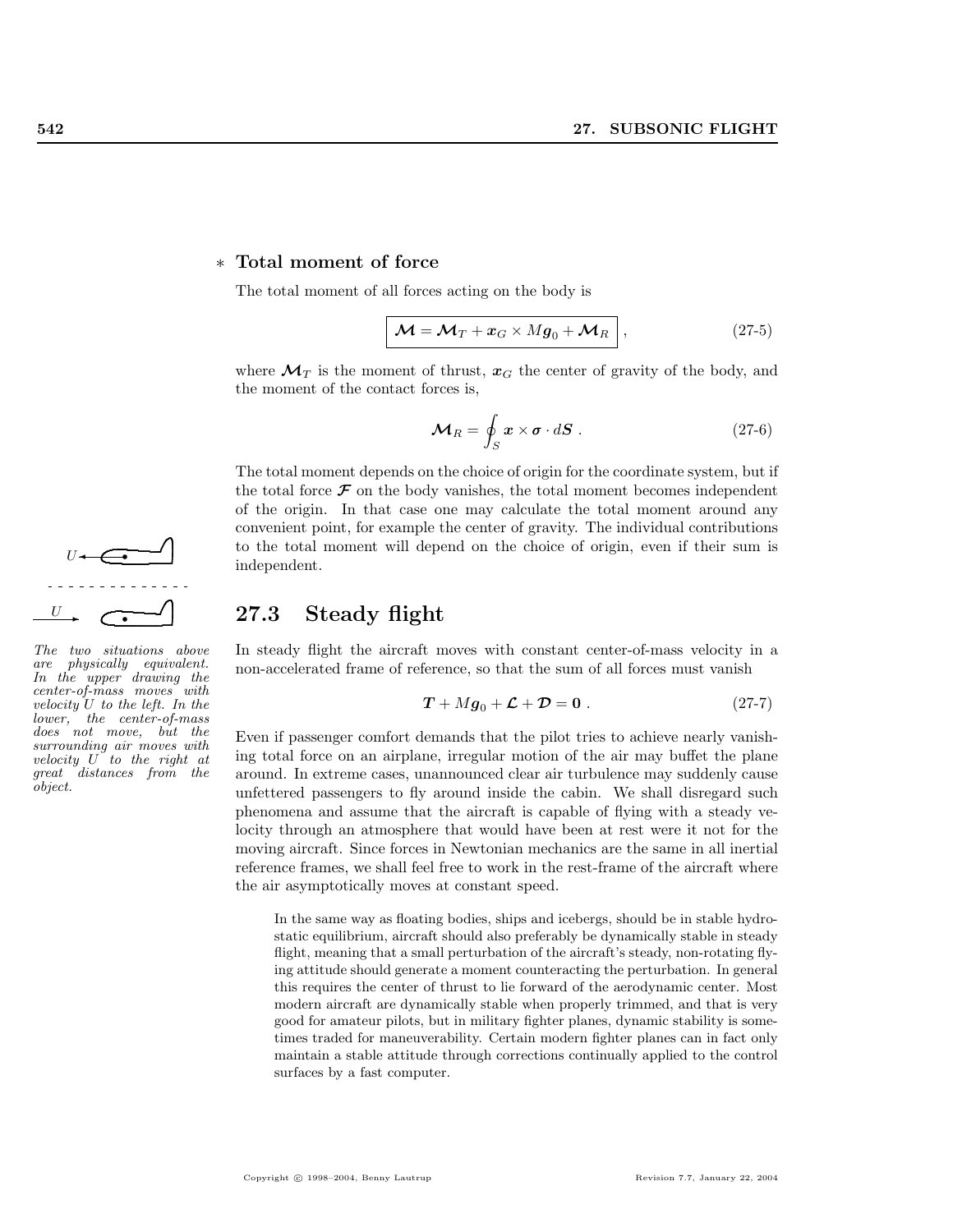The main attitude parameter responsible for lift is the *angle of attack*  $\alpha$ , also called the angle of incidence, between the airflow and the plane of the aircraft, formed by the longitudinal and lateral axes. In normal flight at high speed the angle of attack is usually quite small, typically a couple of degrees. .

#### Steady climb

After acceleration and takeoff a powered aircraft normally goes into a steady climb forming a constant positive *climb angle* (or *angle of ascent*)  $\theta$  with the horizon.

Cockpit instruments usually indicate the rate of ascent or climb rate  $U \tan \theta$ rather than the climb rate. Having reached cruising height the pilot reduces power to a fuel-economic setting and the aircraft levels off with  $\theta = 0$  and a tiny angle of attack. Finally, approaching its destination, the aircraft power is reduced, though usually not cut completely off, and the aircraft goes into a powered descent with negative  $\theta$ . Just before landing, power is lowered to near zero, the aircraft flares out almost horizontally ( $\theta \approx 0$ ) with nose up under a fairly large angle of attack before the final touchdown.

Assuming that the thrust is directed along the longitudinal axis (as is normally the case for fixed-wing aircraft<sup>1</sup>), we obtain the following expressions for lift and drag by projecting the forces on the direction of motion and the direction orthogonal to it,

$$
\mathcal{D} = T\cos\alpha - Mg_0\sin\theta , \qquad \mathcal{L} = -T\sin\alpha + Mg_0\cos\theta . \qquad (27-8)
$$

Given the values of all the parameters on the right hand sides, we may calculate the values of lift and drag that are required to keep the aircraft in steady flight.

This is, however, not really the way a pilot operates an aircraft. Typically, the pilot selects a power setting for the engine(s) and a certain rate of climb, and then waits until the aircraft steadies on a certain airspeed, angle of attack, and angle of climb. This procedure of course presupposes that there are such solutions within the aircraft's flight envelope for the specified values of power and climb rate (if not, the aircraft will stall). We shall later see that aerodynamic theory allows us to calculate lift and drag for a given aircraft in terms of the airspeed, the angle of attack, and the air density. The steady flight equations (27-8) may then be solved for the airspeed U and the angle of attack  $\alpha$ , given the air density, the weight, the engine power, and the climb rate. There is the further complication that for a given engine setting the thrust  $T$  tends to fall inversely with airspeed for propeller engines whereas it stays more or less constant for jets. On top of that, the air temperature, pressure, and density all vary with flying altitude.



The angle of attack  $\alpha$  is the angle between airflow U and the plane of the aircraft.



Forces acting on an aircraft in powered steady climb at an angle  $\theta$  with angle of<br>attack  $\alpha$ . All the forces All the forces are assumed to lie in the<br>symmetry plane of the symmetry plane of the aircraft. For convenience we have moved all forces to the center of gravity.

<sup>&</sup>lt;sup>1</sup>In other types of aircraft, the engine thrust can also have a component orthogonal to the longitudinal axis. Such a thrust component will contribute to lift, and in the extreme case of a helicopter there is almost no other lift, and the engine thrust balances by itself both drag and weight.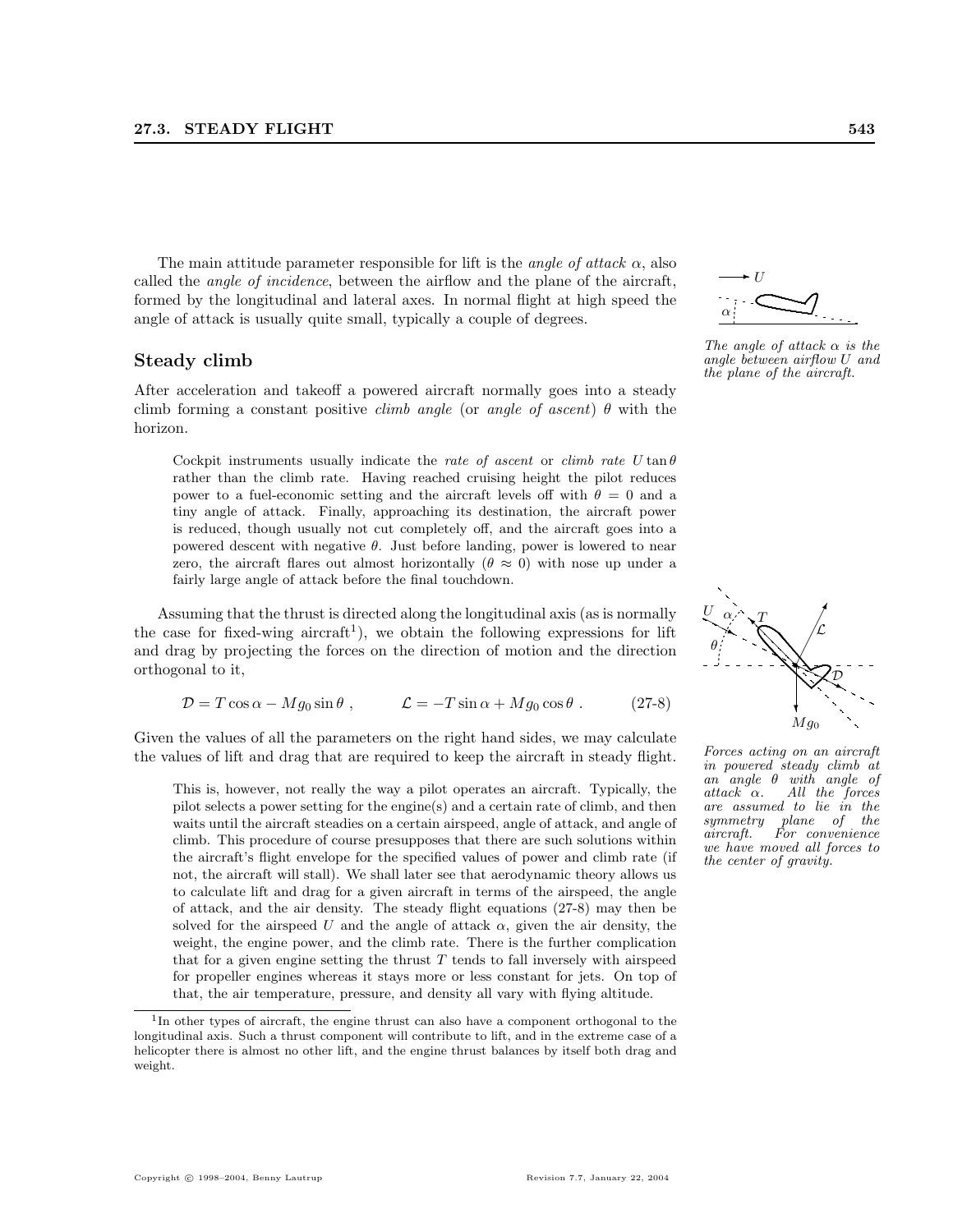

Sketch of forces in steady horizontal powered flight with a small angle of attack. Lift balances the weight and drag balances the thrust.



Sketch of forces in unpowered steady descent at a glide angle  $\gamma$ . Lift and drag collaborate to balance the weight. The airplane can glide with many different angles of attack (here shown with  $\alpha = \gamma$ ) but there is a best angle of attack which yields the smallest glide angle, or equivalently the highest glide ratio.

In steady level flight with small angle of attack,  $\theta = 0$  and  $\alpha \approx 0$ , it follows that lift must balance weight and thrust must balance drag. During steady climb with a small angle of attack,  $\alpha \ll 1$ , the steady flight equations (27-8) may be written

$$
\sin \theta \approx \frac{T - \mathcal{D}_0}{M g_0} , \qquad \qquad \mathcal{L} \approx M g_0 \cos \theta , \qquad (27-9)
$$

where  $\mathcal{D}_0$  is the residual drag at zero angle of attack. Thus, the ratio of the excess of power  $T - \mathcal{D}_0$  to the weight of the aircraft  $Mg_0$  determines the climb angle. To get a finite positive angle of climb, the thrust must not only overcome the drag but also part of the weight of the airplane. From climb angle, one can afterwards calculate the lift that the airflow over the wings and body of the aircraft necessarily must generate to obtain a steady climb.

Example 27.3.1: During initial climb, speed is fairly low, and if drag can be ignored relative to thrust it follows that  $\sin \theta \leq T/Mg_0$ . For the fully loaded Boeing 747-200 of example 27.1.1 we find  $T/Mg_0 \approx 0.27$  and thus  $\theta \lesssim 15^{\circ}$ .

#### Unpowered steady descent

Most freely falling objects quickly reach a constant terminal velocity. Stones fall vertically, whereas aircraft, paper gliders, paragliders, and parachutists in free fall in addition will attain sometimes large horizontal speeds. An aircraft in unpowered flight is able to glide towards the ground with constant velocity and constant rate of descent. It is part of early training for pilots to learn how to handle their craft in unpowered steady descent, and usually the aircraft is so dynamically stable, that it by itself ends up in a steady glide, if the engine power is cut and the stick is left free. Paper gliders on the other hand often go through a series of swooping dives broken by stalls, or spiral towards the ground in a spin.

During steady unpowered descent the air hits the aircraft from below at an angle  $\gamma$  with the horizontal, called the *glide angle*, corresponding to a *glide slope* tan γ. The ratio of horizontal to vertical air speed is called the *glide ratio*, and equals the inverse of the glide slope, *i.e.* cot  $\gamma$ . An aircraft can glide steadily with different airspeeds for a large range of angles of attack. The angle of attack that yields maximal glide ratio determines how far an aircraft at best can reach by gliding down from a given altitude, also called its glide range.

Typical commercial aircraft have best glide ratios of 10−20 with 17 for the Boeing 747 and 8 for the Concorde. So if the engines set out at an altitude of 10 km, the pilot has to look for a place to land inside 100 − 200 km, depending on the aircraft. These glide ratios are comparable to those of gliding birds like the swift (10) and soaring birds like the albatross (20). Modern sailplanes may reach glide ratios around 30−55 and in extreme cases even higher. The space shuttle, on the other hand, approaches the runway at a glide angle  $\gamma = 19^{\circ}$ , corresponding to a glide ratio of around 3. With its stubbed wings and large weight it is a rather bad glider, comparable to a sparrow. The human body is even worse, with a best glide ratio of about unity.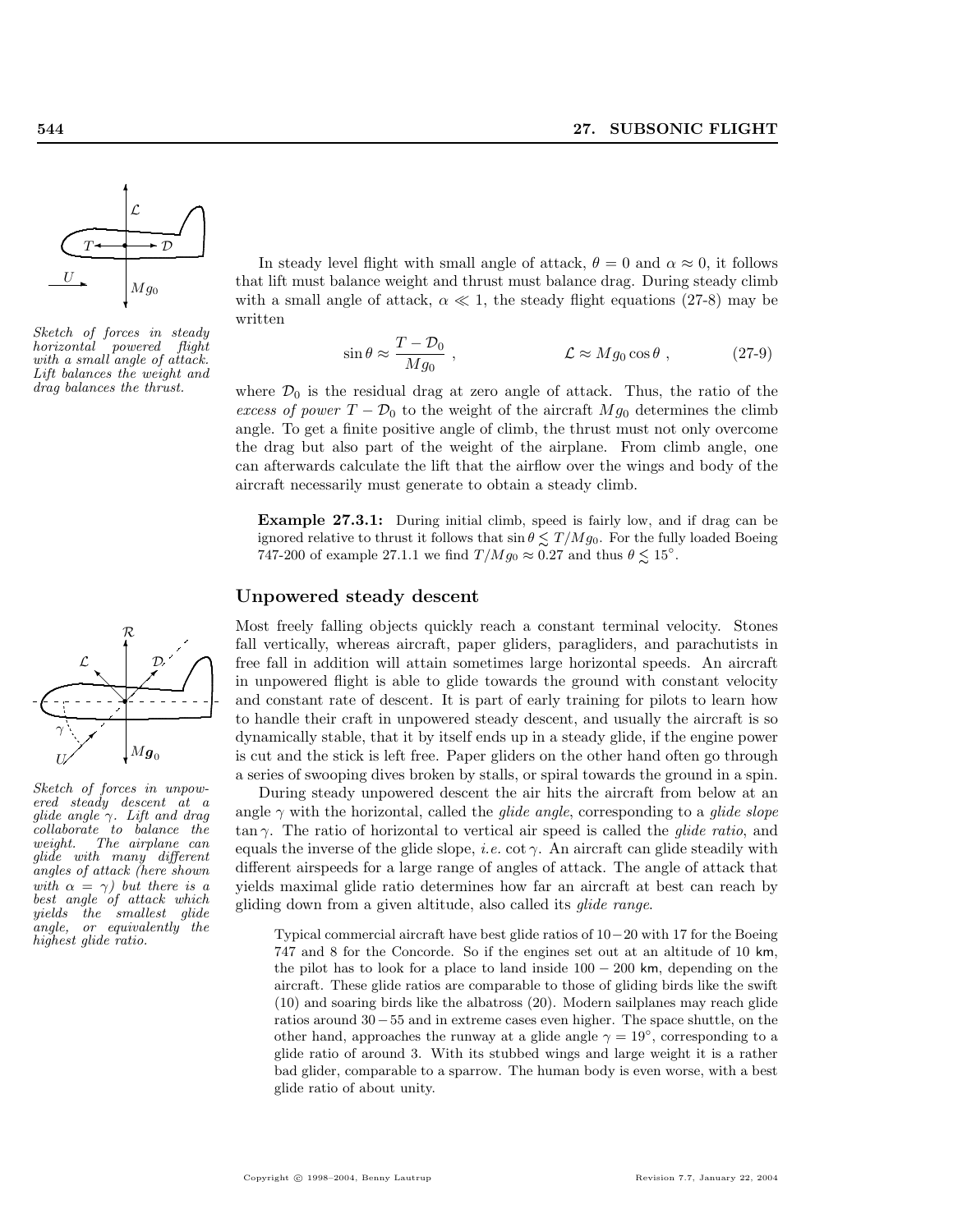In steady unpowered descent the aerodynamic reaction force must be equal and opposite to the weight of the aircraft, or in size  $\mathcal{R} = Mg_0$ . Resolving the reaction force into lift and drag we find,

$$
\mathcal{L} = M g_0 \cos \gamma , \qquad \qquad \mathcal{D} = M g_0 \sin \gamma . \qquad (27-10)
$$

These equations could also have been obtained from the steady flight equations (27-8) with  $T = 0$  and  $\theta = -\gamma$ . From the glide angle and the weight of an aircraft, we may thus determine both the lift and drag that acts on it in this flight condition. The glide ratio evidently equals the ratio of lift to drag in unpowered descent,

$$
\cot \gamma = \frac{\mathcal{L}}{\mathcal{D}} \ . \tag{27-11}
$$

Aerodynamics tells us (see the following section) that the ratio of lift to drag essentially only depends on the angle of attack, so the best glide ratio is obtained by choosing that angle of attack which maximizes  $\mathcal{L}/\mathcal{D}$ .

Notice that neither lift nor drag are horizontal in unpowered descent. The lift is tilted forward and the drag backwards.

The forward tilt of the lift also allows us to understand broadly how birds and insects generate thrust in level flight by flapping their wings straight up and down. In this unsteady flight mode, there is no instantaneous balance of aerodynamic forces and gravity, but during the downstroke, the air will hit the wing from below and generate a tilted lift, propelling the bird forward (and upwards), provided the drag is not too large. During upstroke the picture is inverted, and air hits the wing from above, but the lift is still tilted forwards and thus again propels the bird forwards, provided drag does not overwhelm it. Insects and birds that hover instead of flying horizontally get lift by interacting with vortices created at the leading edge of the wings during the downstroke and by other mechanisms<sup>2</sup>.

## Horizontal banked turn

Consider an aircraft flying steadily under power with velocity  $U$  in a horizontal circle of radius R. From the (rotating) rest frame of the aircraft, the air again flows steadily past with velocity  $U$ , but now there is also a centrifugal force  $MU<sup>2</sup>/R$  directed away from the center of the circle. The engine thrust is assumed to balance the drag, and the lift must therefore balance the vector sum of the weight and the centrifugal force. Denoting by  $\beta$  the angle between the vertical and the lift vector, we obtain by projecting the lift on the horizontal as well as the vertical directions,

$$
\mathcal{L}\cos\beta = Mg_0 \qquad \qquad \mathcal{L}\sin\beta = \frac{MU^2}{R} \ . \qquad (27-12)
$$



Sketch of forces during bird wing upstroke in forward flight. The total force does not vanish in this case, but accelerates the bird downwards. The lift provides forward thrust, when the drag is not too large.



Sketch of forces in the transverse plane during a steady horizontal banked turn, here with tilt angle  $\beta \approx 45^{\circ}$ .

<sup>&</sup>lt;sup>2</sup>See for example R. B. Srygley and A. L. R. Thomas, *Unconventional lift-generating mech*anisms in free-flying butterflies, Nature 420, 660 (2002) and references therein.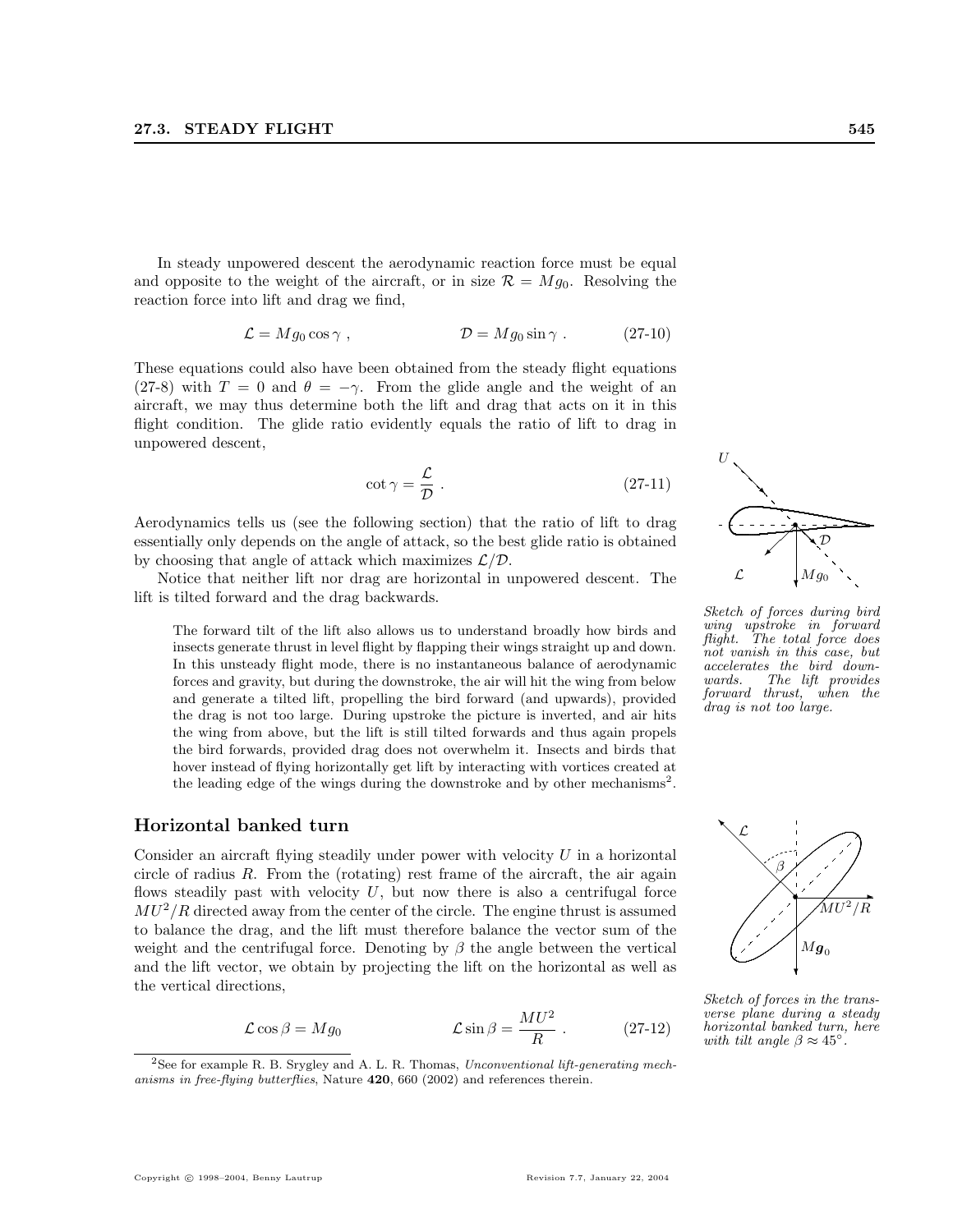The lift divides out in the ratio of these equations, and we get

$$
\tan \beta = \frac{U^2}{g_0 R} \ . \tag{27-13}
$$

Airplanes are normally tilted (banked) through the precisely this angle  $\beta$  during turns, such that the floor of the aircraft remains orthogonal to the lift. In such a clean turn, the effective gravity experienced inside the airplane is (in units of the standard gravity)

$$
\frac{g_{\text{eff}}}{g_0} = \frac{\mathcal{L}}{Mg_0} = \frac{1}{\cos \beta} , \qquad (27-14)
$$

also called the load factor or the g-factor.

**Example 27.3.2:** In a clean  $60°$  banked turn, one pulls a q-factor of 2. Fighter jets may generate g-factors up towards 10, corresponding to bank angles  $\beta \lesssim 84^{\circ}$ . To avoid passenger discomfort, most commercial aircraft rarely bank beyond 15◦ with a nearly imperceptible increase in load factor of about 3%. At a speed of 900 kilometers per hour and  $\beta = 15^{\circ}$ , the clean turn diameter is  $2R = 2U^2 \cot \beta / g_0 \approx 50$ kilometers, and a full turn at this speed takes  $T = 2\pi R/U \approx 10$  minutes.

# 27.4 Estimating lift

Aerodynamic lift in nearly ideal flow is almost entirely caused by pressure differences between the upper and lower wing surfaces. In this section we shall describe the basic physics of lift and estimate its properties from relatively simple physical arguments, and in the following section we shall make similar estimates of the various contributions to drag. It should however be borne in mind that we would rather want to calculate lift and drag from fluid mechanics, in terms of the angle of attack, velocity, air density, and the shape of the wing. Such theoretical knowledge makes it possible to predict which parameter intervals allow an aircraft to become airborne and sustain steady flight. In section 27.7 we explicitly calculate the lift for thin airfoils.

#### Wing and airfoil geometry

An airplane wing may be characterized by three different length scales: the tipto-tip length or span  $L$ , the transverse width or *chord c*, and the thickness  $d$ . A wing can only in the coarsest of approximations be viewed as a rectangular box. Typically wings are both thin and long,  $d \ll c \ll L$ . Many wings taper towards the tip and are swept back towards the rear. Other wing shapes are also found, for example the delta-wing of the Concorde. For a rectangular wing, the dimensionless number  $L/c$  is called the *aspect ratio*. For tapering and unusually shaped wings, one may instead use the average cord length  $c = A/L$ , where A is the planiform area of the wing (the area of the wing's "shadow" on the



A wing is characterized by three lengths: the span L, the chord c, and the thickness d. The wing profile depicted here also carries aerodynamic twist.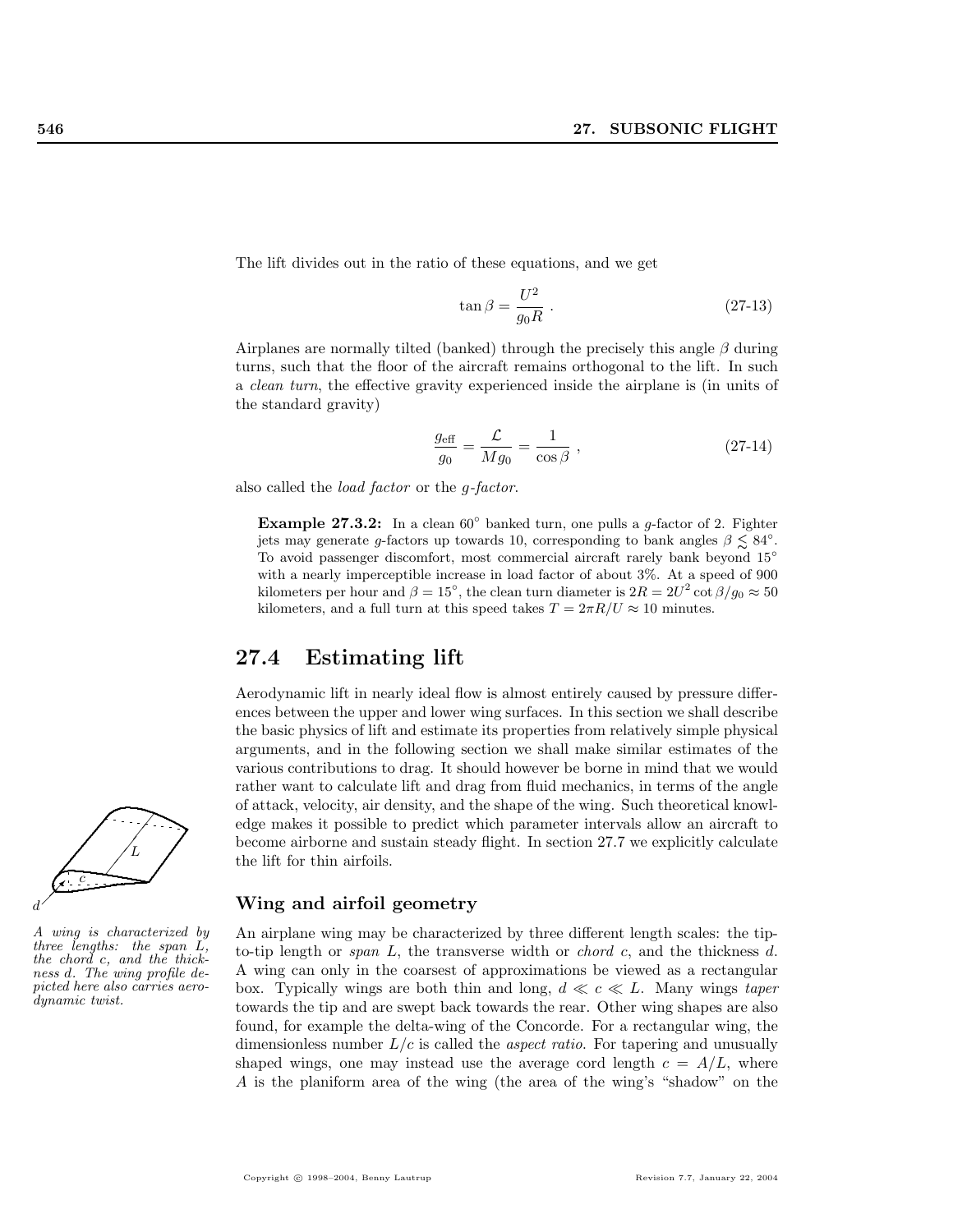wing plane), so that the aspect ratio becomes  $L/c = L^2/A$ . The wing may furthermore twist slightly along the span leading to a varying angle of attack. This is in particular true for propellers that basically are wings mounted on a rotating shaft.

**Example 27.4.1:** The Boeing 747-400 has a wing span of  $L \approx 64$  m and a wing area  $A \approx 520$  m<sup>2</sup>, leading to an average cord length of  $c \approx 8$  m and an aspect ratio of  $L/c \approx 8$ . For comparison, the albatross with its narrow long wings has an aspect ratio of about 20, at par with modern sailplanes. At the extreme end one finds NASA's solar-cell powered flyer Helios which has an aspect ratio of nearly 31. Incidentally, a man with his arms stretched out as wings has an aspect ratio of about 20, so aspect ratio is not everything.

The transverse wing profile, also called the *airfoil*, is normally slightly curved, or cambered, along the cord, with a soft leading edge and a sharp trailing edge. The angle of attack of an airfoil is defined to be the angle between the asymptotic airflow and the chord line which is a straight line of length c connecting the leading and trailing edges. Depending on how the wings are attached to the aircraft there may be a small difference between the angles of attack of the wing and the aircraft.

#### Average pressure difference

The chordwise Reynolds number,

$$
\text{Re}_c = \frac{Uc}{\nu} \,,\tag{27-15}
$$

is an important dimensionless combination of the asymptotic flow speed  $U$ , the chord c, and the kinematic viscosity of air,  $\nu = \eta/\rho_0$ . The chordwise Reynolds number indicates the character of the airflow around the wing and will always be assumed to be very large, of the order of many millions, so that the flow pattern around the wings just outside the omnipresent boundary layers may be taken to be very nearly ideal with pressure completely dominating the stress tensor.

Consider now an airplane with almost planar wings flying horizontally under a small angle of attack. The only way pressure can lift the airplane is by being lower above the wing than below. The actual pressure varies around the wing (see fig. 27.1) but the average pressure difference between the upper and lower surfaces, also called the wing loading, may be estimated from the total aerodynamic lift on the wings and the total wing area A,

$$
\Delta p \approx -\frac{\mathcal{L}}{A} \ . \tag{27-16}
$$

In steady level flight, lift equals weight,  $\mathcal{L} = Mg_0$ , as discussed in the preceding section, and wing loading is easy to calculate from aircraft dimensions and performance.

. ....... α ....... . . .  $\blacktriangleright$  U

The angle of attack for an airfoil is conventionally defined to be the angle between the airflow and chord line.

. . .. above <sup>+</sup> <sup>+</sup> <sup>+</sup> <sup>−</sup> <sup>−</sup> −

below

The pressure is lower above the wing than below. This is what carries the aircraft.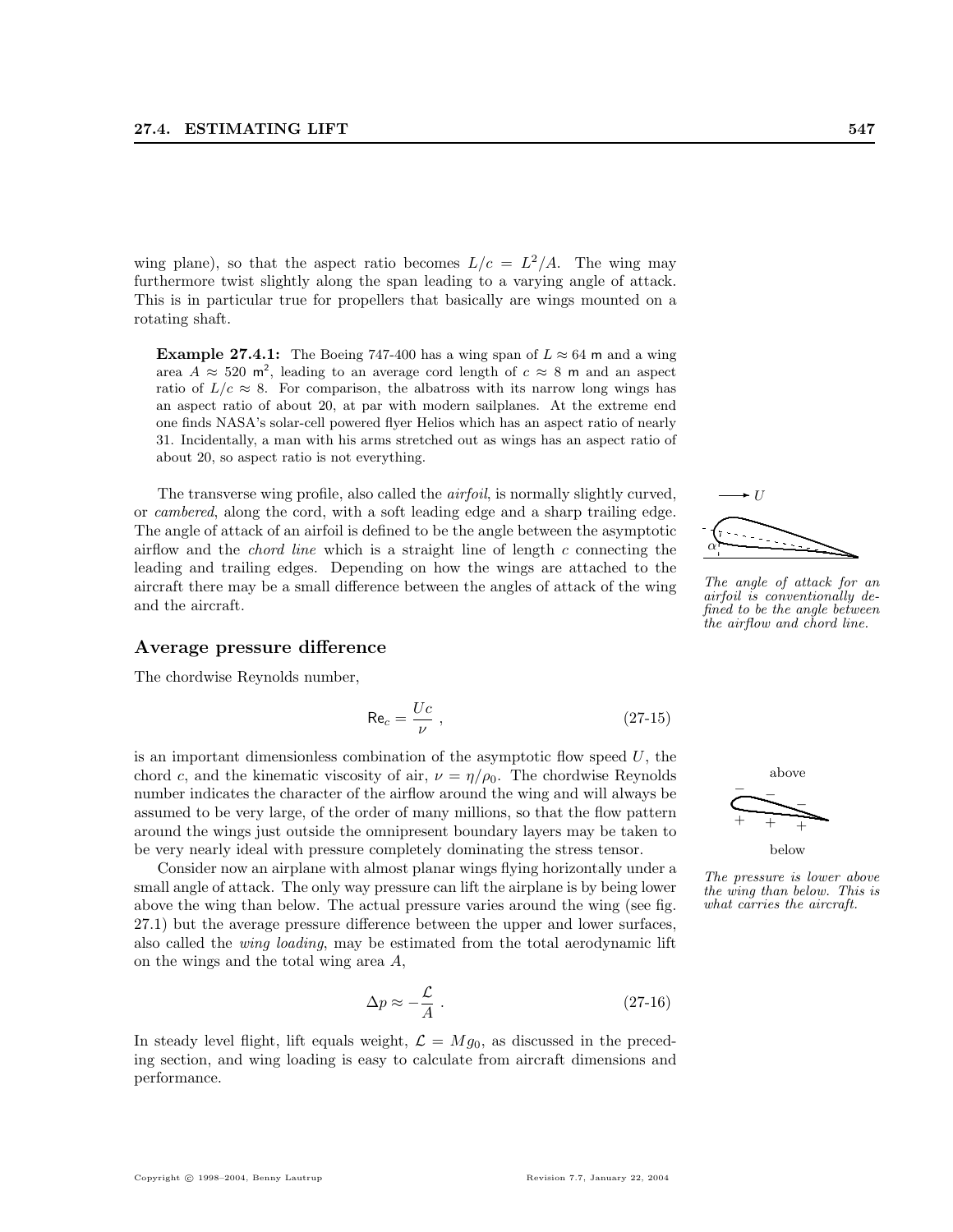

Figure 27.1: Pressure distribution around an airfoil at Reynolds number  $\text{Re}_c = 10,000$ and angle of attack  $\alpha \approx 6^{\circ}$ , obtained by numeric simulation. Notice the higher stagnation pressure (light) at the leading edge and the lower lifting pressure (dark) above the wing. It typically acts about one quarter of the chord length downstream from the leading edge of the wing. The pressure below the wing is not much higher than the pressure at infinity.

**Example 27.4.2:** The cruising speed for the Boeing 747-400 is  $U \approx 250$  m/s, and with an average chord length of  $c \approx 8$  m, the chordwise Reynolds number becomes  $\text{Re}_c \approx 2 \times 10^8$ . The maximal takeoff mass is  $M \approx 400,000$  kg distributed over a wing area of about  $A \approx 520$  m<sup>2</sup>, leading to a wing loading of about  $\Delta p \approx 7,500$  Pa, which is only 7.5% of atmospheric pressure at sea level, but about 25% of the actual pressure at the normal cruising altitude of 10 km.

#### Average flow velocity difference

In nearly ideal flow, Bernoulli's theorem for incompressible fluids (16-16) may be used to relate the pressures and velocities above and below the wing. As discussed in section 16.4 on page 269, air is effectively incompressible at speeds much lower than the speed of sound, *i.e.* for small Mach number  $Ma = v/v_{\text{sound}}$ . This excludes us from discussing modern passenger jets flying at  $Ma \approx 0.8$ , but the following discussion is fine for  $Ma \lesssim 0.3$ .

Consider now two streamlines coming in from afar and passing on each side of the wing. Although they begin in different places, they start out with the same velocity U and pressure  $p = P$ , so that by Bernoulli's theorem,

$$
\frac{P}{\rho_0} + \frac{1}{2}U^2 = \frac{p_{\text{above}}}{\rho_0} + \frac{1}{2}v_{\text{above}}^2 = \frac{p_{\text{below}}}{\rho_0} + \frac{1}{2}v_{\text{below}}^2.
$$
 (27-17)

From this we get the pressure difference between nearby points above and below



Sketch of streamlines around a wing with positive lift. The wing profile and angle of attack accelerates the flow across the top of the wing and retards it below, and thus creates a lower pressure above than below. Notice the presence of front and rear stagnation points with vanishing airspeed.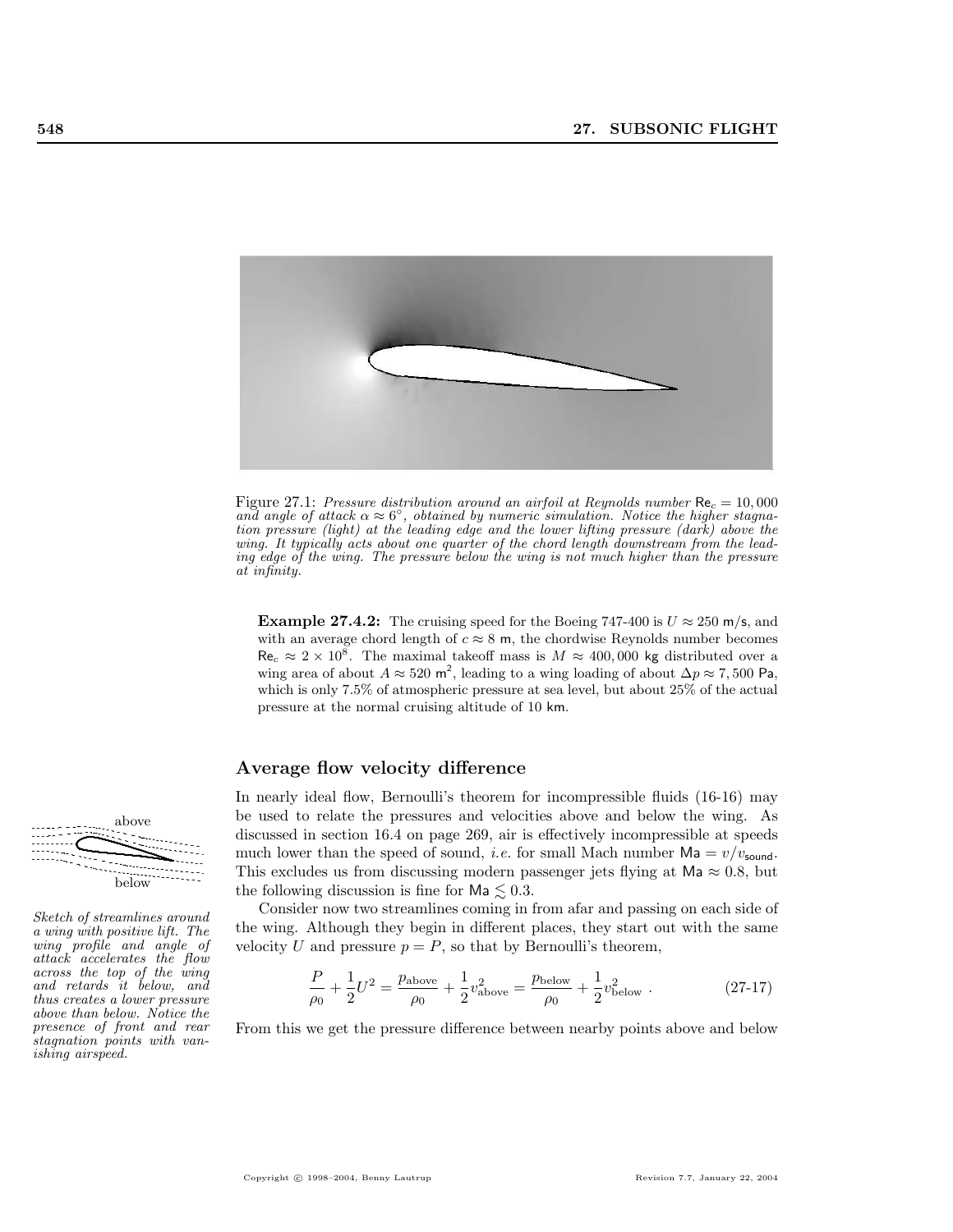the wing,

$$
\Delta p = p_{\text{above}} - p_{\text{below}} = -\frac{1}{2}\rho_0 (v_{\text{above}}^2 - v_{\text{below}}^2) ,
$$
  

$$
\approx -\frac{1}{2}\rho_0 (v_{\text{above}} + v_{\text{below}}) \cdot (v_{\text{above}} - v_{\text{below}}) ,
$$
  

$$
\approx -\rho_0 U \Delta v ,
$$

where  $\Delta v = v_{\text{above}} - v_{\text{below}}$  is the local velocity difference. In the last line we have assumed that the local velocity difference is much smaller than the mainstream velocity,  $\Delta v \ll U$ , and that the flow velocity over most of the wing surface cannot deviate much from the mainstream velocity, *i.e.*  $v_{\text{above}} \approx v_{\text{below}} \approx U$ . This assumption must necessarily break down near the leading and trailing ends of the wing, where there are stagnation points with vanishing flow speed. For a sufficiently thin planar wing, these end effects can be disregarded in our estimate.

Combining this result with (27-16) we obtain an estimate of the (average) flow velocity difference in units of the mainstream velocity

$$
\frac{\Delta v}{U} \approx -\frac{\Delta p}{\rho_0 U^2} \approx \frac{\mathcal{L}}{\rho_0 U^2 A} \,. \tag{27-18}
$$

Again this is easy to estimate from aircraft dimensions and performance data, using that  $\mathcal{L} = Mg_0$  for level flight.

Example 27.4.3 (Cessna 150): The popular Cessna 150 two-seater has a wing span of  $L \approx 10$  m, wing area  $A \approx 15$  m<sup>2</sup>, and thus an average chord of  $c \approx 1.5$  m, and an aspect ratio of  $L/c \approx 6.7$ . With a maximum takeoff mass of  $M \approx 700$  kg, the wing loading becomes  $\Delta p \approx 460$  Pa which is merely 0.5% of atmospheric pressure at sea level. At cruising speed  $U \approx 200 \text{ km/h} = 55 \text{ m/s}$ , the Reynolds number is  $\text{Re}_c \approx 5 \times 10^6$ . The Mach number is Ma  $\approx 0.17$ , and the average velocity difference between the upper and lower wing surfaces  $\Delta v \approx 8.5$  m/s, or  $\Delta v/U \approx 0.15$ .

#### Circulation and lift

The difference in flow velocity between the wing surfaces (outside the boundary layers) not only gives rise to a pressure difference and thereby lift, but also generates a circulation which can be estimated from the (average) velocity difference

$$
\Gamma = \oint_C \mathbf{v} \cdot d\mathbf{\ell} \approx c \, v_{\text{above}} - c \, v_{\text{below}} = c \Delta v \; .
$$

Here the sign is determined by letting the contour  $C$  circle the wing in the direction of the asymptotic airflow  $U$  on top and against it below (just outside the boundary layers). Using (27-18) we obtain the relation,

$$
\mathcal{L} \approx \rho_0 U L \Gamma \quad . \tag{27-19}
$$



The integration contour for circulation.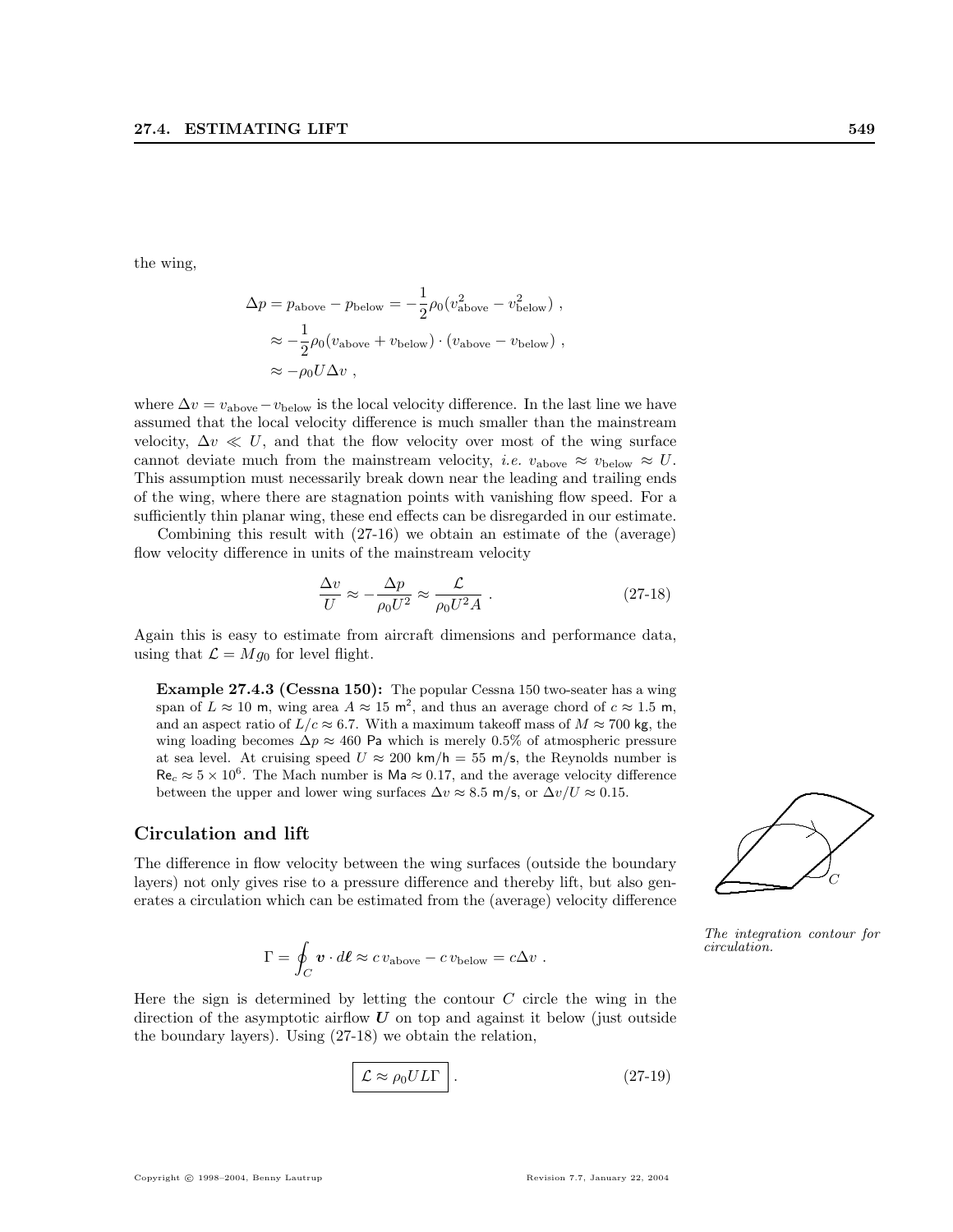

Sketch of vortex bound to the (left) wing of an aircraft. The circulation is the same for the two curves C and  $\check{C}'$ , provided there is no flux of vorticity through the surface bounded by these  $curves.$  Notice how  $C'$  can be slid off the tip of the wing and shrunk to a point if the flow is truly irrotational (which it therefore cannot be).



The bound vortex turning into a trailing vortex at the wing tip.



The momentum flux through the area A from the uniform flow with velocity U is the product of the momentum density  $\rho_0 U$  and the volume flux UA.

This is the famous Kutta-Joukowsky theorem from the beginning of the twentieth century relating lift and circulation. Although derived here from coarse estimates, we shall see in section 27.6 that in nearly ideal irrotational flow around an infinitely long wing with constant chord length this relation is in fact exact. The realization that lift and circulation are two sides of the same coin, was probably the single most important insight into the mechanics of flight. With this in hand, the road was opened for calculating the lift produced by any specific airfoil for which the circulation could be obtained, analytically or numerically.

## The horseshoe vortex system

In nearly ideal irrotational flow, the circulation is the same around any curve encircling the wing, because Stokes' theorem relates the difference in circulation between two such curves to the flux of vorticity (which is assumed to vanish) through the surface bounded by the two curves. The lift-generating circulation thus forms a bound vortex that ideally cannot leave the wing. For an infinitely long wing this creates no problem, but for a wing of finite span, the assumption of vanishing vorticity has to break down, because one of the curves may be "slid over" the tip of the wing and shrunk to a point with no circulation. The inescapable conclusion is that since lift requires non-zero circulation, vorticity must come off somewhere along the finite span of a real wing.

The shedding of vorticity from a wing of finite span depends strongly on its shape. A wing that tapers towards the tip will shed vorticity everywhere along its trailing edge, though most near the tip. If the wing is rectangular with constant chord, the vorticity will tend to appear very close to the tip. In any case, the vorticity coming off the tip is turned backwards with respect to the direction of flight, forming a *trailing vortex* in continuation of the bound vortex. Alternatively one may see the trailing vortex as created by the flow around the tip from below to above the wing, seeking to equalize the higher pressure underneath the wing with the lower pressure above. Together with the bound vortex the two trailing vortices coming off the wing tips form a horseshoe-shaped vortex system associated with all winged aircraft in flight.

## Lift coefficient

The dimensionless quantity ont the right hand side of (27-18) is of great importance for flight. Conventionally, the *lift coefficient* of a wing is defined to be twice as large, and written

$$
C_L = \frac{\mathcal{L}}{\frac{1}{2}\rho_0 U^2 A} \qquad (27-20)
$$

The denominator is proportional to the momentum flux  $\rho_0 U \cdot UA$  through an area A orthogonal to the mainstream direction, and thus sets the scale for the total force that the incoming airstream can exert on this area. The factor 1/2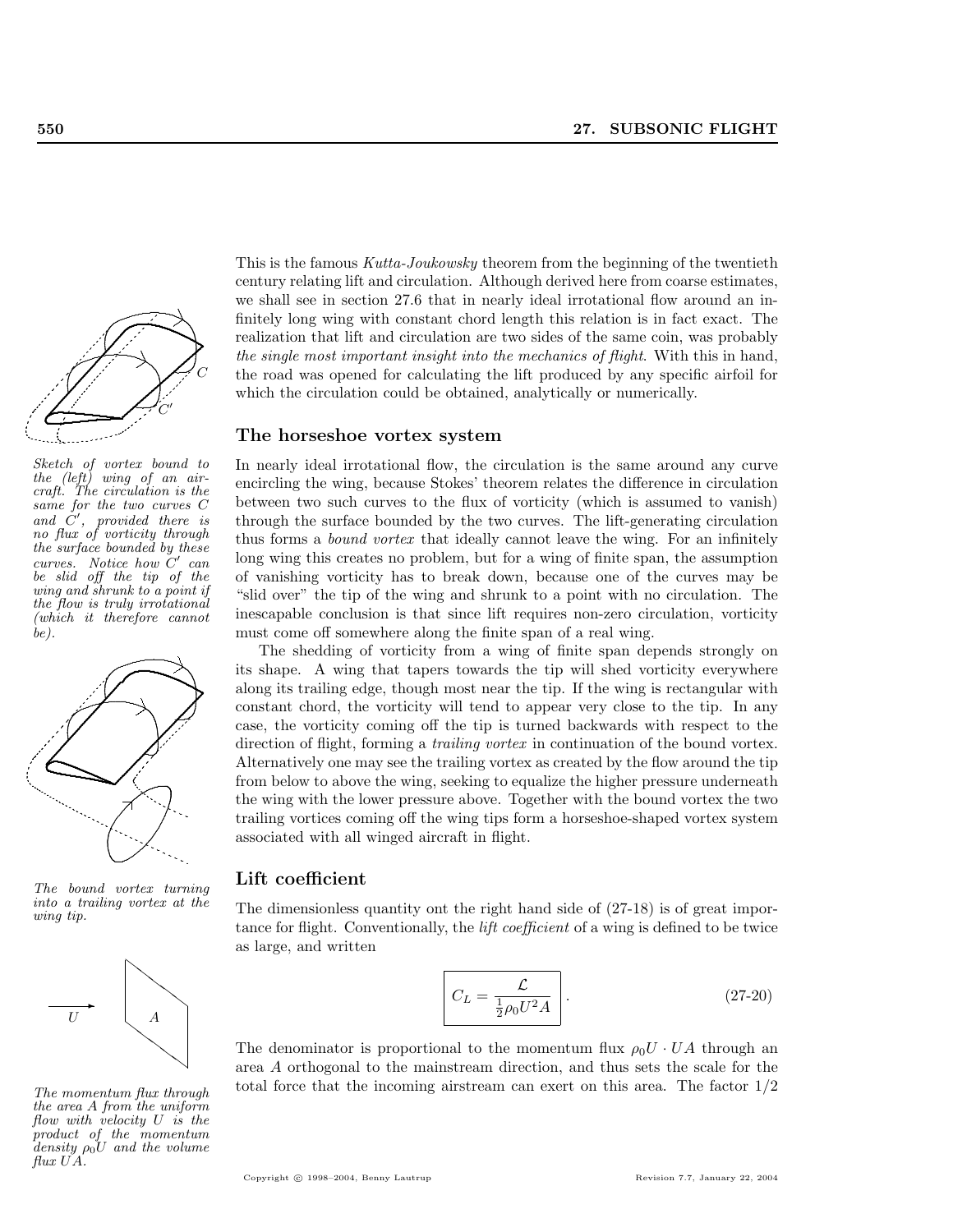in the denominator is conventional (although some justification is given in the following section).

Being dimensionless, the lift coefficient can only depend on dimensionless quantities, such as the angle of attack  $\alpha$ , the Reynolds number  $Re_c = U c/\nu$ , the aspect ratio  $L/c$ , and other quantities characterizing the shape of the wing. The mainly empirical studies by scientists and engineers in the 19'th century, up to and including the Wright brothers, led to the understanding that the angle of attack was the decisive parameter in the lift coefficient. The dependence on the other dimensionless parameters was found to be weaker, in fact so weak that it was mostly ignored before 1900.

The weak dependence of the lift coefficient on the Reynolds number allows us to conclude that the lift itself,

$$
\mathcal{L} \approx \frac{1}{2}\rho_0 U^2 A C_L , \qquad (27-21)
$$

is directly proportional to the square of the velocity. At takeoff and especially during approach to landing, where speeds are low, the pilot can increase the wing area by means of flaps. Since lift always nearly equals weight, it follows from this expression that the increase in area will be compensated by a decrease in required airspeed (for a fixed angle of attack). Fully extended flaps also have a considerably larger angle of attack than the wing itself, increasing thereby the lift coefficient and leading to a further reduction in the required landing speed.

#### Dependence on angle of attack

Empirically, the lift coefficient is surprisingly linear in the angle of attack,

$$
C_L \approx \lambda \left( \alpha - \alpha_0 \right) \,, \tag{27-22}
$$

where  $\lambda = dC_L/d\alpha$  is called the *lift slope*, and  $\alpha_0$  is the angle of attack at which the lift vanishes. In section 27.7 we shall see theoretically that for thin airfoils the slope is universally  $\lambda = 2\pi$  (with the angle of attack measured in radians). The zero-lift angle  $\alpha_0$  depends mainly on the shape of the airfoil, and is usually small and negative, for example  $\alpha_0 \approx -2^{\circ}$  (see example 27.4.3).

It follows from the above equations and the constancy of required lift that the relative angle of attack  $\alpha - \alpha_0$  must vary inversely with the square of the velocity,  $\alpha - \alpha_0 \sim 1/U^2$ . The rapid rise of the required angle of attack with decreasing airspeed leads quickly to boundary layer separation on the wing, accompanied by a dramatic loss of lift and increase in drag. This phenomenon is called stall, and happens typically at a critical angle of attack, the stall angle  $\alpha_{\text{stall}} \approx 15 - 20^{\circ}$ for normal aircraft. Whereas the lift slope and zero-lift angle are essentially independent of the Reynolds number in the linear regime, the stall angle increases a bit with the increasing Reynolds number.

For special aircraft the stall angle can be fairly high, for example 35° for deltawinged aircraft such as the space-shuttle or the Concorde. The higher stall angle



Sketch of a lift curve rising linearly until it veers off rather sharply at an angle of typically  $15-20^\circ$ , signalling stall. Beyond this angle, lift drops precipitously, and so does the airplane.



Sketch of the flow around an airfoil at large angle of attack. The boundary layer separates near the leading edge and replaces the previously laminar flow above the wing with turbulent flow yielding small lift and large drag.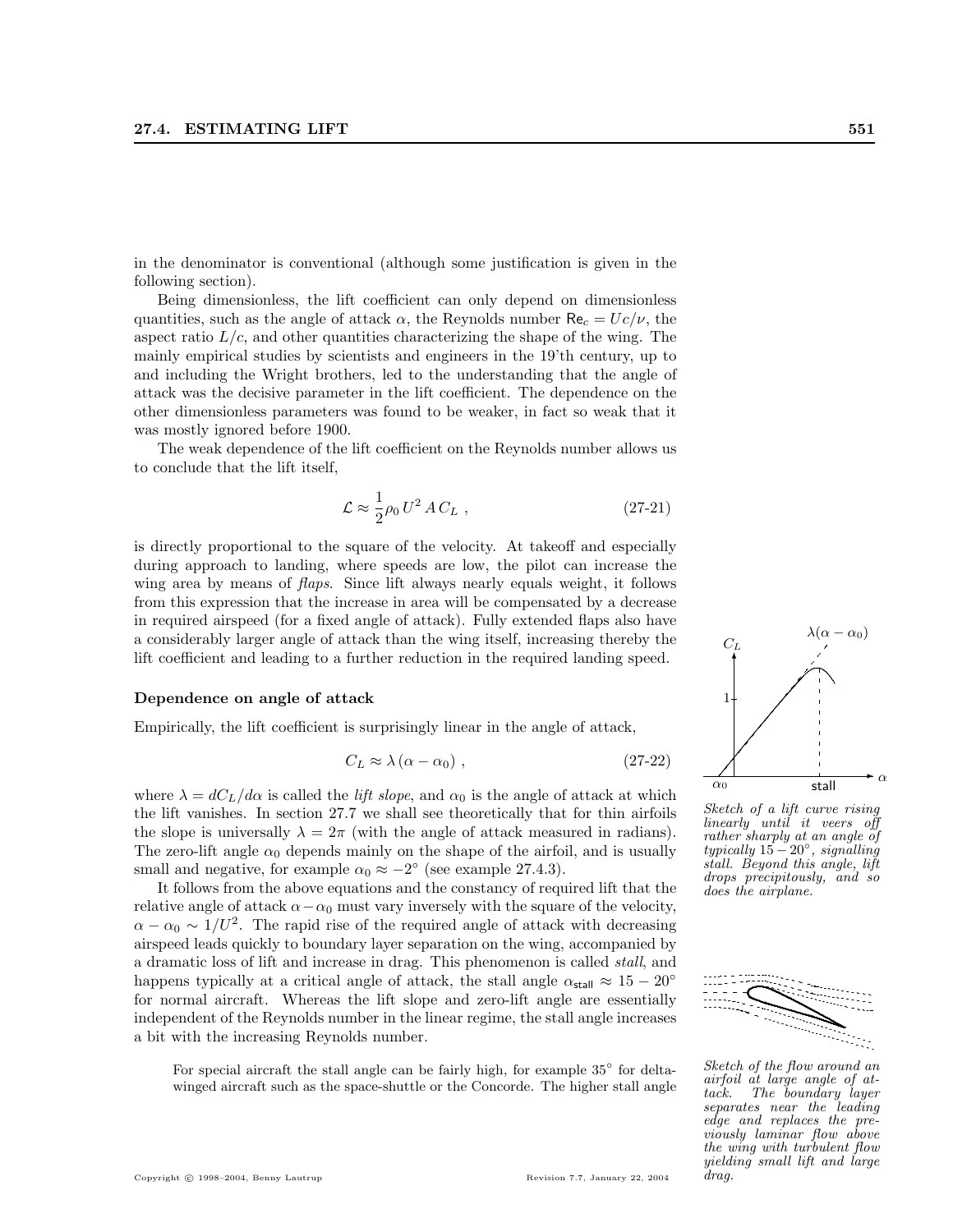is offset by a smaller lift slope, say  $\lambda \approx 3$  (per radian) rather than  $2\pi$ . In order to get sufficient lift, such aircraft are forced to take off and land under remarkably high angles of attack.

#### Dependence on aspect ratio

The shedding of vorticity from finite wings makes the lift slope depend on the aspect ratio  $L/c$ . An expression useful for estimating this effect for thin airfoils is [53, p. 380]

$$
\lambda \approx \frac{2\pi}{1 + 2\frac{c}{L}} \,, \tag{27-23}
$$

which in the limit of infinite aspect ratio,  $L/c \rightarrow \infty$ , converges upon  $2\pi$ .

**Example 27.4.4 (Cessna 150):** For the Cessna 150 (page 549) at cruising speed  $U = 200$  km/h we estimated  $\Delta v/U \approx 0.15$ , implying a lift coefficient  $C_L \approx 0.3$ . With aspect ratio  $L/c \approx 8$  the lift slope is  $\lambda \approx 5$ , and the relative angle of attack becomes  $\alpha - \alpha_0 \approx 0.06 \approx 3.5^{\circ}$ , and since  $\alpha_0 \approx -2^{\circ}$  for this airfoil, the true angle of attack becomes  $\alpha \approx 1.5^{\circ}$ . At half the cruising velocity, *i.e.* for  $U = 100 \text{ km/h}$ , the relative angle of attack is four times larger, *i.e.*  $14^{\circ}$ , and the true angle of attack 12°. Since the stall angle is 16° for this airfoil, stall is imminent when the speed drops below about 85 km/h.

# 27.5 Estimating drag

Whereas lift has but one cause, *i.e.* the pressure difference between the upper and lower wing surfaces, drag has several. First, there is skin friction from the air flowing over the wing. Second, there is form drag due to the wing obstructing the free air flow and leaving a trail of turbulent air behind, and third there is induced drag coming from the vortices that always trail the wing tips. For real aircraft, the body shape and various protrusions (radio antenna, Pitot tube) also add to drag. As for lift, it is convenient and customary to discuss drag in terms of the dimensionless drag coefficient

$$
C_D = \frac{\mathcal{D}}{\frac{1}{2}\rho_0 U^2 A} \,, \tag{27-24}
$$

which has the same denominator as the lift coefficient  $(27-20)$ .

The denominator can be understood in the following way. At the leading edge of a wing there is always a streamline that ends with vanishing airspeed (stagnation). The pressure increase at the stagnation point relative to infinity is  $\Delta p_{\text{star}} =$  $\frac{1}{2}\rho_0 U^2$ , according to Bernoulli's theorem. If the wing were raised squarely into the oncoming airflow, it would present an area A to this pressure, and assuming that the turbulent "dead" air behind the wing exerts essentially no extra pressure



Sketch of the variation of the lift slope with aspect ratio.



Sketch of a typical drag curve for a cambered airfoil as a function of angle of attack. Notice that the drag of such an airfoil actually decreases for small angles of attack. Beyond the critical angle of attack, the drag coefficient rises steeply.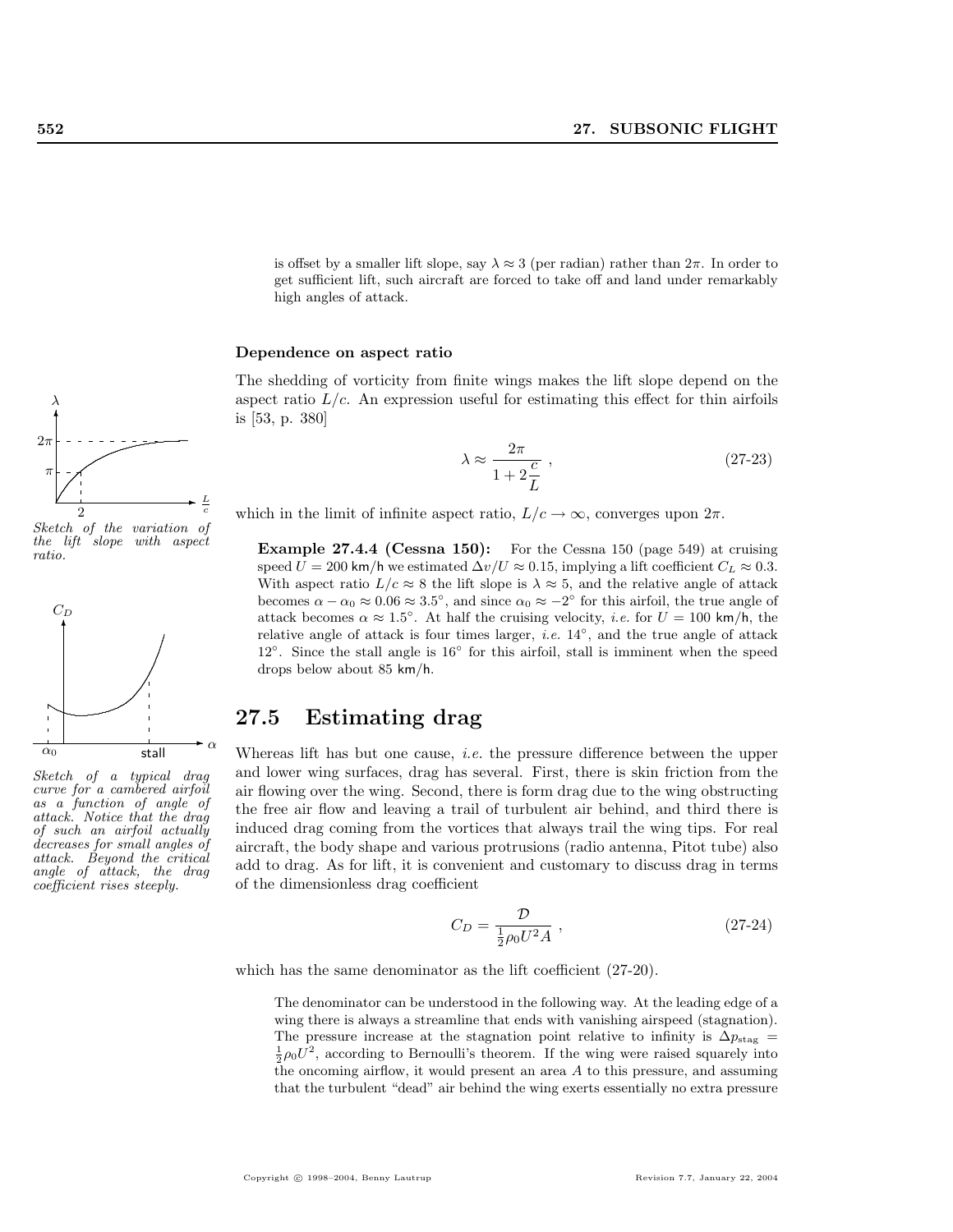on the back of the wing, the total drag force would be  $\Delta p_{\text{stag}}A = \frac{1}{2}\rho_0 U^2 A$ , which is the denominator. If this argument is right, we predict  $C_D \approx 1$  for a thin flat plate with its face into the wind, and that agrees in fact quite reasonably with both theory and experiment. For a circular disc we thus have  $C_D = 1.17$  (see section 20.4 on page 388). That the true drag coefficient is larger than unity can be interpreted as the average true pressure drop across the disc being smaller than  $\Delta p_{\text{stag}}$ .

### Skin friction

Close to the wing surfaces there are thin boundary layers (see chapter 25 on page 483), in which the flow velocity changes rapidly from zero right at the skin of the wing to the mainstream airspeed just outside. The maximal thickness of the boundary layer on a wing may be estimated from the flat plate laminar Blasius solution (25-28) or from semi-empirical turbulent expression (25-41),

$$
\frac{\delta}{c} \approx \begin{cases} 5\text{Re}_c^{-1/2} & \text{laminar} \\ 0.16\text{Re}_c^{-1/7} & \text{turbulent} \end{cases}
$$
 (27-25)

Boundary layers do not have the same thickness everywhere on the wing surface, but are generally thinnest at the leading edge of the wing and become thicker towards the rear. Usually, the Reynolds number is so high that the boundary layers also develop turbulence somewhere downstream from the leading edge. For aircraft with chordwise Reynolds numbers in the millions and chords of the order of meters, a fully laminar boundary layer is only millimeters thick whereas a fully turbulent layer is an order of magnitude thicker.

To estimate the skin friction we again use flat-plate Blasius' result (25-32) in the laminar regime and the semi-empirical expression (25-34) in the turbulent,  $\overline{a}$ 

$$
C_D^{\text{skin}} = \frac{\mathcal{D}_{\text{skin}}}{\frac{1}{2}\rho_0 U^2 A} \approx \begin{cases} 2.65 \text{ Re}_c^{-1/2} & \text{laminar} \\ 0.063 \text{ Re}_c^{-1/7} & \text{turbulent} \end{cases} . \tag{27-26}
$$

Notice that this is roughly half the relative thickness estimate (27-25). The skin drag coefficient always decreases with increasing Reynolds number, but like the thickness it varies much slower in the turbulent region than in the laminar. Turbulent drag is considerably larger than laminar drag, but precise theoretical prediction of skin drag is quite hard because it is difficult to predict the line along the span where the boundary layer becomes turbulent. This is one of the reasons that wind tunnel experiments, and in more recent times numeric (CFD) simulations, have been and still are so important for aerodynamics engineering.

Example 27.5.1: For the Cessna 150 of example 27.4.3 at cruising speed with  $\text{Re}_c \approx 5 \times 10^6$ , the estimate of the maximal laminar boundary layer thickness becomes  $\delta \approx 3.5$  mm whereas the estimate of the maximal turbulent thickness becomes  $\delta \approx 27$  mm. The corresponding laminar skin drag coefficient is  $C_D^{\text{skin}} \approx 0.0012$ whereas the turbulent one is about six times larger,  $C_D^{\text{skin}} \approx 0.0070$ . In view of the large Reynolds number, the truth presumably lies close to the larger value.

. . . ............. . . ..... .......... . . . . . ....... . . . . . .. ... ... .. .............. . .. ......... . .... . . . ... . ......... . . . . . ... ... ... .............. ................... . ........... .. . . ........ . . . . . . . . . ........... ......... ... ... . .. . .................... . . . . . . . . . . .........

The stagnating streamline at the leading edge terminates with zero flow velocity. Bernoulli's theorem implies that the pressure increase at the forward stagnation point is  $\Delta p_{\text{stag}} = \frac{1}{2} \rho_0 U^2$ .



Boundary layers thicken and become turbulent towards the rear of the wing and leave a trailing turbulent wake behind. The thickness of the trailing wake is comparable to the boundary layer thickness (here strongly exaggerated).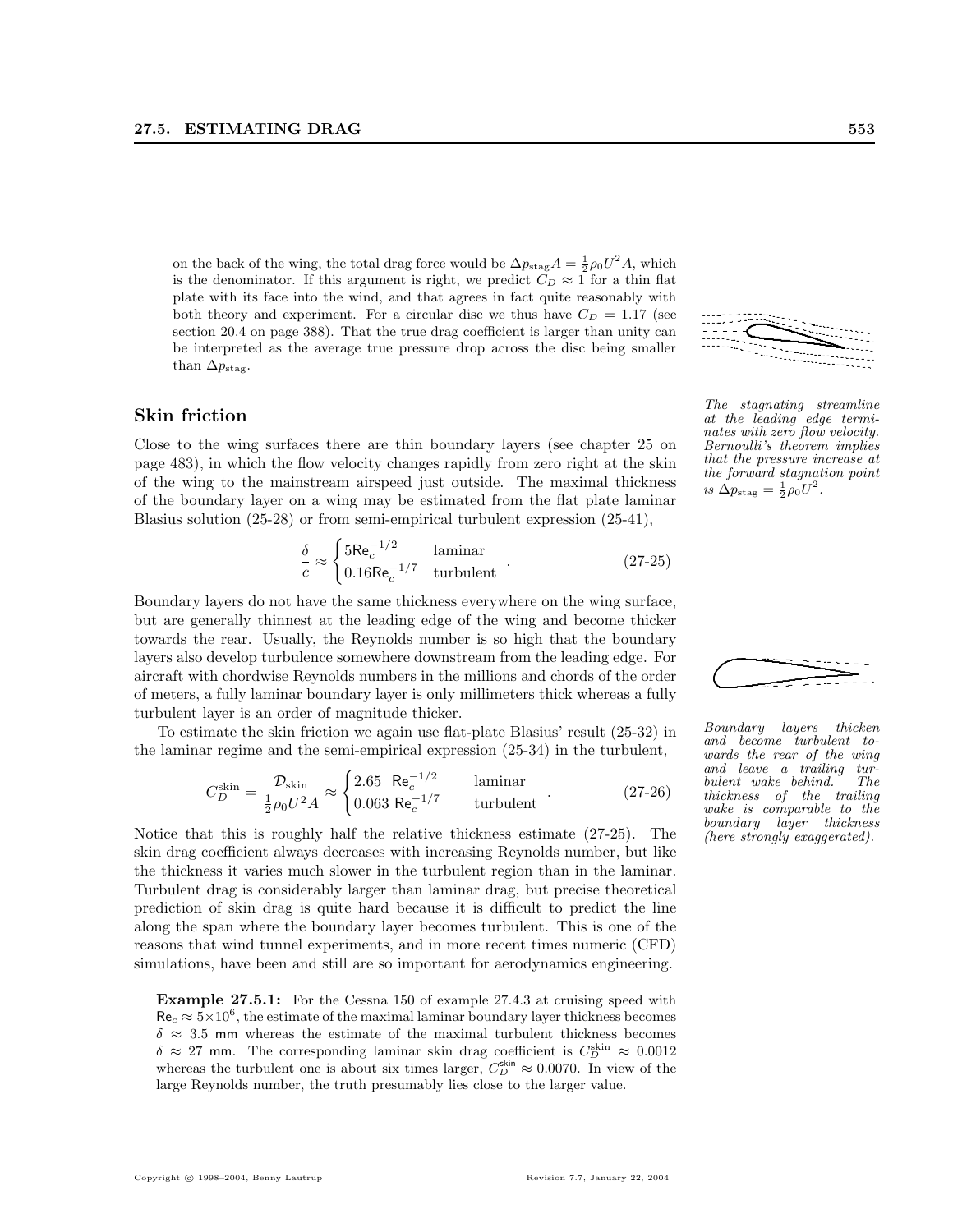

Figure 27.2: Horizontal velocity distribution  $(v_x)$  around an airfoil at Reynolds number  $\overline{\text{Re}_c} = 10,000$  and  $\alpha \approx 1^{\circ}$ , obtained by numeric simulation. Notice the faster flow above the wing (light), the stagnating flow at the leading edge (dark), and the strong slowdown of the flow in the boundary layers and the trailing wake (very dark). The boundary layers are thin and laminar, thicken towards the rear especially on the upper surface where the initial acceleration of the air is followed by deceleration. There is no turbulence in the boundary layers at a Reynolds number as low as here. At more realistic Reynolds numbers in the millions, the boundary layers are mostly turbulent and about an order of magnitude thinner than here. Well behind the airfoil the wake has a thickness comparable to the boundary layers. The slow viscous expansion of the laminar wake is not visible at the scale of this figure.

#### Form drag

The flow around a highly streamlined body, such as a thin wing narrowing down into a sharp trailing edge, will be nearly ideal everywhere, except in the boundary layers. It has been pointed out before (and we shall prove it in the following section) that a body in a truly ideal, irrotational flow does not experience any drag at all, independently of its shape. Both skin friction and form drag therefore owe their existence to viscosity, but where skin friction is due to shear stresses in the boundary layer, form drag arises from changes in the pressure distribution over the body caused by the presence of boundary layers.

Airfoil boundary layers tend to become turbulent at some point downstream from the leading edge of the wing. At the sharp trailing edge the boundary layers separate from the wing and continue as a trailing wake of essentially infinite extent after the wing (see figs. 27.2 and 27.3). The unsteady turbulent wake found immediately behind the trailing edge of a wing expands slowly and eventually calms down and becomes steady and laminar at some downstream distance from the wing. Further downstream the laminar wake continues to expand by viscous diffusion at a considerably faster rate than the turbulent wake. In section 27.8 we shall determine the general form of the field in the distant laminar wake.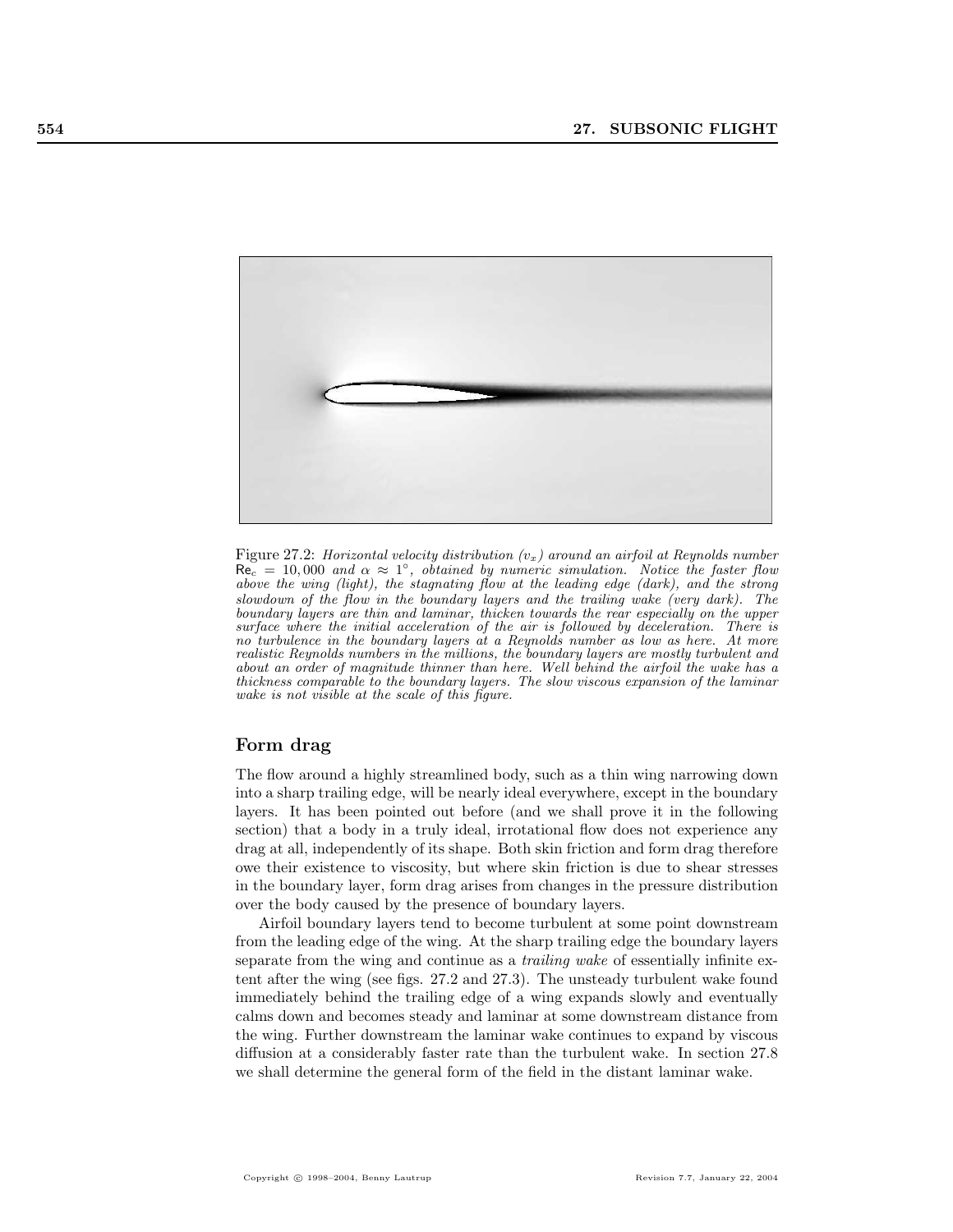Inside the trailing wake immediately behind the body the pressure will be lower than the stagnation pressure  $\Delta p_{\text{stag}} = \frac{1}{2} \rho_0 U^2$  at the leading edge (see fig. 27.1) and this pressure difference is the cause of drag. The thickness of the turbulent wake immediately after the trailing edge of the wing may be estimated from the boundary layer thickness  $\delta$ , leading to the form drag estimate  $\mathcal{D}_{\text{form}} \sim$  $\Delta p_{\text{stag}} L \delta$ . In terms of the drag coefficient we thus find for the turbulent case,

$$
C_D^{\text{form}} \sim \frac{\delta}{c} \sim \text{Re}_c^{-1/7} \tag{27-27}
$$

Form drag usually amounts to some fraction of skin friction for streamlined objects where the boundary layers are thin everywhere.

With growing angle of attack, flow separation may occur on the upper side of the wing at some point before the trailing edge of the airfoil, thereby increasing form drag and diminishing lift. At a certain angle of attack, the point of separation for the turbulent boundary layer on the top side of the wing may suddenly shift forward from the trailing edge, creating a highly turbulent region everywhere above the wing. This leads to loss of almost all of the lift and at the same time an increased drag. The wing and the aircraft are then said to have stalled.

The efforts of aircraft designers between the world wars in the 20'th century were mainly directed towards form drag reduction by streamlining. A smaller drag generally implies higher top speed, greater payload capacity, and better fuel economy. Besides streamlining of lift surfaces, drag reduction was also accomplished by internalizing the wing support structure and the undercarriage, and providing the engines with carefully designed cowlings.

#### Induced drag

The two vortices trailing from the wing tips of an aircraft rotate in opposite directions and carry roughly the same circulation  $\Gamma$  as the vortex bound to the wing. They are created at a rate determined by the speed  $U$  of the airplane and persist indefinitely in a truly ideal fluid. In a viscous fluid they spin down and dissolve after a certain time.

The process of "spinning up" and "feeding out" the trailing vortices from the wing-tips of the aircraft is accompanied by a continuous loss of energy, which causes an extra drag on the aircraft. We can estimate the order of magnitude of this drag from the kinetic energy contained in a vortex with circulation  $\Gamma$  and core radius a. Since the maximal flow speed is of order  $v_{\phi} \sim \Gamma/2\pi a$ , the kinetic energy of two vortex segments of length b becomes of magnitude  $\mathcal{T} \sim \rho_0 v_\phi^2 \pi a^2 b \sim \rho_0 \Gamma^2 b$ (dropping all simple numeric factors). This loss of energy must cause a drag on the aircraft of magnitude

$$
\mathcal{D}_{induced} = \frac{T}{b} \sim \rho_0 \Gamma^2 \sim \rho_0 U^2 c^2 C_L^2 ,
$$

where we in the last estimate have used the relation between lift and circulation (27-19) and the definition of the lift coefficient (27-20). The estimate of the



Sketch of the flow around an airfoil at large angle of attack. The boundary layer separates near the leading edge and replaces the previously laminar flow above the wing with turbulent flow yielding small lift and large drag.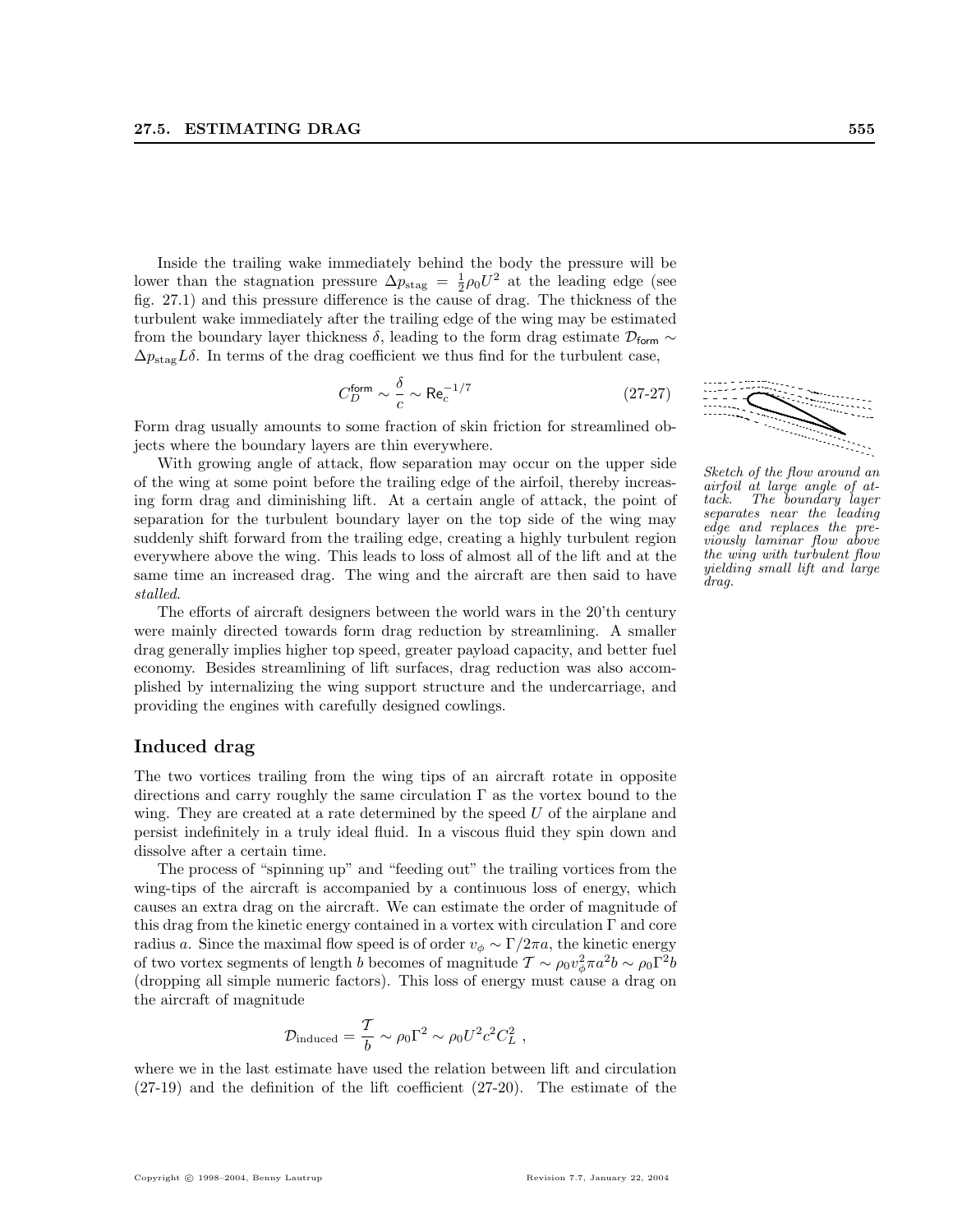induced drag coefficient thus becomes

$$
C_D^{\text{induced}} = \frac{\mathcal{D}_{\text{induced}}}{\frac{1}{2}\rho_0 U^2 A} \sim \frac{c}{L} C_L^2 \quad . \tag{27-28}
$$

Classical wing theory yields an expression of precisely this form but roughly a factor  $\pi$  smaller. Since induced drag is a byproduct of the lift-generating flow around a finite wing, it is also called drag due to lift. It is the unavoidable price to pay for wings of finite span.

Induced drag is normally smaller than skin drag, but grows rapidly with increased angle of attack and may win over skin drag at low speeds at, for example, takeoff and landing where the angle of attack is large and the skin friction small. Most importantly, induced drag decreases with increasing aspect ratio  $L/c$ , explaining why large aspect ratios are preferable, up to the point where the sheer length of the wing begins to compromise the strength of the wing structure.

Example 27.5.2: For the Cessna 150 of example 27.5.1 cruising in level flight with  $C_L \approx 0.3$  and aspect ratio 8 we find  $C_{induced} = 0.0036$  (including the factor  $1/\pi$ ). The induced drag is thus about half of turbulent skin drag. At half this speed the angle of attack is four times bigger, so that the induced drag coefficient becomes 16 times bigger whereas the turbulent skin drag coefficient stays roughly constant.

#### Lift-to-drag ratio

The total drag coefficient  $C_D$  is the sum of all the contributions from various sources: skin drag, form drag, induced drag, etc. The lift-to-drag ratio,  $\mathcal{L}/\mathcal{D} =$  $C_L/C_D$ , is a measure of the *aerodynamic efficiency* of an airplane. Like lift and drag, it is strongly dependent on the angle of attack and less on the Reynolds number and aspect ratio. The quadratic growth of induced drag as a function of angle of attack normally overcomes the linear rise in lift and creates a maximum in  $\mathcal{L}/D$  for a certain angle of attack, typically at about half the stall angle. We have seen earlier, that in a steady glide the best glide ratio (27-11) is obtained for an angle of attack given by the maximal value of lift-to-drag. In view of the problems in calculating drag with some confidence, empirical lift-to-drag curves are usually plotted for particular airplanes to document their performance.

Example 27.5.3: For the Cessna 150 of the preceding examples cruising in level flight with  $C_L \approx 0.3$  and aspect ratio 8 we estimate the different contributions to drag as 0.007 from skin friction, 0.007 from form drag, and 0.004 from induced drag. The total drag coefficient becomes thus 0.018, corresponding to a lift-to-drag ratio of  $\mathcal{L}/\mathcal{D} = 17$ . This is an overestimate by about a factor of two compared to the actual performance of this aircraft which has a quoted glide ratio of about 8. The reason is that in our calculation of drag we have left out the contributions from the passenger compartment, the fixed undercarriage with wheels, the struts supporting the wing, and other features that increase drag.



Sketch of a typical lift-todrag curve for an airplane. The maximal value of lift to drag determines the best glide ratio.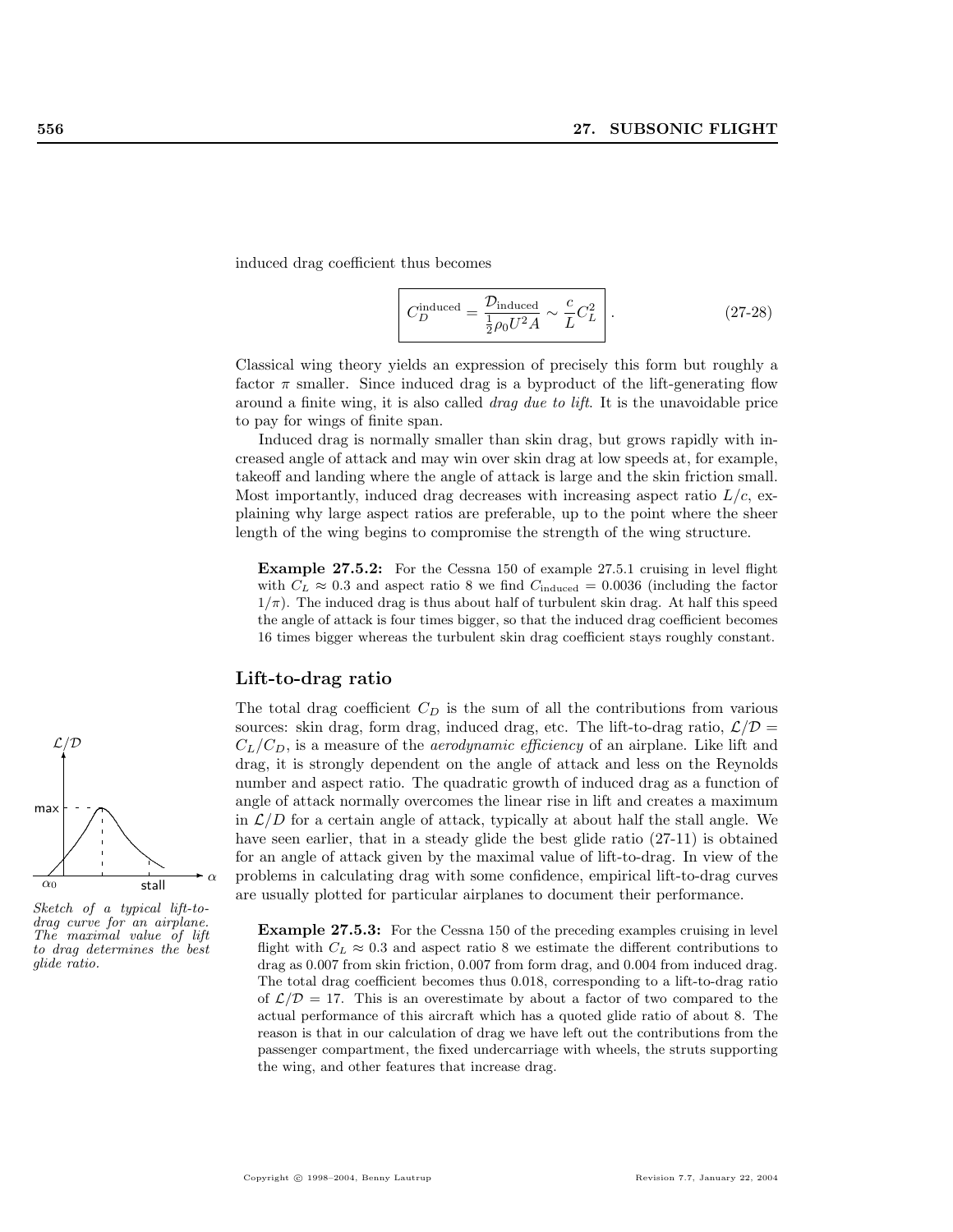# ∗ 27.6 Lift, drag, and the trailing wake

An often recurring question that can lead to heated discussions is whether an airplane stays aloft in steady flight because of the pressure differences between the upper and lower wing surfaces, or whether it gets lift from diverting momentum downwards. The general treatment of momentum balance in section 17.5 on page 296 indicates that the total contact force on the airplane should be balanced by an opposite momentum flux at great distances, where all stresses have died away. Either position is in fact tenable in a discussion, but as we shall see the correct answer is more subtle than might be guessed at first glance.

## Momentum balance in a box

Let the steadily moving body — an aircraft or wing — be surrounded with a huge imaginary "box" S (of any shape), and let the volume of air between the body surface and the box be our control volume. As can be seen from fig. 27.3 this box will cut through the trailing wake somewhere behind the body. Disregarding gravity, the only forces acting on the control volume of air are the contact forces on the two bounding surfaces: the body and the box. At the body surface, the force on the air is the opposite of the reaction force  $\mathcal R$  on the body given by the integral (27-2), and at the box surface the "air-to-air" reaction force  $\mathcal{R}_S$  is an analogous integral over the stresses acting on the surface of the box.

In steady flow the total momentum of the air contained in the control volume remains constant, apart from tiny time-dependent contributions from the fluctuating velocity field in the turbulent wake, which we shall ignore here. Since there can be no momentum flux through the impermeable surface of the body, it follows from momentum balance (17-14) that the total force on the air in the control volume must equal the flux of momentum out of the box, or

$$
\boldsymbol{\mathcal{R}}_S-\boldsymbol{\mathcal{R}}=\oint_S\rho_0\boldsymbol{v}\;\boldsymbol{v}\cdot d\boldsymbol{S}
$$

Expressing the box reaction force by an integral over the stress tensor, we find

$$
\mathcal{R} = -\rho_0 \oint_S \mathbf{v} \, \mathbf{v} \cdot d\mathbf{S} + \oint_S \boldsymbol{\sigma} \cdot d\mathbf{S} , \qquad (27-29)
$$

where  $\sigma = {\sigma_{ij}}$  is the matrix form of the stress tensor  $\sigma_{ij} = -p \delta_{ij} + \eta (\nabla_i v_j +$  $\nabla_i v_i$ ). The reaction force on the body can thus be calculated from the pressure and velocity fields, all evaluated at the surface of the box. It must be emphasized that this result is exact, valid for any shape and size of the body and box.

#### Box at spatial infinity

Let now the box expand to huge distances in all directions such that the velocity field on its surface approaches the asymptotic value,  $v \to U$ . Putting  $v = U + \Delta v$ 

S Streamlined body and enclosing box S. The box needs not be rectangular like here but can be a volume of any shape. The reaction forces on body and box are for illustration purposes set to act in arbitrarily chosen points on

the surfaces.

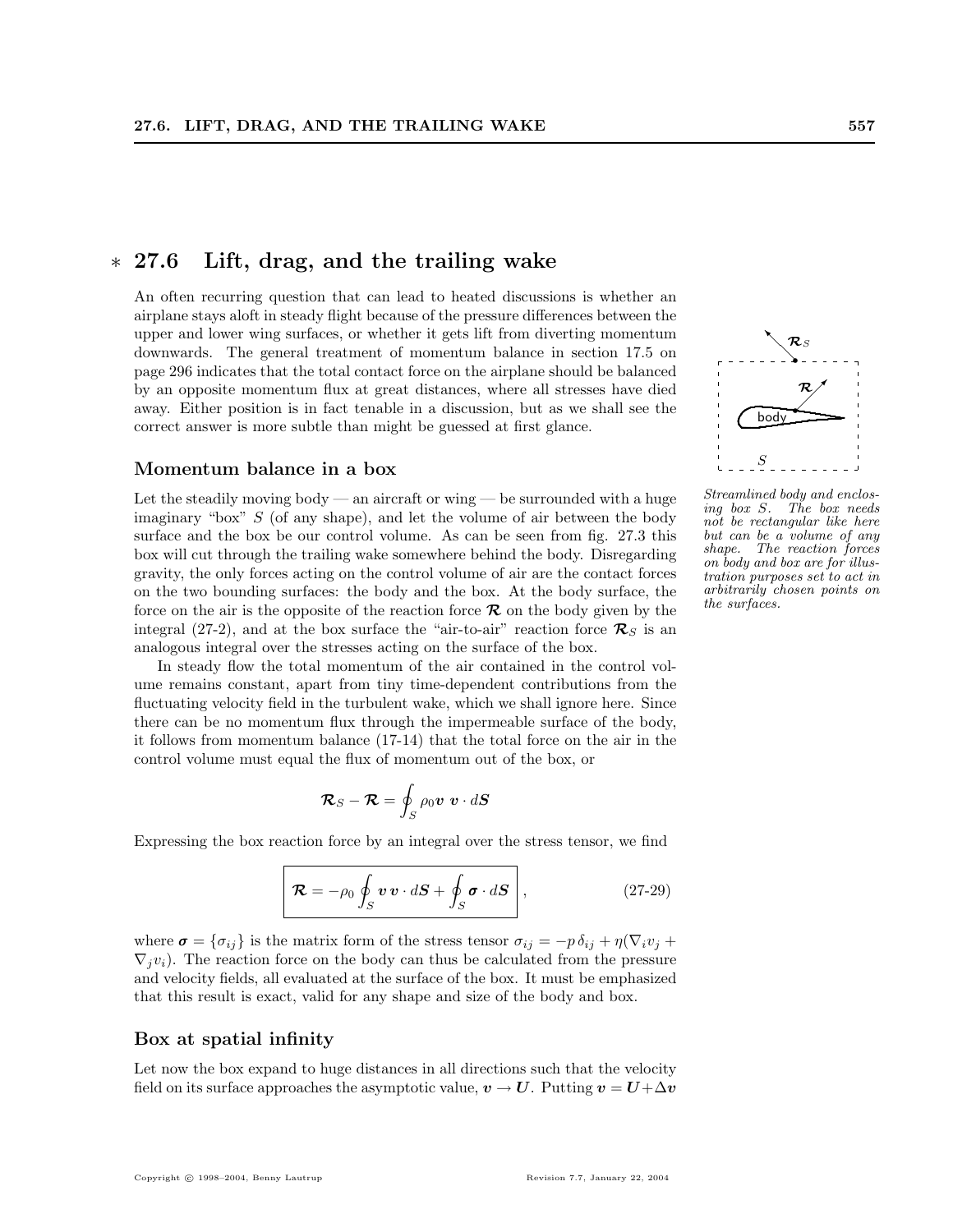

Figure 27.3: Sketch of a body (airfoil) and its trailing wake. Initially the trailing wake is turbulent, but expands slowly and becomes laminar some distance downstream. The thickness of the wake is greatly exaggerated compared to the distance from the body. The dashed box surrounding the system (but crossing through the trailing wake) is used in the text to define a control volume of air between the surfaces of the body and the box.

in the first (momentum) term of (27-29), it becomes

$$
-\rho_0\oint_S (\bm{U}\bm{U}+\bm{U}\Delta\bm{v}+\Delta\bm{v}\bm{U}+\Delta\bm{v}\Delta\bm{v})\cdot d\bm{S}
$$

Using that the total vector area of a closed surface always vanishes,  $\oint dS = 0$ , Using that the total vector area of a closed surface always vanishes,  $\oint d\mathbf{\Sigma} = \mathbf{0}$ , together with global mass conservation,  $\oint \Delta \mathbf{v} \cdot d\mathbf{S} = 0$ , the first two terms in the integrand do not contribute to the integral. The last term is quadratic in the small velocity differences  $\Delta v$ , so the conclusion is that only the third (linear) term in the momentum integral can survive in the limit of an infinite box.

If we think of the "box" as a huge sphere with radius  $r$  and surface area  $4\pi r^2$ , the velocity field must behave like  $|\Delta v| \sim 1/r^2$  at infinity<sup>3</sup>. The velocity derivatives in the stress tensor must then vanish like  $|\nabla \Delta v| \sim 1/r^3$ , and cannot contribute to the second (force) term in (27-29). Pressure is thus the only stress component that has a possibility for surviving in the limit of an infinite box, so that the reaction force on the body may be written,

$$
\mathcal{R} = -\rho_0 \oint_S \Delta v \, \mathbf{U} \cdot d\mathbf{S} - \oint_S p \, d\mathbf{S} \quad . \tag{27-30}
$$

A constant pressure gives no contribution, and we may without loss of generality assume that the pressure vanishes at infinity at least as fast as  $|p| \sim 1/r^2$ .

<sup>3</sup>Outside the trailing wake! Inside the wake the velocity field behaves differently (see section 27.8) but the general conclusions remain valid.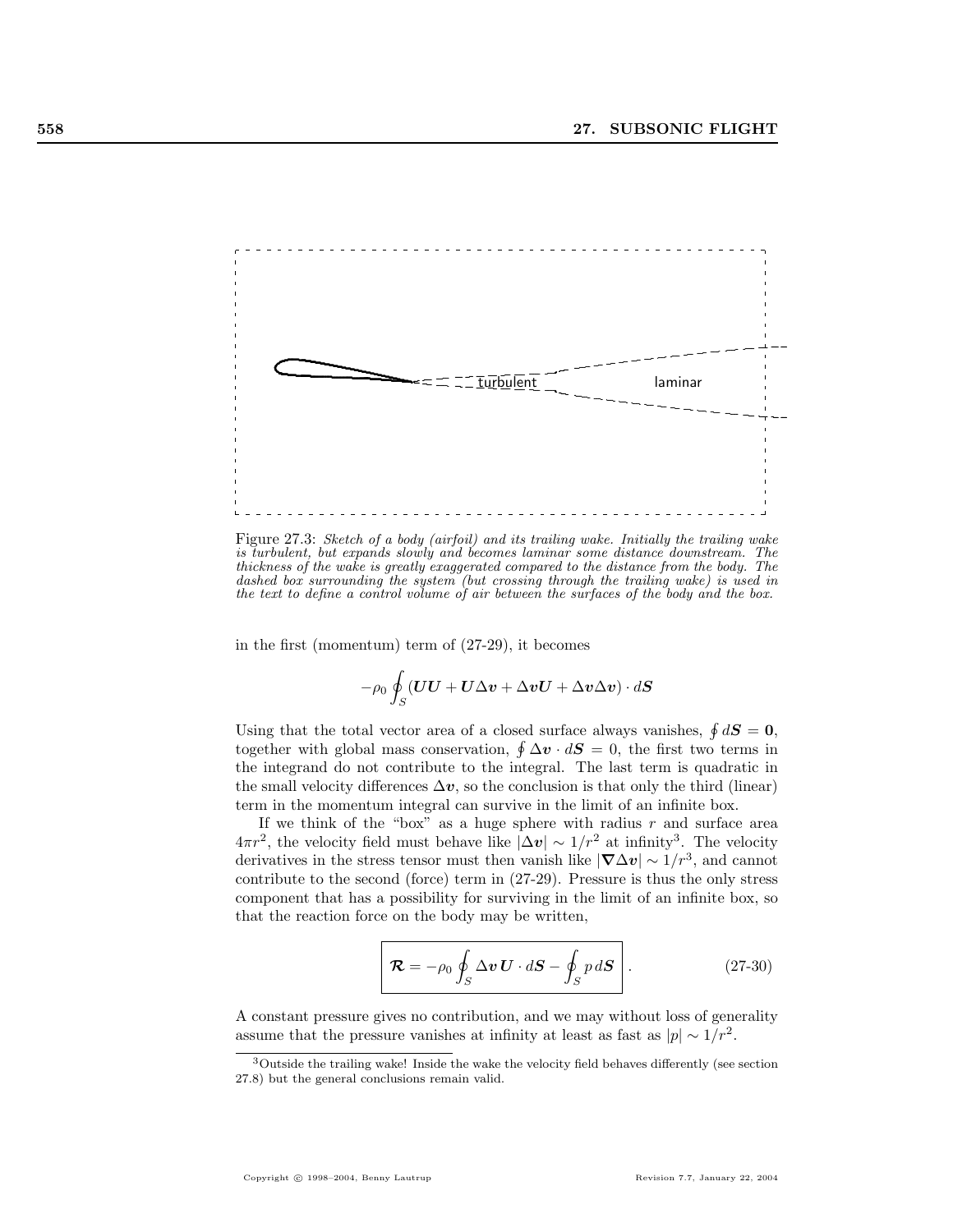We are now in position to answer the question of whether there remains a pressure contribution to lift far from the moving body. Although the derivation of the above equation shows that the sum of the pressure and momentum flow contributions is independent of the choice of the box shape, each term by itself will depend on it. Thus, the limiting value of the pressure contribution may depend on how the box is taken to infinity.

If we for example choose a cube or sphere and let it expand uniformly in all directions, there will usually be a residual pressure contribution to lift, even in the limit of an infinite box (see section 27.8 for an explicit calculation). Alternatively, one may choose a box in the form of a huge cylinder with radius  $R$  and length L, oriented with its axis parallel to the asymptotic flow  $U$ . The pressure integral over the end caps cannot contribute to lift, because they are orthogonal to the velocity. If we now let the radius  $R$  become infinite, *before* the end caps are moved off to infinity, the pressure integral over the cylinder surface will behave like the area  $2\pi LR$  times the pressure  $p \sim 1/R^2$ . It thus vanishes like  $L/R$  for  $R \to \infty$  followed by  $L \to \infty$ , leaving no pressure contribution to lift in the limit.

## Lift and drag

Let us rearrange (27-30) in the form

$$
\mathcal{R} = -\rho_0 \oint_S \mathbf{U} \times (\Delta \mathbf{v} \times d\mathbf{S}) - \oint_S (p + \rho_0 \Delta \mathbf{v} \cdot \mathbf{U}) d\mathbf{S} . \tag{27-31}
$$

The first integral is evidently orthogonal to the asymptotic velocity and represents a pure lift,

$$
\mathcal{L} = -\rho_0 \oint_S \mathbf{U} \times (\mathbf{v} \times d\mathbf{S}) \qquad (27-32)
$$

Here we have also replaced  $\overline{\Delta v}$  by v, using that  $\oint dS = 0$ .

In regions where the flow is irrotational and streamlines connect to spatial infinity, the pressure is determined by Bernoulli's theorem,  $p = \frac{1}{2}\rho_0(\mathbf{U}^2 - \mathbf{v}^2) \approx$  $-\rho_0 \mathbf{U} \cdot \Delta \mathbf{v}$ . Thus the integrand of the second term in **R** vanishes in all regions where the flow is irrotational, *i.e.* outside the wake and the boundary layers. The contributions to the second integral can only come from the region  $W$ , where the box cuts through the wake. Choosing  $W$  to be planar and orthogonal to  $U$ , its surface element  $d\mathbf{S}$  will be parallel with  $\mathbf{U}$ , and the second term becomes a pure drag,

$$
\mathcal{D} = -\int_{W} (p + \rho_0 \Delta \mathbf{v} \cdot \mathbf{U}) \, dS \,, \tag{27-33}
$$

where  $dS$  is the area element of W. If we lift the restriction that W is a planar part of S orthogonal to  $U$ , these formulas for lift and drag become slightly different (problem 27.4). Otherwise they are valid for all kinds of bodies moving steadily through a fluid at subsonic speed.

 $\sqrt{2}$ . . . .. . . . . . . . . . . . . . . . R L  $II$ 

asymptotic velocity U.



.. . . ... ... .... . . . . ...

. . . . . ... ... ... . .

S

. . . . . . ..

. .

.. .  $\langle \quad \, W$ 



.

. .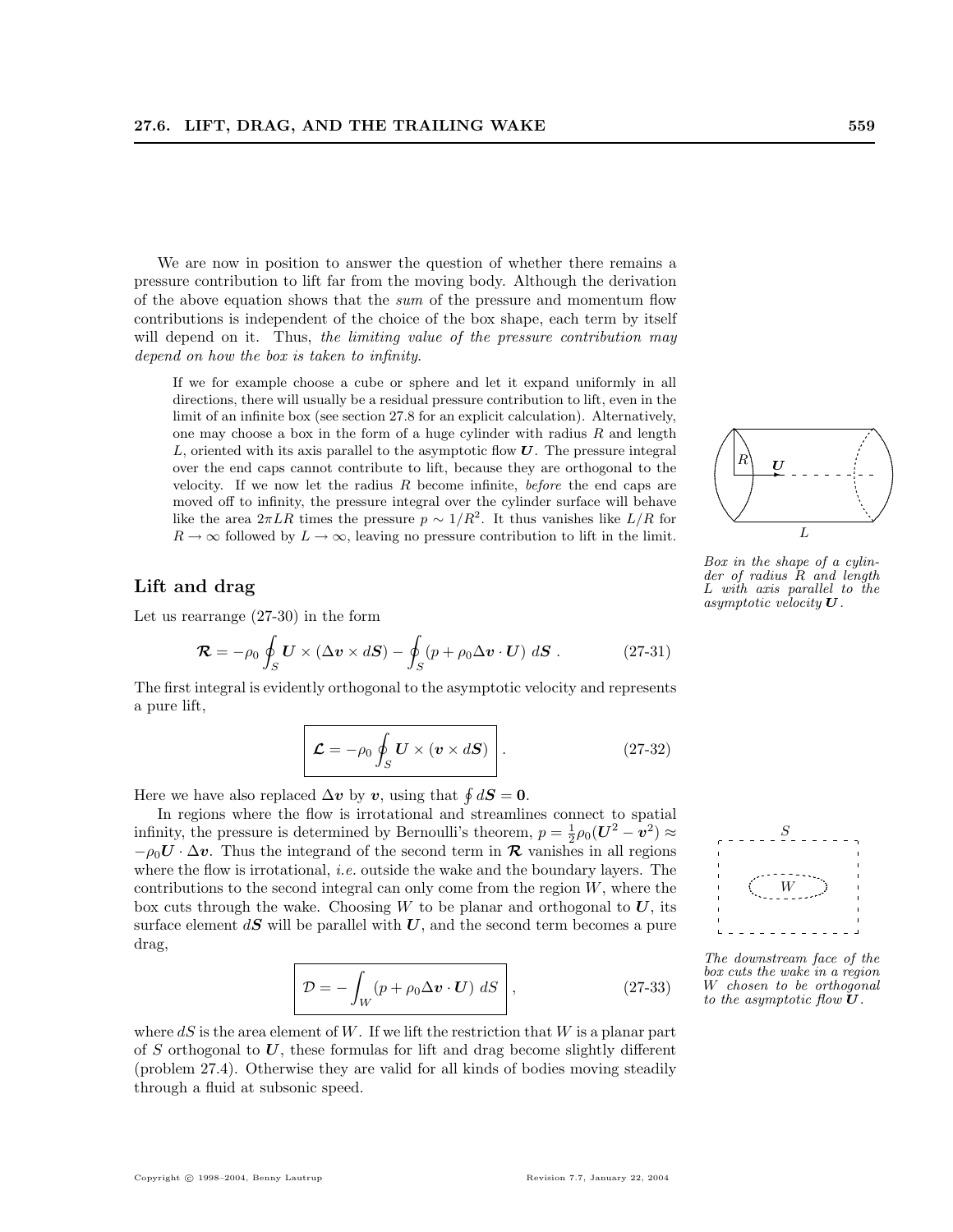#### d'Alembert's paradox: a gift to powered flight

We have previously (page 283) shown that a cylinder or sphere in irrotational (potential) flow experiences no drag. In irrotational flow, Bernoulli's theorem is fulfilled everywhere, so that the drag (27-33) must vanish. D'Alembert's paradox must be valid in full generality: there is no drag on a body of arbitrary shape in completely irrotational flow. But bodies moving through viscous fluid cannot help leaving a narrow trailing wake containing vorticity, and eq. (27-33) immediately resolves the paradox: the drag on a body stems entirely from the trailing wake.

In general the drag will be smaller, the narrower the wake. As we have seen in the estimates of the preceding section, drag is typically an order of magnitude smaller than lift for properly streamlined bodies, such as airfoils. This indicates that one should rather treat d'Alembert's "paradox" as a theorem about the near vanishing of drag for streamlined bodies at high Reynolds number. This theorem is in fact what makes flying technically possible with engines producing a thrust much smaller than the weight of the aircraft. Without d'Alembert's theorem, the Wright brothers would never have had a chance of flying at Kitty Hawk in December 1903, given the puny engine power then available to them.

#### Lift and vorticity

The box  $S$  used in the lift integral  $(27-32)$  is assumed to be of essentially infinite size. Let now  $S'$  be another closed surface surrounding the body somewhere inside the box S. From Gauss' theorem we obtain

$$
\left(\oint_S - \oint_{S'}\right) U \times (v \times dS) = -\int_V U \times (\nabla \times v) dV = -\int_V U \times \omega dV,
$$

where V is the region between the two surfaces, and  $\boldsymbol{\omega} = \nabla \times \boldsymbol{v}$  is the vorticity field. In the extreme case we may take  $S'$  to be the body surface itself, where the velocity and thus the integral over  $S'$  vanishes because of the no-slip condition. It then follows from the above equation that the lift (27-32) is also given by the integral of the vorticity field over all of space,

$$
\mathcal{L} = \rho_0 \mathbf{U} \times \int \boldsymbol{\omega} \, dV \quad . \tag{27-34}
$$

This integral can only receive contributions from the regions of non-vanishing vorticity, i.e. from the boundary layers and the trailing wake. Without vorticity created by friction, there can be no lift!

More generally, if there is no vorticity found in  $V$ , the integral over the box  $S$ equals the integral over  $S'$ . The original box may in other words be deformed into any other closed surface as long as it crosses no region containing vorticity. The box at infinity has now served its purpose and may be forgotten. In the following the surface  $S$  in (27-32) may be taken to be simply any surface surrounding the body, as long as there is no vorticity outside S.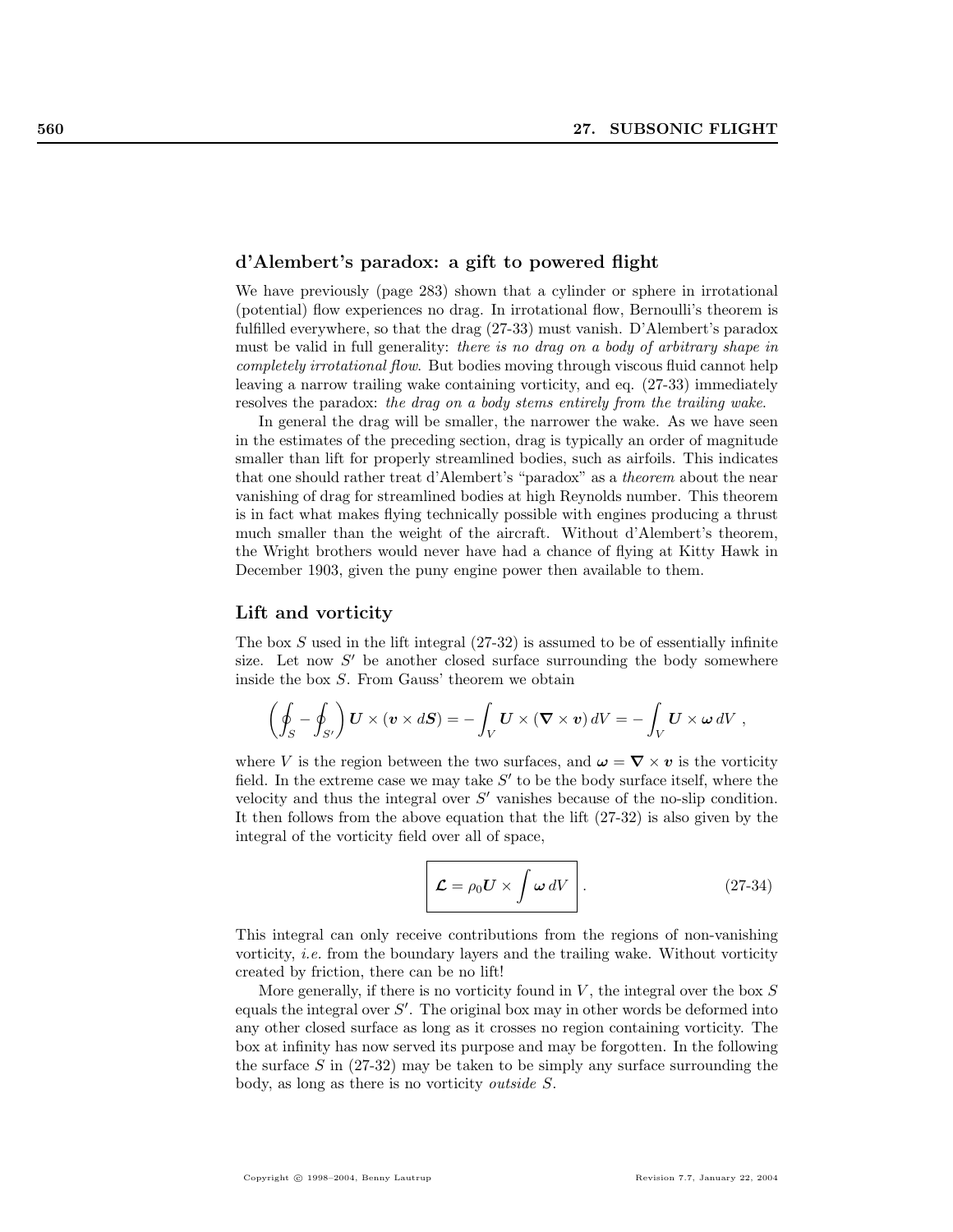## Lift and circulation

It is useful to introduce a "natural" coordinate system with the  $x$ -axis along the direction of the asymptotic velocity  $U = Ue_x$  and the y-axis along the lift  $\mathcal{L} = \mathcal{L}e_y$ . Working out the cross products, the lift (27-32) becomes

$$
\mathcal{L} = \rho_0 U \oint_S (\boldsymbol{v} \times d\boldsymbol{S})_z = \rho_0 U \oint_S v_x dS_y - v_y dS_x , \qquad (27-35)
$$

together with the condition

$$
\oint_{S} v_x dS_z - v_z dS_x = 0 ,\qquad (27-36)
$$

expressing that there should be no lift along the z-direction. For a symmetric aircraft in normal horizontal flight, this condition is automatically fulfilled.

The closed surface S may always be sliced into a set of planar closed contours  $C(z)$  parallel with the xy-plane, and parameterized by the z-coordinate in some interval  $z_1 \leq z \leq z_2$ . The contours are given negative orientation in the xyplane, *i.e.* clockwise as seen from positive z-values. Let now  $d\ell = (dx, dy, 0)$  be a line element on a point of the curve  $C(z)$ ; it is evidently a tangent vector to the surface S. Let  $ds = (0, dy, dz)$  be another tangent vector to the surface in the  $yz$ -plane with the same y-coordinate  $dy$ . Then the outward pointing surface element becomes  $d\mathbf{S} = d\mathbf{s} \times d\mathbf{l} = (-dydz, dzdx, -dxdy)$  and thus

$$
v_x dS_y - v_y dS_x = (v_x dx + v_y dy) dz = av \cdot d\ell dz.
$$

This shows that the lift may be written as an integral over z

$$
\mathcal{L} = \rho_0 U \int_{z_1}^{z_2} \Gamma(z) dz \qquad (27-37)
$$

with an integrand that is the circulation around  $C(z)$ ,

$$
\Gamma(z) = \oint_{C(z)} \mathbf{v} \cdot d\mathbf{\ell} \quad . \tag{27-38}
$$

If the contour is deformed, Stokes' theorem (16-67) tells us that the circulation is unchanged if the contour is swept through an area  $A$  devoid of vorticity. Since we have assumed that vorticity is only found in the boundary layers and the trailing wake, the contour may be freely deformed, as long as the piece of the contour that crosses the wake is kept fixed, and the new contour does not pass through the wake or into the boundary layers. This is of course the same conclusion as was reached in the preceding subsection.

Again it should be emphasized that no approximations have been made, and that this result is exactly valid, as long as the wake-crossing takes place at great distance from the body along a line parallel with the y-axis.



The surface S may always be sliced into a sequence of oriented planar curves  $C(z)$ parallel with the xy-plane for  $z_1 \leq z \leq z_2$ .



The contours  $C$  and  $C'$  cross the trailing wake along the same curve (at infinity) and have the same circulation as long as the area A between the curves carries no flux of vorticity.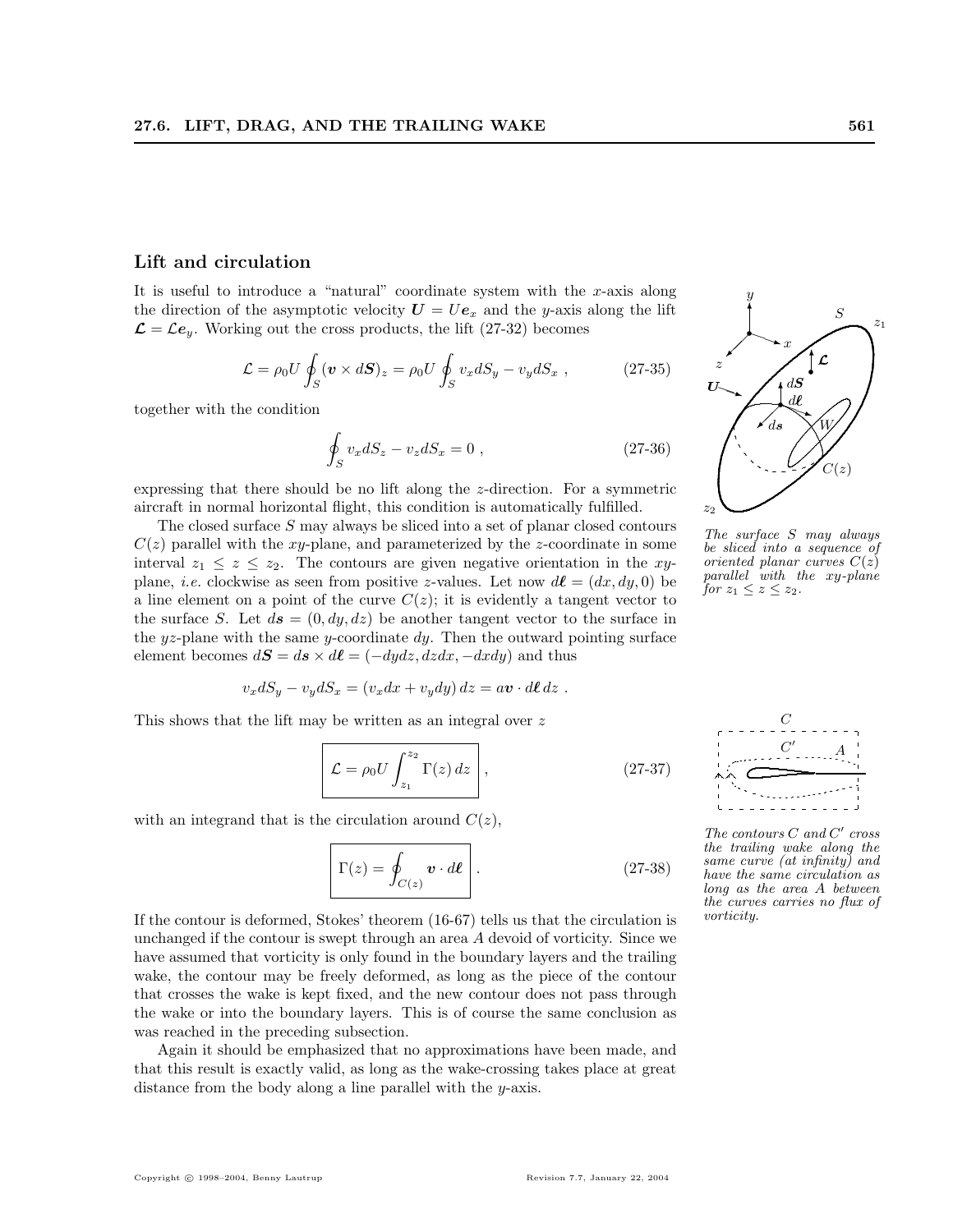. ..... .......... .......... . ...... ... .... ... ..... . ... . . . .. ....... . . . ..... ... ... ...... . .... .... ... . .. .. .. ..... . . . C ✲ ✲ . ........ .............. . ... .. . . . ... . .... . . . . ......... . C ....... .... ... . . . .. ......... . . . .

The dashed contour C hugs the wing profile closely, but is still attached to the distant part where it crosses the wake (top). For nearly infinite Reynolds number, the velocity is very nearly the same above and below the wake, allowing us to cut off the tail (bottom).

 $(1867-1944).$  German<br>mathematician. Probably  $mathematician.$ best known for his extension of a method developed by Runge for numeric solutions  $differential$  equations. Obtained the first analytic result for lift, and effectively discovered the relation between lift and circulation in 1902

Nikolai Yegorovich Joukowsky (1847–1921). Russian mathematician and physicist (also spelled Zhukovskii). Constructed the first Russian wind tunnel in 1902 and many others early in the 20'th century. Found and used the relation between lift and circulation in 1906

#### The Kutta-Joukowsky theorem

The lift integral (27-37) may be written in the form of a generalized Kutta-Joukowsky theorem (27-19),

$$
\mathcal{L} = \rho_0 U L \langle \Gamma \rangle \,, \tag{27-39}
$$

where

$$
\langle \Gamma \rangle = \frac{1}{L} \int_{z_1}^{z_2} \Gamma(z) dz , \qquad (27-40)
$$

is the circulation along z averaged over the span  $L = z_2 - z_1$ . The only difference is that the integration contour  $C(z)$  used to calculate  $\Gamma(z)$  in (27-38) has to cross the wake far away from the airfoil, whereas in the original Kutta-Joukowsky theorem it is supposed to hug the airfoil tightly all around. We shall now see how to get rid of the "tail" of the contour when the chordwise Reynolds number,  $\text{Re}_c = U c / \nu$  and the aspect ratio  $L / c$  are very large.

In this limit the flow around the wing becomes nearly ideal and irrotational, and the boundary layers turn into a "skin" of vorticity covering the airfoil with nearly vanishing thickness  $\delta \sim 1/\sqrt{\text{Re}_c}$ . Downstream from the airfoil, the skin continues into the trailing wake which forms a horizontal sheet, also of nearly vanishing thickness  $\delta$ . Physically, the flow velocity in the wake cannot become infinite, so that the downstream volume flux in the wake, which per unit of span is of order  $v_x \delta$ , must itself vanish in the limit of infinite Reynolds number. It then follows from mass conservation that the orthogonal velocity  $v_y$  must be the Martin Wilhelm Kutta same above and below the sheet, for otherwise fluid would flow into the sheet.<br>(1867–1944). German The pressure must also be the same above and below the trailing wake she

The pressure must also be the same above and below the trailing wake sheet because of Newton's third law. Combining these two results with Bernoulli's theorem, which states that  $p + \frac{1}{2}\rho_0(v_x^2 + v_y^2 + v_z^2)$  takes the same value everywhere outside the wake, we conclude that  $v_x^2 + v_z^2$  must be the same just above and below the wake. The span-wise induced flow  $v<sub>z</sub>$  is connected to the shedding of vorticity along the span, especially the wing-tip vortices. When the aspect ratio is large, this flow will be tiny compared to the downstream flow, *i.e.*  $|v_z| \sim v_x c/L \ll v_x$ , so that it may be ignored in the Bernoulli function. Consequently,  $v_x$  itself takes the same value just above and below the trailing sheet. The two oppositely directed contributions to the integral  $(27-38)$  running along the tail of C thus tend to cancel each other for large Reynolds number and aspect ratio.

Since the orthogonal velocity  $v_y$  may not be infinite inside the wake, the part of the integral from the contour passing through the sheet will be of order of magnitude  $v_y \delta$  and thus vanish in the limit. The contribution from the tail of the integration contour can thus be ignored in the leading approximation and we may let it circle the wing while hugging tightly to the airfoil profile all around. Finally, we have arrived at the (generalized) Kutta-Joukowsky theorem.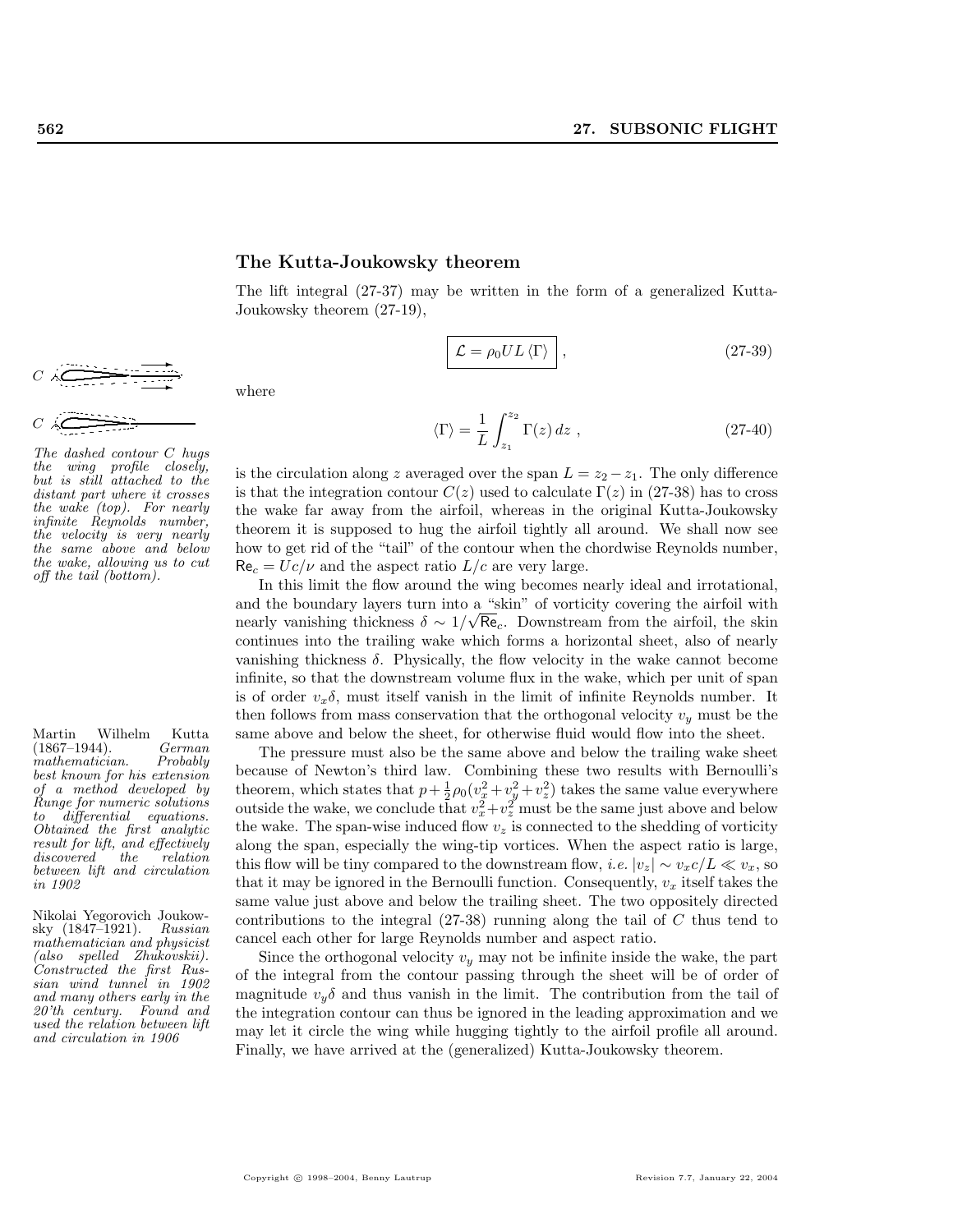# ∗ 27.7 Lift in two-dimensional airfoil theory

Most wings have fairly large aspect ratios in the vicinity of  $L/c \approx 10 - 20$  with airfoil cross sections that taper gently towards the wing tips. For nearly infinite aspect ratio and nearly constant cross section, there is very little induced flow along z towards the wing tips, so that the flow becomes essentially twodimensional,

$$
\mathbf{v} = (v_x(x, y), v_y(x, y), 0) \tag{27-41}
$$

For such an airfoil, the circulation  $\Gamma$  is also independent of z.

#### The field of the vortex sheet

In the limit of nearly infinite Reynolds number, vorticity only exists in the infinitesimally thin boundary skins of the airfoil. Outside these skins and outside the infinitesimal sheet of the trailing wake, we assume that the flow is irrotational, described by a velocity potential  $\Phi$  that satisfies Laplace's equation  $\nabla^2 \Phi = 0$ . Being a linear equation, its solutions may be superposed. All the non-linearity of the original Euler equation has been collected in the Bernoulli pressure  $p = \frac{1}{2}\rho_0(\mathbf{U}^2 - \mathbf{v}^2)$ . The additivity of potential flows makes it possible to view the irrotational flow outside the boundary layers as arising from a superposition of the asymptotic flow  $U$  and the field generated by the sheet of vorticity covering the wing surface.

Due to the two-dimensional nature of the flow, the vortex sheet making up the skin may be understood as a collection of elementary line vortex cores running parallel with the z-axis (see fig. 27.4). The velocity field from a line vortex passing through the origin of the coordinate system with the core parallel with the z-axis is of the well-known form (see section 23.1 on page 448)

$$
v = \frac{\Gamma}{2\pi} \frac{(-y, x)}{x^2 + y^2} , \qquad (27-42)
$$

where  $\Gamma$  is its circulation or strength (counted positive clockwise in the xy-plane).

Denoting the infinitesimal strength of the vortex passing through the point  $(x', y')$  on the airfoil outline A by  $d\Gamma'$ , the complete velocity field becomes a curve integral around A,

$$
\boldsymbol{v}(x,y) = \boldsymbol{U} + \oint_{A} \frac{(-y+y', x-x')}{(x-x')^2 + (y-y')^2} \frac{d\Gamma'}{2\pi} \qquad (27-43)
$$

Mathematically, the points of the airfoil outline should be parameterized as a pair of functions  $(f_x(\theta), f_y(\theta))$  of a running parameter  $\theta$  in some interval, say  $0 \le \theta \le \theta_0$ , beginning and ending at the cusp. Then  $(x', y') = (f_x(\theta'), f_y(\theta'))$  and  $d\Gamma' = \gamma(\theta') d\theta'$ , where  $\gamma(\theta')$  is the circulation density in  $\theta'$ . We shall usually for clarity avoid this rather elaborate, though mathematically more concise, notation.

................  $\theta = \theta_0$ ... .................................. .. ..................... The airfoil outline may be

..... .. .............................................................

...............

parameterized with a parameter θ running over the interval  $0 \leq \theta \leq 2\pi$ .

.

 $\theta = 0$ 

.....................

.................



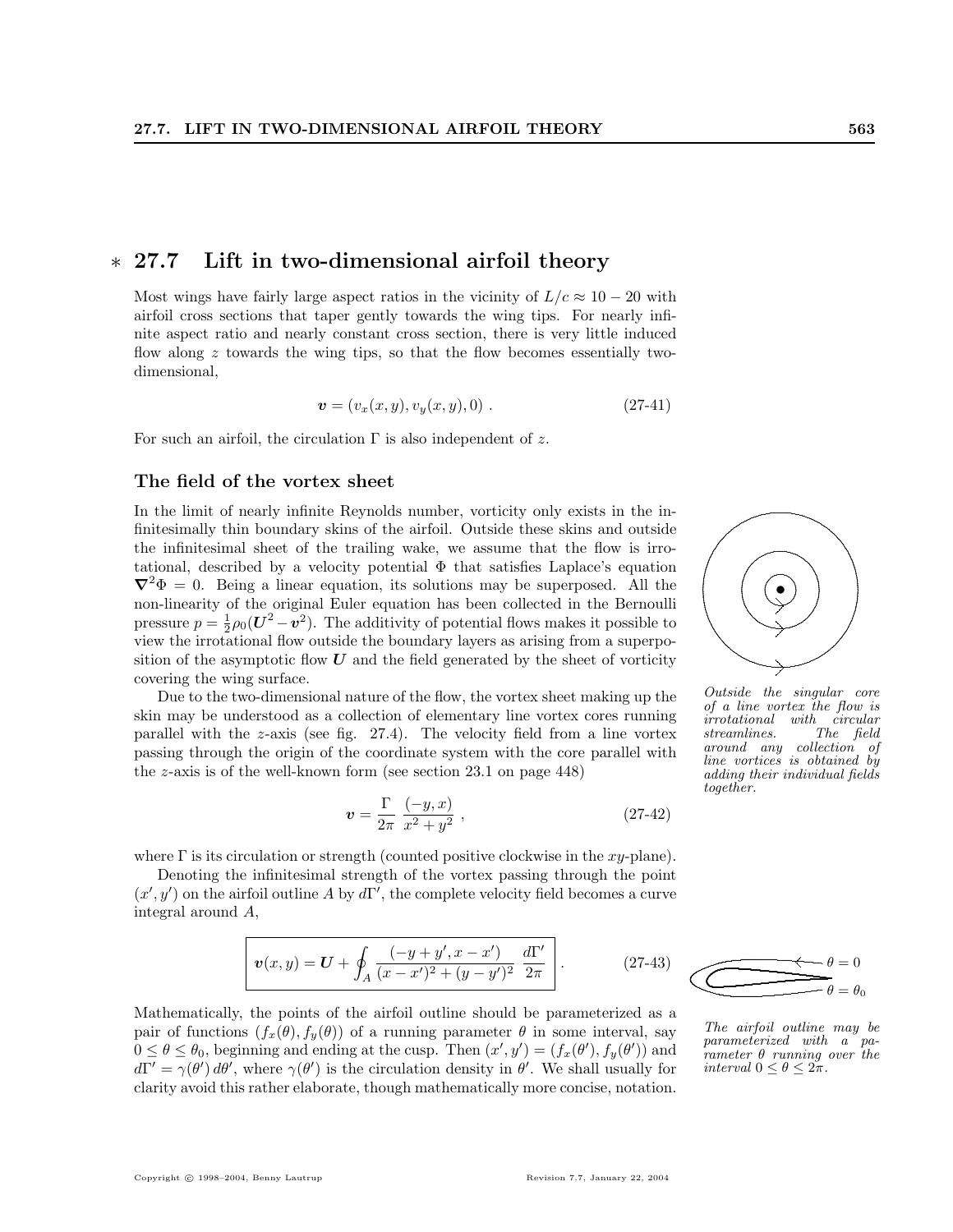

Figure 27.4: The irrotational field of the wing is viewed as a superposition of elementary line vortices with singular cores arranged around the outline A of the airfoil. On the top of the airfoil, the vortices tend to increase the velocity over the asymptotic flow  $U$ , and conversely at the bottom. The airfoil is positioned with the chord-line on the x-axis and the y-axis at the leading edge. Its geometry is described by two functions  $y_{\pm}(x)$ with  $0 \le x \le c$  where c is the chord length. The asymptotic flow is  $U = U(\cos \alpha, \sin \alpha)$ , where  $\overline{\alpha}$  is the angle of attack. The trailing wake, indicated by the dashed line, also forms an angle  $\alpha$  with the x-axis. The z-axis comes out of the plane.

#### The Kutta condition

We may now contract the integration contour in (27-38) until it coincides with the airfoil outline A (fig. 27.4). Using that in ideal flow the velocity must be tangential to A, the circulation becomes

$$
\Gamma = \oint_{A} \boldsymbol{v}(x, y) \cdot d\boldsymbol{\ell} = \oint_{A} |\boldsymbol{v}(x, y)| d\ell.
$$
 (27-44)

Locally each little line element  $d\ell$  of A contributes the infinitesimal amount,

$$
d\Gamma = |\mathbf{v}| \, d\ell \qquad \text{(on } A) \;, \tag{27-45}
$$

to the circulation.

Near the front and rear ends of the airfoil there are stagnation points where the velocity field vanishes. In ideal flow there may be more than one velocity field solution satisfying the Euler equation (16-1) and the boundary conditions. Such solutions may have different stagnation points and thus different circulation and lift. It is even possible to find a solution with vanishing circulation and lift. We shall see below that if the rear stagnation point is not situated right at the cusp of the trailing edge, unacceptable infinite velocity field values will arise at the cusp. The Kutta condition (1902) enforces that the trailing edge cusp (c in fig. 27.4) is actually a stagnation point . The condition thus repairs a mathematical problem in truly ideal flow by selecting a particular solution. In the real world, a streamlined airfoil with small angle of attack in nearly ideal flow will in fact fulfill the Kutta condition because of viscous friction in the boundary layers which selects a unique laminar solution.



Separating flow pattern near the trailing end of an airfoil with stagnation point before the cusp. Such a flow may have vanishing lift.



Highly laminar flow near the trailing end of an airfoil with stagnation point at the cusp.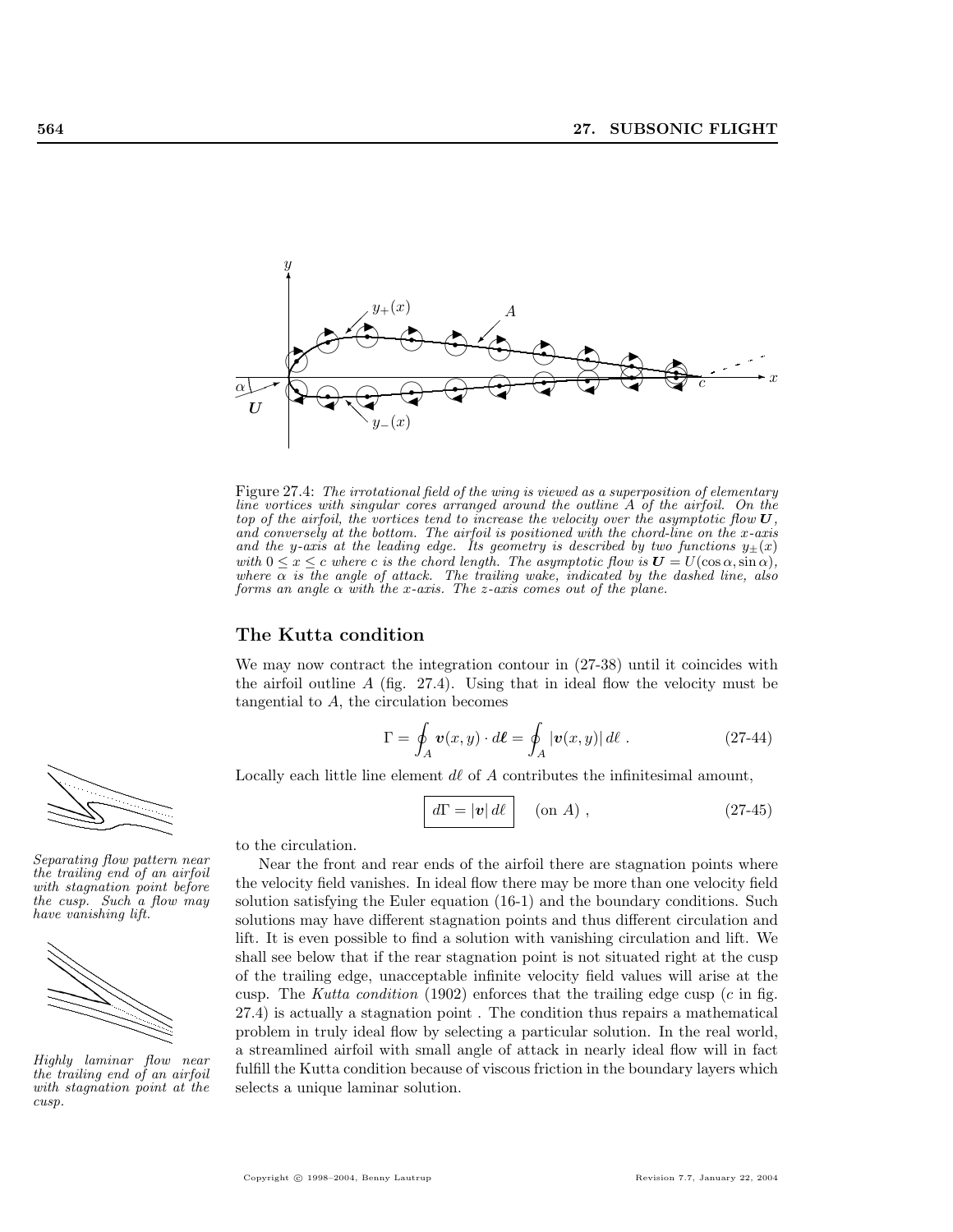In the neighborhood of the cusp the airfoil consists of two straight lines that may be parameterized by x, such that  $y = \lambda_{\pm}(x - c)$  where  $\lambda_{\pm}$  are the (finite) slopes of the upper and lower halves of the airfoil outline. Denoting the corresponding circulation densities at the cusp by  $d\Gamma/dx = \gamma_{+}$ , and keeping only the two contributions to the integrand from the small interval  $c - \epsilon < x' < c$ , we find the divergent part of the velocity field

$$
\boldsymbol{v}(c,0) = \left[ \frac{(\lambda_+, -1)\gamma_+}{1 + \lambda_+^2} + \frac{(\lambda_-, -1)\gamma_-}{1 + \lambda_-^2} \right] \int_{c-\epsilon}^c \frac{dx'}{x' - c} \tag{27-46}
$$

The cusp field is evidently logarithmically divergent, unless  $\gamma_+ = \gamma_- = 0$ , *i.e.* unless the Kutta condition is fulfilled.

#### The fundamental airfoil equation

The circulation distribution  $d\Gamma'$  must be chosen such that the streamlines follow the airfoil outline. This is equivalent to requiring the normal component of the velocity field to vanish on the impermeable airfoil surface, i.e.

$$
\boxed{\boldsymbol{v} \cdot \boldsymbol{n} = 0 \quad (\text{on } A) \quad ,} \tag{27-47}
$$

where  $v = v(x, y)$  is the velocity and  $n = n(x, y)$  is the normal in the point  $(x, y)$ on  $A$ . For every point of  $A$  we thus get one scalar condition, and together with the Kutta condition that is sufficient to determine the vortex distribution  $d\Gamma'$ .

We are not at liberty to impose a no-slip condition on the field, because the Euler equation (16-1) is only of first order in the spatial derivatives. Although the field (27-43) exists both inside and outside the airfoil outline, the outside solution now fulfills the Euler equation and obeys the correct boundary conditions for inviscid flow around a solid body. Consequently, we may with impunity replace the region inside the airfoil outline with a solid body. .

For convenience, the airfoil is positioned with its chord-line on the  $x$ -axis such that the asymptotic velocity becomes  $U = U(\cos \alpha, \sin \alpha)$  (see fig. 27.4). In the  $\theta$ -parameterization, the tangent vector to the airfoil outline in the point  $\theta$  is  $\mathbf{t} = (\dot{x}, \dot{y}) = d(x, y)/d\theta$ , where a dot denotes differentiation with respect to θ, and the normal may be taken to be  $n = (−*j*, *x*)$ . The boundary condition (27-47) now takes the explicit form

$$
U(-\dot{x}\sin\alpha + \dot{y}\cos\alpha) = \oint_A \frac{\dot{x}(x - x') + \dot{y}(y - y')}{(x - x')^2 + (y - y')^2} \frac{d\Gamma'}{2\pi},
$$
 (27-48)

where now both  $(x, y) = (f_x(\theta), f_y(\theta))$  and  $(x', y') = (f_x(\theta'), f_y(\theta'))$  are points on A and  $d\Gamma' = \gamma(\theta')d\theta'$ .

Marvellously this equation can be integrated over  $\theta$ . Using that for  $\theta = 0$  we must have  $x = c$  and  $y = 0$ , it may be verified by differentiation after  $\theta$  that the following expression is the correct integral,

The cusp consists of two straight lines with different slopes  $dy/dx = \lambda_{\pm}$ .

 $\overline{c}$ 

❛❛❛

✻

 $\hat{y}$ 

—<br>—

✥ ❛ ✥  $\Rightarrow$ 

 $\lambda _+$ 

 $\lambda_+$ 



In any point  $(x, y)$  $(f_x(\theta), f_y(\theta))$  of the airfoil outline, the tangent angle is denoted  $\beta$  and the slope  $\lambda$  = tan  $\beta$  =  $\dot{y}/\dot{x}$ . The tangent vector may be chosen to be  $\mathbf{t} = (\dot{x}, \dot{y})$  and the normal  $\mathbf{n} = (-\dot{y}, \dot{x}).$ The tangent angle  $\beta$  passes<br>smoothly through 90° at the leading edge of the airfoil, whereas the slope passes through infinity.

 $\rightarrow$ 

x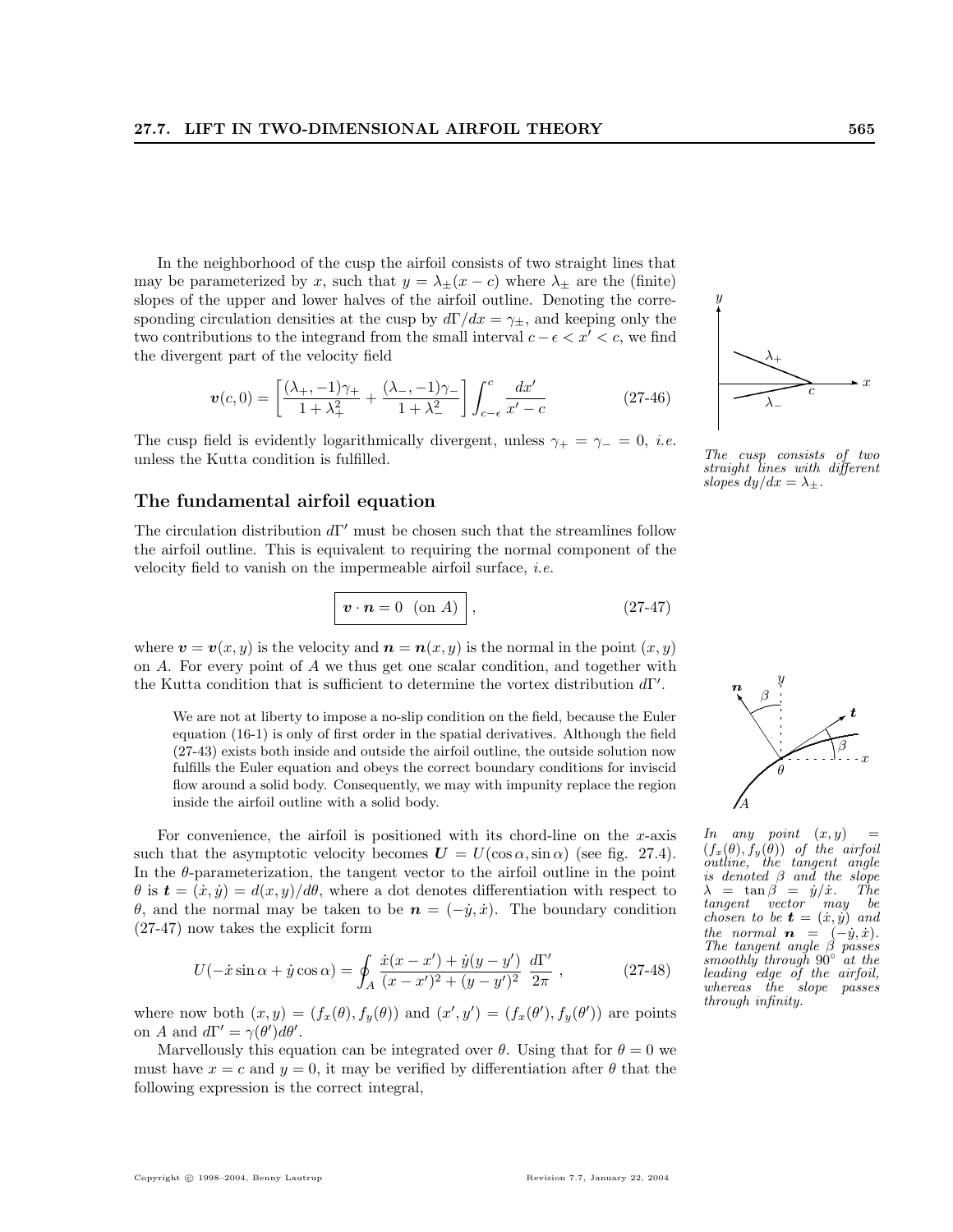

Figure 27.5: A thin airfoil is represented by a single layer of vorticity  $\gamma(x) = \gamma_+(x) +$  $\gamma_{-}(x)$  along the camber line  $y(x) = \frac{1}{2}(y_{+}(x) + y_{-}(x)).$ 

$$
U((c-x)\sin\alpha + y\cos\alpha) = \frac{1}{2}\oint_A \log\frac{(x-x')^2 + (y-y')^2}{(c-x')^2 + y'^2} \frac{d\Gamma'}{2\pi}.
$$
 (27-49)

This is the fundamental equation of two-dimensional airfoil theory. Given the parameterized airfoil geometry through the functions  $(f_x(\theta), f_y(\theta))$ , this integral equation should be solved for the vortex density  $\gamma(\theta)$ . Having done that, the total circulation  $\Gamma$  may afterwards be obtained by integrating the result,

$$
\Gamma = \oint_A d\Gamma = \int_0^{\theta_0} \gamma(\theta) d\theta.
$$
 (27-50)

Finally, inserting this into the Kutta-Joukowsky theorem (27-39), we obtain the lift. We have thus established a precise analytic or numeric procedure which for ideal flow will yield the lift as a function of the geometry of the airfoil.

# Thin airfoil approximation

Even if modern airfoils are much thicker than the airfoils of the early airplanes, the ratio  $d/c$  of thickness to chord is rarely more than 10–15%. Using x as parameter, a decent approximation for thin airfoils is obtained by replacing the double layer of circulation density  $\gamma_{\pm}(x)$  on the two halves of the airfoil outline by a single layer with  $\gamma(x) = \gamma_+(x) + \gamma_-(x)$  distributed along the *camber line*,

$$
y(x) = \frac{1}{2}(y_+(x) + y_-(x)).
$$
 (27-51)

For a thin airfoil with  $d/c \ll 1$  we always have  $|y(x) - y(x')| \ll |x - x'|$ , so that the fundamental airfoil equation (27-49) degenerates into the much simpler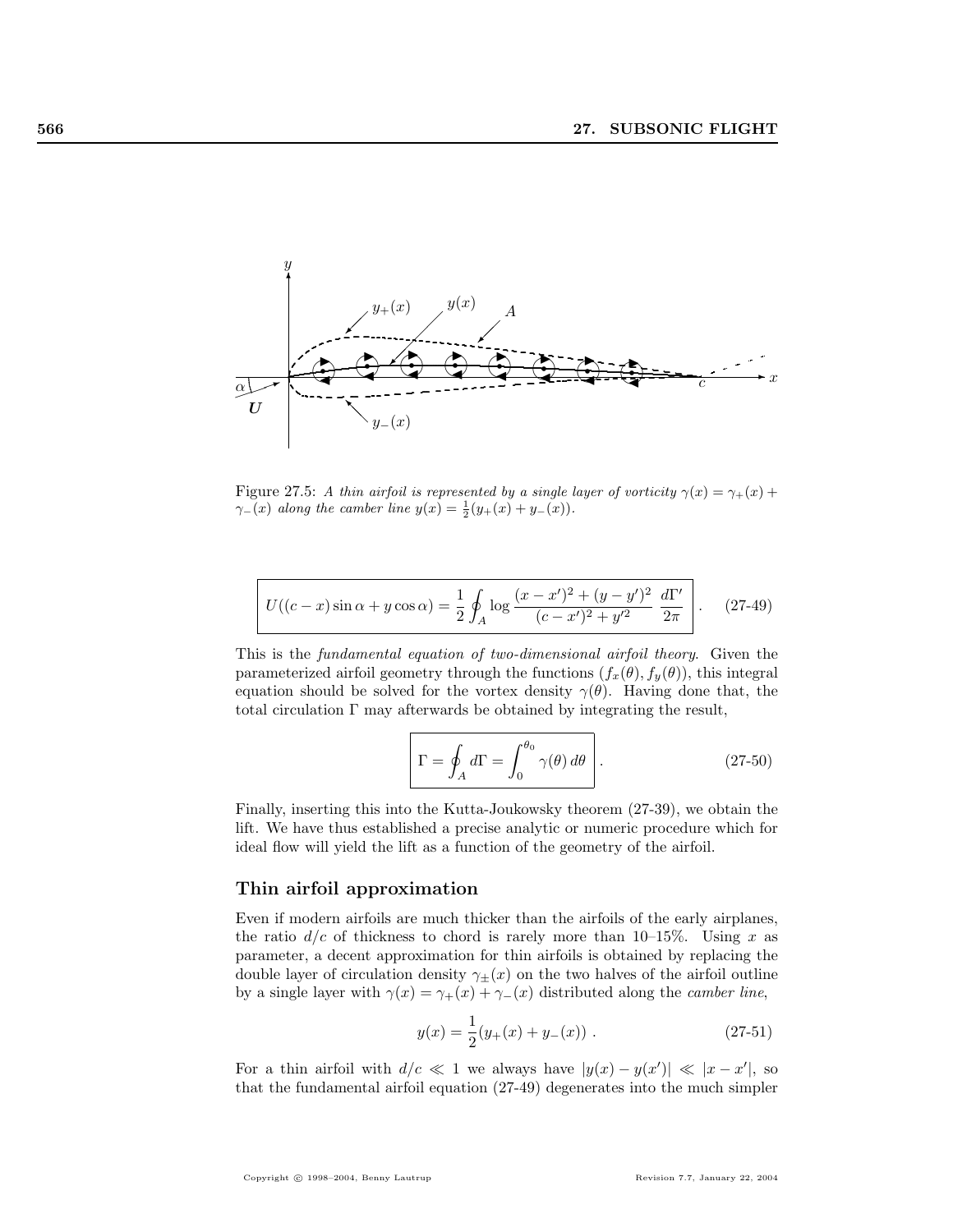equation,

$$
U((c-x)\sin\alpha + y(x)\cos\alpha) = \frac{1}{2\pi} \int_0^a \log\frac{|x-x'|}{c-x'} \gamma(x') dx' \quad . \tag{27-52}
$$

Given the camber line  $y(x)$ , this linear equation must be solved for  $\gamma(x)$ .

It is remarkable that we can obtain the circulation directly by means of the strange integral,

$$
\int_0^c \frac{c}{(c-x)\sqrt{x(c-x)}} \log \frac{|x-x'|}{c-x'} dx = -2\pi , \qquad (27-53)
$$

which is true for all  $c > 0$  and all  $x'$  between 0 and c. It takes a fair bit of complex analysis to prove this (see problem 27.6), but it may easily be checked numerically. Using this result in (27-52) we get the circulation

$$
\Gamma = \int_0^c \gamma(x')dx' = -cU \int_0^c \frac{(c-x)\sin\alpha + y(x)\cos\alpha}{(c-x)\sqrt{x(c-x)}} dx.
$$
 (27-54)

Using that  $\int_0^c dx/\sqrt{x(c-x)} = \pi$ , the first part of the integral is trivial, and we finally get

$$
\Gamma = -Uc \left( \pi \sin \alpha + \cos \alpha \int_0^c \frac{y(x)}{(c-c)\sqrt{x(c-x)}} dx \right).
$$
 (27-55)

The integral converges because  $y(x) \sim c - x$  for  $x \to c$ .

Taking into account that the contour of integration in the Kutta-Joukowsky theorem (27-39) is clockwise and not counterclockwise as assumed in the above calculation, the lift is  $\mathcal{L} = -\rho_0 U L \Gamma$ . For small angles of attack,  $|\alpha| \ll 1$ , the lift coefficient takes the form (27-22),

$$
C_L = \frac{\mathcal{L}}{\frac{1}{2}\rho_0 U c L} = 2\pi (\alpha - \alpha_0) \quad , \tag{27-56}
$$

with zero lift angle,

$$
\alpha_0 = -\frac{1}{\pi} \int_0^c \frac{y(x)}{(c-x)\sqrt{x(c-x)}} dx.
$$
 (27-57)

Since airfoils have mostly positive camber,  $y(x) > 0$ , it follows that  $\alpha_0 < 0$ . For a flat plate we evidently have  $\alpha_0 = 0$  because  $y(x) = 0$ .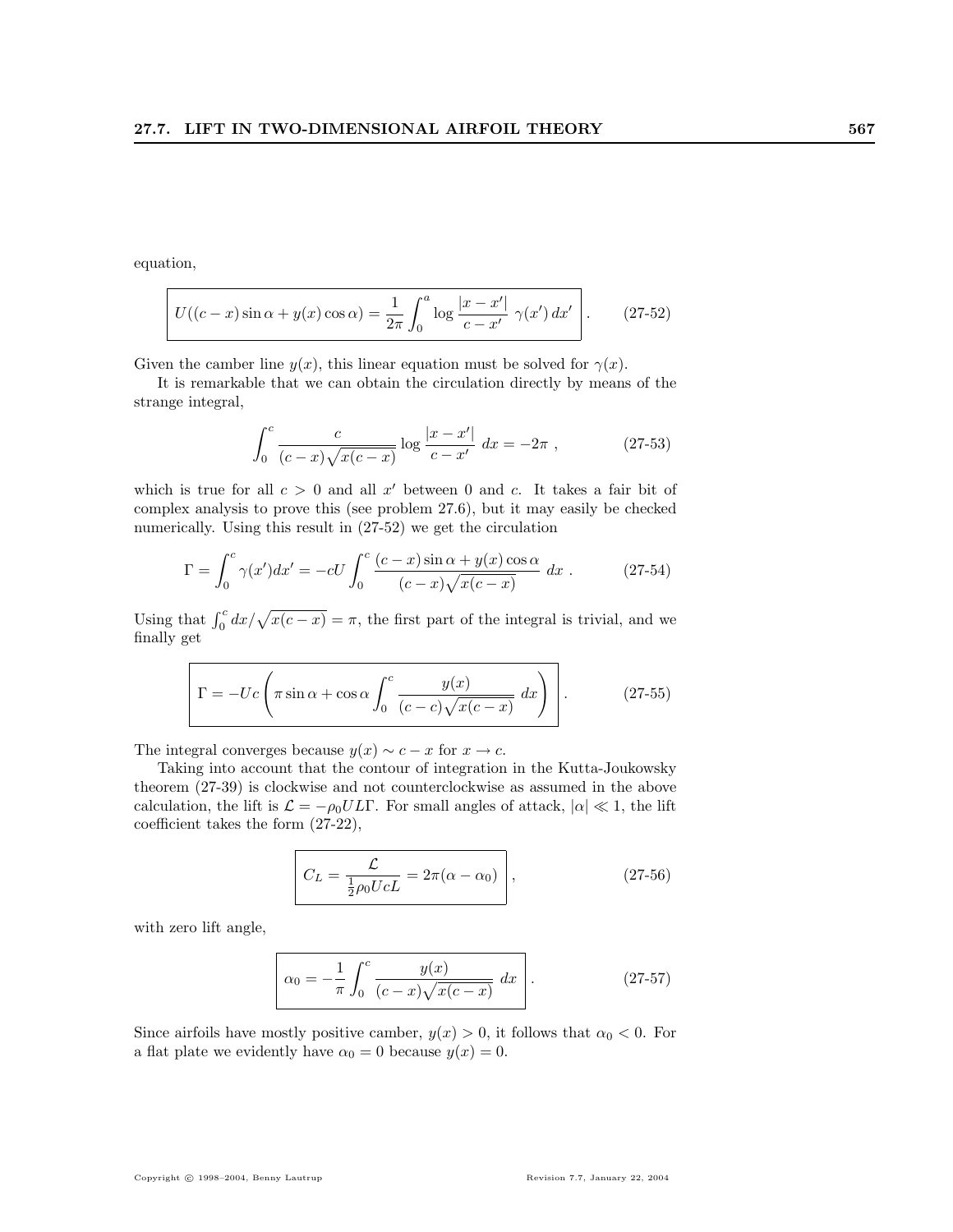# ∗ 27.8 The distant laminar wake

At short distances the velocity field is strongly dependent on the shape and attitude of a moving body, but far from the body such details are lost. It is, as we shall now see, possible to determine the general form of the laminar velocity field at large distances from the body in terms of the lift and drag that the body produces (see also [57, p. 67]). The analysis in this section should be viewed as the natural continuation of d'Alembert's theorem to fluids that are not perfectly inviscid. Such fluids will not "close up" behind the moving body, but instead  $\cdot$ as we have discussed above — leave a trailing wake, a disturbance that never dies completely out even at huge distance behind the body. In the real unruly and turbulent atmosphere, the trailing wake from a passing airplane will of course only be noticeable for a finite distance.

## Oseen's approximation

Sufficiently far from the body, the velocity field is laminar and approximatively equal to the asymptotic value  $U$  both inside and outside the trailing wake. Inserting  $v = U + \Delta v$  into the steady flow equation,

$$
(\mathbf{v} \cdot \nabla)\mathbf{v} = -\frac{1}{\rho_0} \nabla p + \nu \nabla^2 \mathbf{v} , \qquad (27-58)
$$

we obtain to first order in  $\Delta v$ ,

$$
(\mathbf{U} \cdot \mathbf{\nabla}) \Delta \mathbf{v} = -\frac{1}{\rho_0} \mathbf{\nabla} p + \nu \mathbf{\nabla}^2 \Delta \mathbf{v} . \qquad (27-59)
$$

The linearity of this equation allows us to superpose its solutions. Let us write the velocity difference as a sum,

$$
\Delta v = u + \nabla \Phi , \qquad (27-60)
$$

where  $\Phi$  is a generalized velocity potential chosen as a solution to

$$
(\mathbf{U} \cdot \mathbf{\nabla})\Phi = -\frac{p}{\rho_0} + \nu \mathbf{\nabla}^2 \Phi . \qquad (27-61)
$$

Using this to eliminate p in (27-59), it follows that the field  $\boldsymbol{u}$  must satisfy

$$
(U \cdot \nabla)u = \nu \nabla^2 u \qquad (27-62)
$$

The incompressibility condition,  $\nabla \cdot \Delta v = 0$ , yields a relation between  $\Phi$  and  $u$ 

$$
\nabla^2 \Phi = -\nabla \cdot \mathbf{u} \quad . \tag{27-63}
$$

The system of equations now closes in a simple way: If  $u$  is a solution to (27-62), this equation determines  $\Phi$ , and then from (27-61) the pressure may be obtained.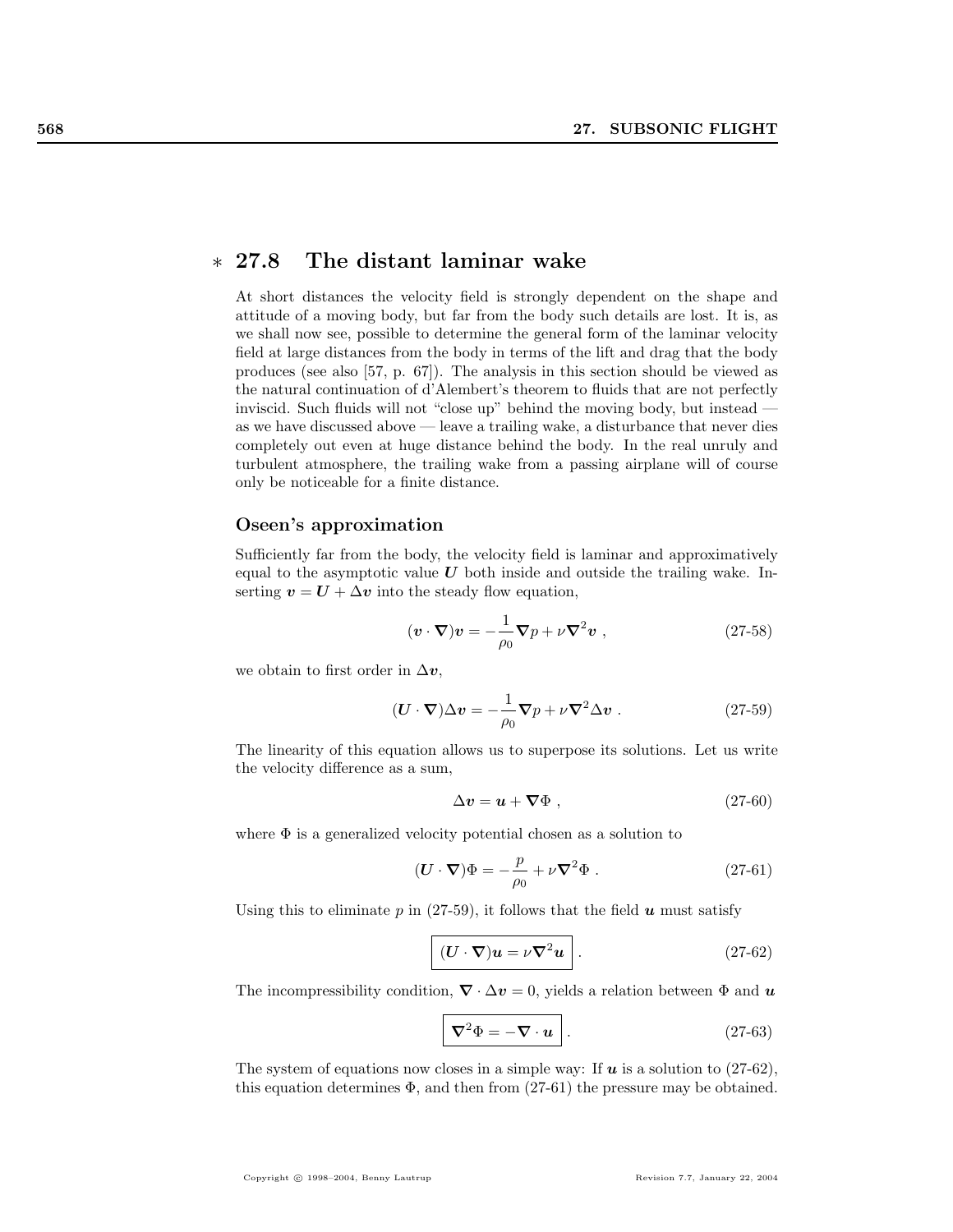#### Flow inside the wake

The trailing wake is assumed to be narrow compared to the distance to the body. In a coordinate system with the x-axis along the asymptotic velocity,  $U = Ue_x$ , we may assume that  $x \gg |y|$ , |z|, inside the wake. In the now familiar way, it follows that the double x-derivative in the Laplacian of (27-62) is small compared with the y, z-derivatives, and the equation for  $u$  becomes

$$
U\frac{\partial \boldsymbol{u}}{\partial x} = \nu \left(\frac{\partial^2}{\partial y^2} + \frac{\partial^2}{\partial z^2}\right) \boldsymbol{u} .
$$
 (27-64)

This is a standard diffusion equation of the same form as the momentum diffusion equation (18-5) with two transverse dimensions and "time"  $t = x/U$ . Notice that this is also the time, it takes for the asymptotic flow to reach the downstream position x from the body.

At distances much larger than the body size,  $x \gg L$ , the body appears as a point particle with no discernable shape, situated at the origin of the coordinate system. By insertion into the above equation one may verify that the following expression is an exact "shapeless" solution,

$$
\mathbf{u} = \frac{\mathbf{A}}{x} \exp\left(-U\frac{y^2 + z^2}{4\nu x}\right) , \qquad (27-65)
$$

where  $\mathbf{A} = (A_x, A_y, A_z)$  is a constant vector. It is in fact also the most general solution at large downstream distance  $x$  (see problem 27.8). Evidently, the distant wake has a Gaussian shape in the transverse directions with a narrow width  $\delta = \sqrt{4\nu x/U}$ . The width of the laminar wake is, however, the same in both transverse directions, confirming that there is no imprint of the original shape of the object on the Gaussian form of the distant wake. Taking  $y, z \sim \sqrt{x}$ , the solution decays as  $x^{-1}$  along the wake, rather than the expected  $r^{-2} \approx x^{-2}$ . This is consistent with the area of the wake being of order  $\delta^2 \sim x$  such that the integral of u over the cross section of the wake remains finite for  $x \to \infty$ . The terms that have been left out in the above solution by dropping the  $x$ -derivatives in the Laplacian are a further factor  $x^{-1}$  smaller than the above solution and cannot contribute in the limit.

The generalized potential is determined by solving (27-63). Consistently leaving out the double derivatives in the Laplacian, it becomes

$$
\left(\frac{\partial^2}{\partial y^2} + \frac{\partial^2}{\partial z^2}\right)\Phi = -\nabla \cdot \mathbf{u} \ . \tag{27-66}
$$

On the right hand side one cannot leave out the  $\nabla_x u_x$  contribution to the divergence because it is only a factor  $x^{-1/2}$  smaller than the others. It may — with some effort — be verified by insertion that the following potential is an exact solution to this equation

$$
\Phi = \frac{2\nu}{U} \left( -\frac{A_y y + A_z z}{y^2 + z^2} + \frac{A_x}{2x} \right) \left( 1 - \exp \left( -U \frac{y^2 + z^2}{4\nu x} \right) \right) . \tag{27-67}
$$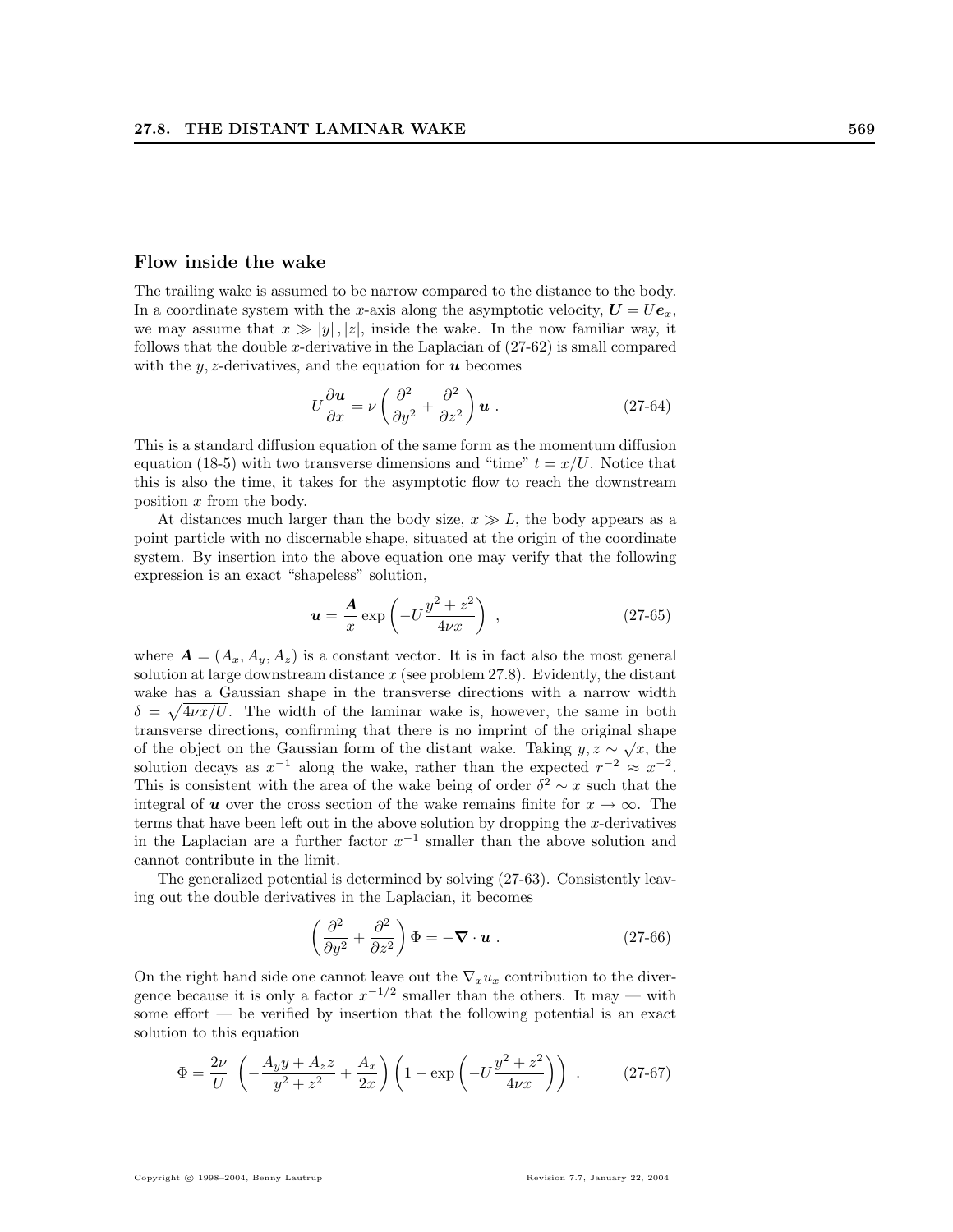Here the first term in the first parenthesis is of order  $x^{-1/2}$  and the second of order  $x^{-1}$ . The leading corrections from leaving out the double derivatives in the Laplacian are of order  $x^{-3/2}$ . Only the exponential in the second parenthesis represents a true solution to the inhomogeneous equation (27-66), to which one may add an arbitrary solution to Laplace's equation  $\nabla^2 \Phi = 0$ . Here we have added the solution which makes the potential regular for  $y = z = 0$ .

#### Drag and lift

The pressure is obtained in the same approximation from (27-61),

$$
p = -\rho_0 U \frac{\partial \Phi}{\partial x} + \rho_0 \nu \left( \frac{\partial^2}{\partial y^2} + \frac{\partial^2}{\partial z^2} \right) \Phi = \rho_0 \nu \frac{A_x}{x^2} . \tag{27-68}
$$

Since it decays like  $x^{-2}$  and the area of the wake is  $\delta^2 \sim x$ , it cannot contribute to drag for  $x \to \infty$ , so that the leading contribution to the integrand of (27-33) becomes

$$
p + \rho_0 U \Delta v_x \approx \rho_0 U u_x \tag{27-69}
$$

In the last step we have dropped the pressure and the potential derivative  $\nabla_x \Phi \sim$  $x^{-3/2}$  which are both negligible compared to  $u_x \sim x^{-1}$ . Integrating over all  $y, z$ , we find from (27-33)

$$
\mathcal{D} \approx -\rho_0 U \iint u_x \, dydz = -4\pi \rho_0 \nu A_x \,. \tag{27-70}
$$

which fixes the coefficient  $A_x$ . The errors committed in extending the integral over the wake to all values of  $y$  and  $z$  are exponentially small.

The lift is obtained from the complete circulation integral (27-38),

$$
\Gamma(z) = \oint_{C(z)} (\mathbf{u} + \nabla \Phi) \cdot d\mathbf{\ell} = \oint_{C(z)} \mathbf{u} \cdot d\mathbf{\ell} \approx -\int u_y dy.
$$

In the second step we have used that  $\Phi$  is single-valued so that  $\oint \nabla \Phi \cdot d\ell = 0$ , and in the third that u vanishes outside the wake slice,  $W(z)$ . The minus sign stems from the contour running through the wake against the direction of the y-axis. Inserting this result into (27-37) we find

$$
\mathcal{L} = -\rho_0 U \iint u_y \, dydz = -4\pi \nu \rho_0 A_y , \qquad (27-71)
$$

which fixes  $A_y$ . Similarly, since there is no lift in the z-direction, we must have  $A_z = 0.$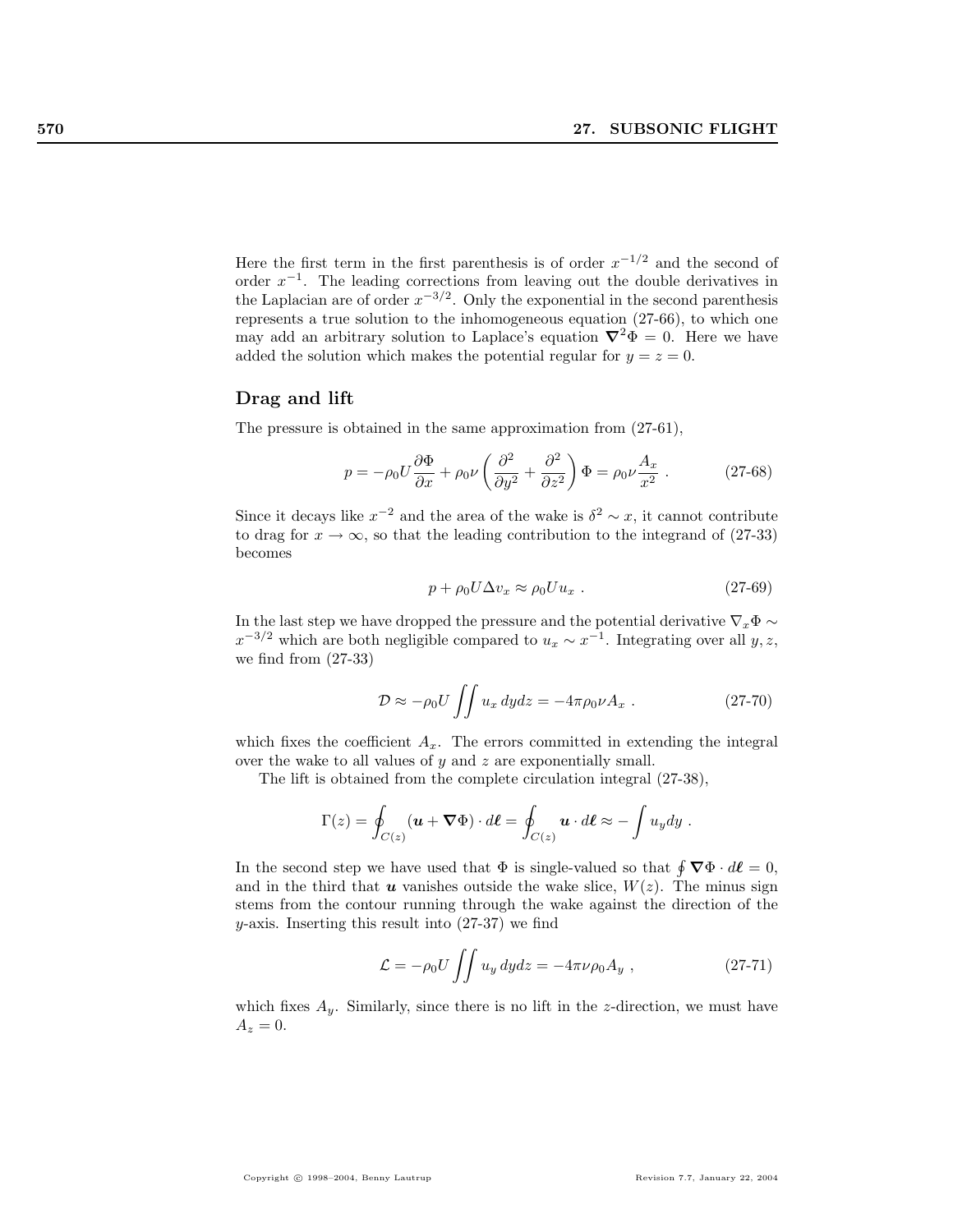The complete field configuration inside the wake has now been obtained in terms of the lift and drag that the body generates,

$$
\mathbf{u} = -\frac{(\mathcal{D}, \mathcal{L}, 0)}{4\pi \rho_0 \nu x} \exp\left(-U\frac{y^2 + z^2}{4\nu x}\right) ,
$$
  

$$
\Phi = \frac{1}{4\pi \rho_0 U x} \left(\frac{2xy}{y^2 + z^2} \mathcal{L} - \mathcal{D}\right) \left(1 - \exp\left(-U\frac{y^2 + z^2}{4\nu x}\right)\right) .
$$
 (27-72)

The correction terms are all of *relative* order  $x^{-1}$ .

## Flow outside the wake

Outside the wake, the flow is assumed to be irrotational with  $\Delta v = \nabla \Phi$  and  $\nabla^2 \Phi = 0$ . We have before argued that  $\Delta v \sim 1/r^2$  at large distances, and consequently we must have  $\Phi \sim 1/r$ . In spherical coordinates with the polar axis in the x-direction and the null-meridian in the  $xy$ -plane, we may thus write

$$
\Phi = \frac{F(\theta, \phi)}{r} \tag{27-73}
$$

The spherical Laplacian  $(C-16)$  implies that F has to satisfy

$$
\left(\sin^2\theta \frac{\partial^2}{\partial \theta^2} + \cos\theta \sin\theta \frac{\partial}{\partial \theta} + \frac{\partial^2}{\partial \phi^2}\right) F = 0.
$$
\n(27-74)

\nwhere *tan* coordinates and *the* coordinates of the function *tan* and *tan* vectors for the function *tan* and *tan* are the values.

In view of the periodicity in  $\phi$ , the complete solution may be written as a Fourier series

$$
F = A_0(\theta) + \sum_{n=1}^{\infty} A_n(\theta) \cos n\phi + B_n(\theta) \sin n\phi , \qquad (27-75)
$$

where the coefficients  $A_n$  and  $B_n$  satisfy the equation

$$
\left(\sin^2\theta \frac{d^2}{d\theta^2} + \cos\theta \sin\theta \frac{d}{d\theta} - n^2\right) A_n = 0.
$$
 (27-76)

Surprisingly, this equation has the exact solutions (tan  $\frac{\theta}{2}$  $\int^{\pm n}$  (see problem 27.9). Since F has to be regular at  $\theta = \pi$ , only the negative sign is acceptable. Furthermore, for  $\theta \to 0$ , where  $A_n \sim \theta^{-n}$ , this solution has to join continuously with the inside solution (27-72), which for  $y, z \gg \delta$  and  $y, z \ll x$  behaves like

$$
\Phi \approx \frac{1}{4\pi\rho_0 U x} \left( \frac{2xy}{y^2 + z^2} \mathcal{L} - \mathcal{D} \right) \approx \frac{\mathcal{L}}{2\pi\rho_0 U} \frac{\cos\phi}{r\theta} - \frac{\mathcal{D}}{4\pi\rho_0 U r} . \tag{27-77}
$$

This shows that the only possible exponents are  $n = 0, 1$  with  $A_0 = -\mathcal{D}/4\pi\rho_0 U$ ,  $A_1 = \mathcal{L}/4\pi\rho_0 U$  and  $B_1 = 0$ . Thus the potential far from the body outside the



Spherical coordinates and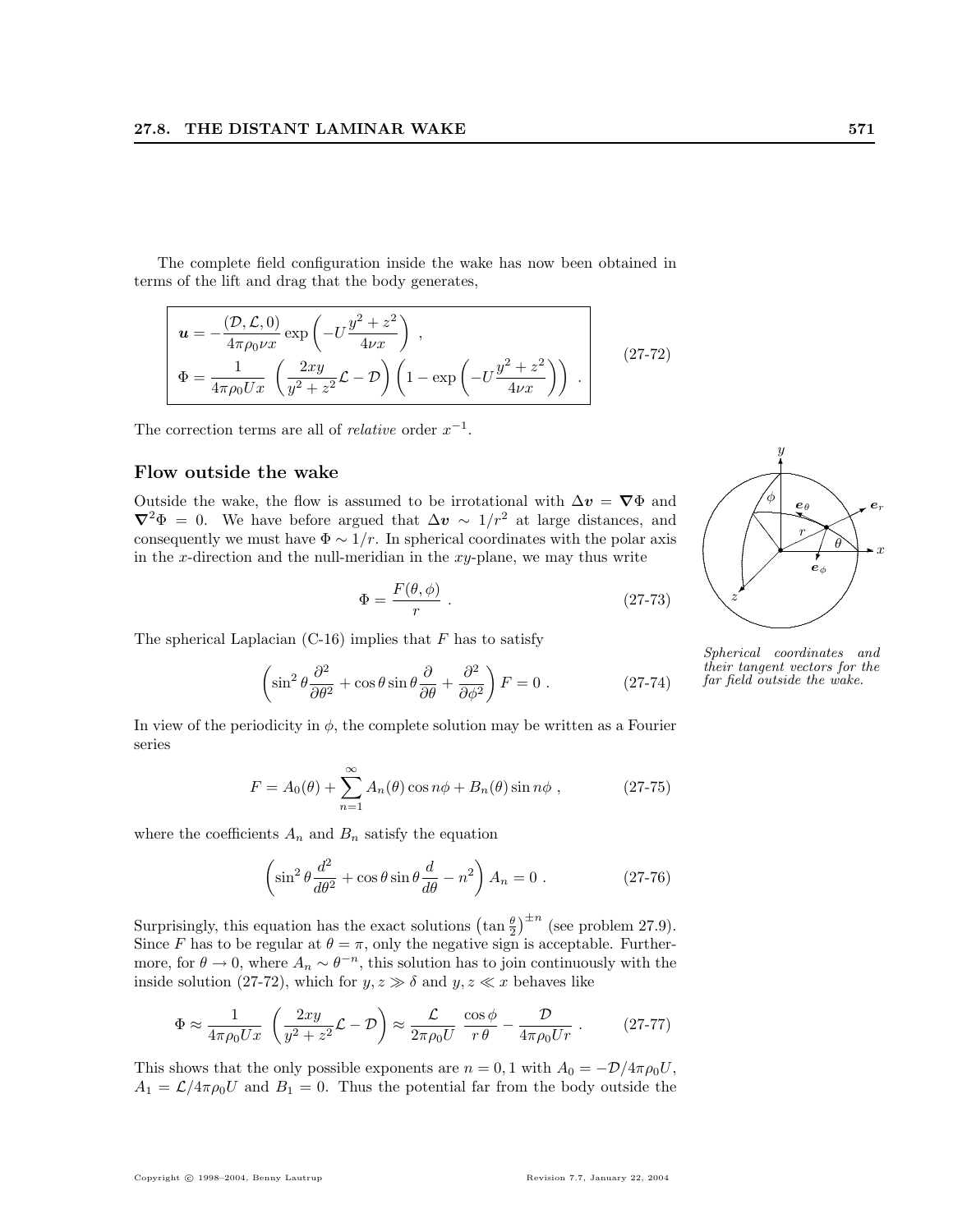

Figure 27.6: Streamlines for the far field in the  $z = 0$  plane. The parameters for the plot are  $U = \rho_0 = \nu = 1, \mathcal{D} = 5$ , and  $\mathcal{L} = 10$ , The parabola defines the width of the laminar wake,  $y = 2\sqrt{\nu x/U}$ . The far field has been regulated such that it is well-defined and finite everywhere (see problem 27.10). The regulated flow violates the compressibility condition  $\nabla \cdot \mathbf{v} = 0$  near the center. The gap is an artefact of the regulation, which makes the "body" appear to have a funnel at the center, making some the streamlines converge behind the body. Notice the downwards flow behind the body, caused by the lift.

wake becomes

$$
\Phi = \frac{\mathcal{L}\cos\phi\cot(\theta/2) - \mathcal{D}}{4\pi\rho_0 Ur} \ . \tag{27-78}
$$

It joins continuously with the field of the wake. The streamlines for the combined inside and outside fields are shown in fig. 27.6 in a convenient interpolating approximation (see problem 27.10).

#### Pressure and lift

Since the leading contribution to pressure vanishes far downstream inside the wake, it plays no role for the drag which as shown by (27-70) is entirely due to a loss of fluid momentum. The lift contribution from pressure similarly stems entirely from the outside solution. Using Bernoulli's theorem and the spherical derivatives (C-14), the outside pressure becomes,  $p = -\rho_0 U \nabla_x \Phi =$  $-\rho_0 U(\cos\theta \nabla_r - \sin\theta \nabla_\theta)\Phi$ . After a bit of algebra this reduces to,

$$
\boxed{p = -\frac{\mathcal{D} + \mathcal{L}\sin\theta\cos\phi}{4\pi r^2}}.
$$
 (27-79)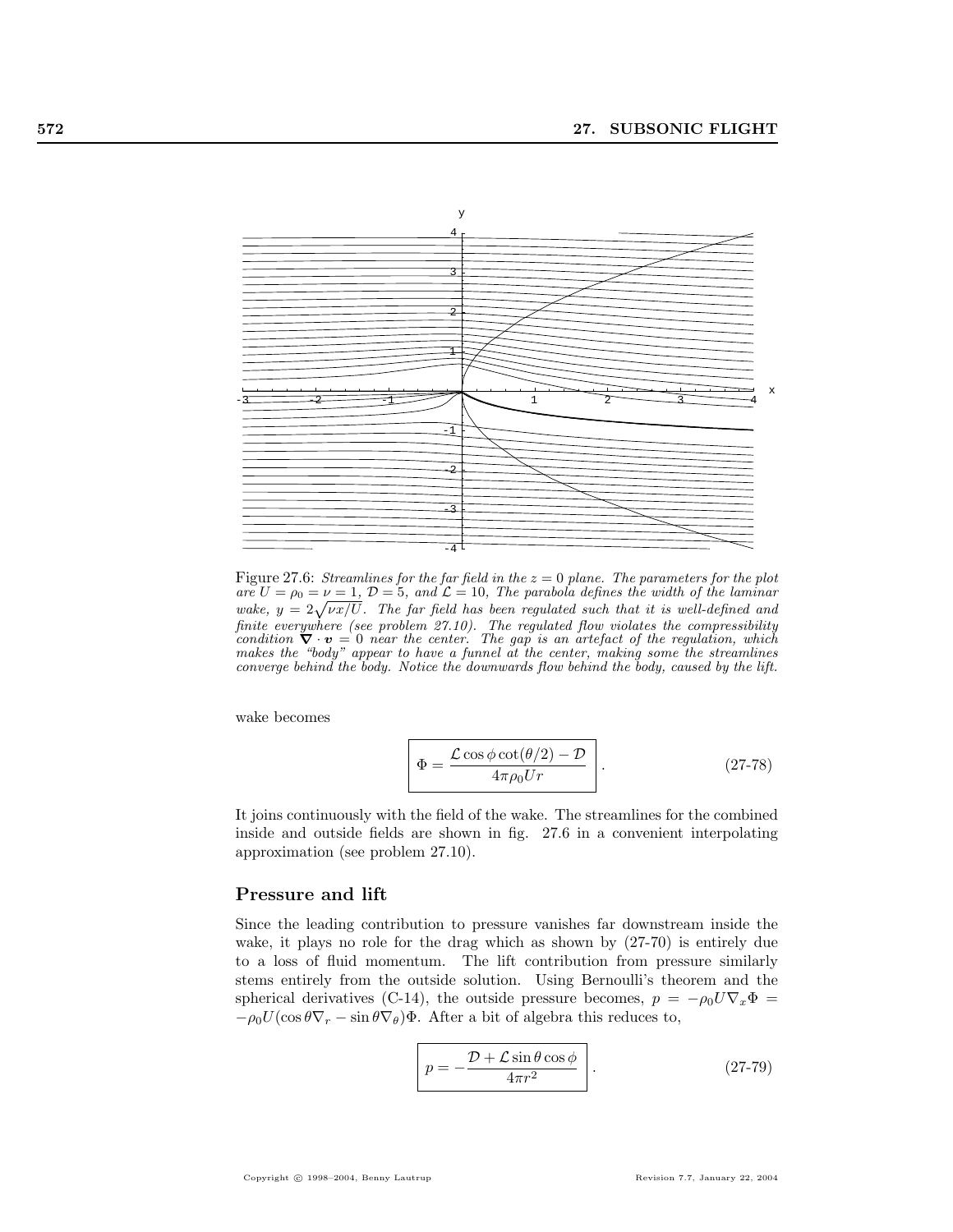It is immediately clear that the spherically symmetric first term cannot contribute to the total contact force. Also since  $dS_x = \cos\theta \cdot r^2 \sin\theta d\theta d\phi$ , the second term which is linear in  $\cos \phi$  cannot produce a force in the x-direction, *i.e.* a drag.

Due to its  $\phi$ -dependence the second term is, however, negative above the  $xz$ plane and positive below, and must therefore produce a lift. Using that  $dS_y =$  $\sin \theta \cos \phi \cdot r^2 \sin \theta d\theta d\phi$ , we find

$$
-\oint p\,dS_y = \frac{\mathcal{L}}{4\pi} \iint \sin^3 \theta \cos^2 \phi \,d\theta d\phi = \frac{1}{3}\mathcal{L} \,. \tag{27-80}
$$

Pressure thus produces one third of the lift, even for an infinite sphere. The remaining two thirds of lift stems from momentum flux. As discussed before (page 557), the partition of lift between pressure and momentum flux depends on the choice of integration surface at infinity. The pressure contribution would vanish if the "box" at infinity were taken to be a huge cylinder with length much smaller than radius.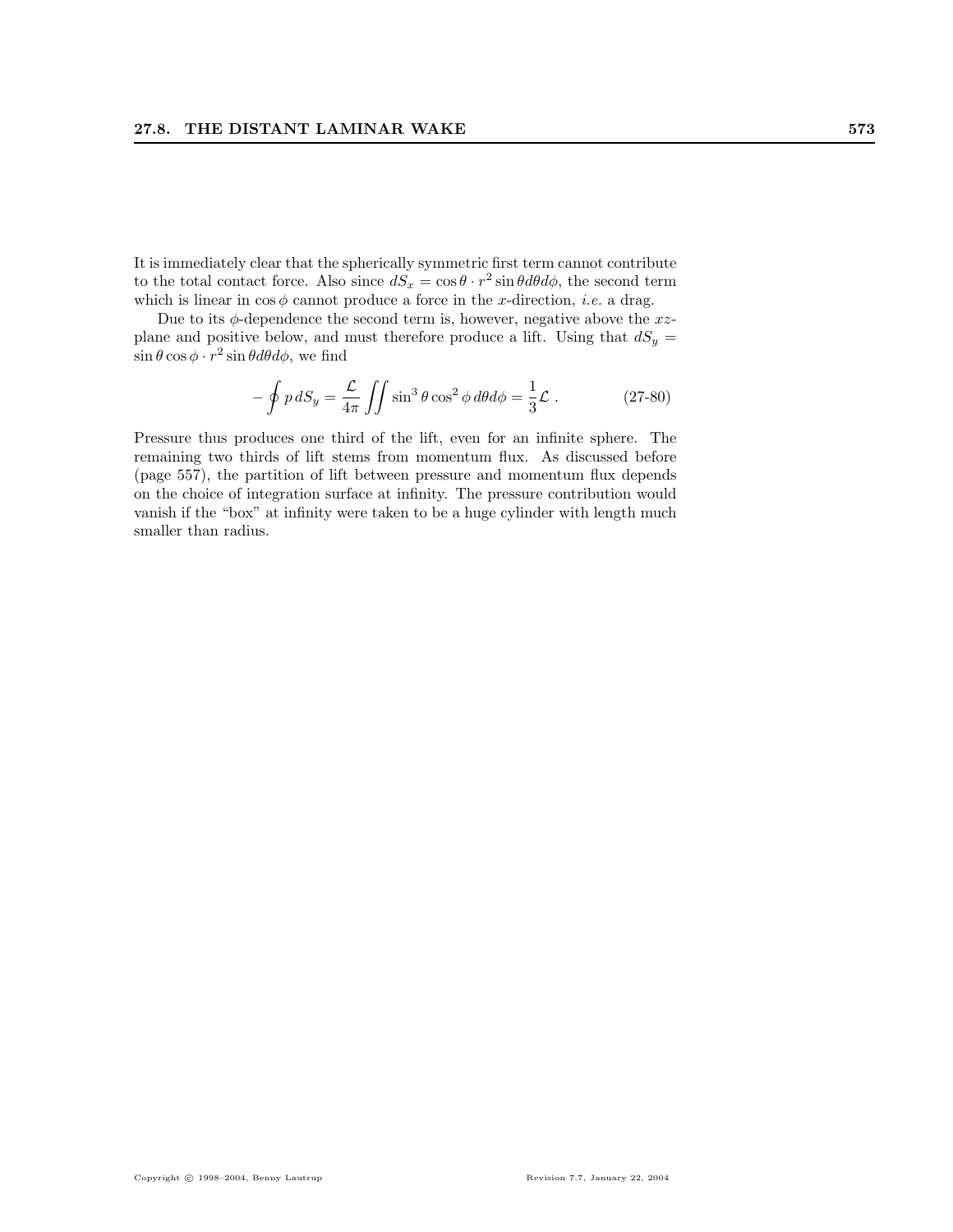# Problems

27.1 The Concorde airliner has a powerplant of four engines that together develop 677 kN with afterburner. It maximal takeoff mass is 185, 000 kg and its takeoff speed 360 km/h. Ignore drag and calculate the runway a) acceleration, b) time and c) length.

27.2 Show that the tangent to the bank angle in a horizontal banked turn is  $2\pi$  times the ratio between the time it takes to fall freely from rest to velocity  $U$  (with no air resistance) divided by the time  $T$  it takes to make a complete turn.

27.3 Show that the induced drag is smaller if the single trailing vortex is divided into a number of smaller vortices coming off the wing.

**27.4** Let  $e_U = U/U$  be a unit vector in the direction of the asymptotic flow. a) Show that the drag is always of the form

$$
\mathcal{D} = \oint_{S} (p + \rho_0 \Delta \mathbf{v} \cdot \mathbf{U}) \mathbf{e}_U \cdot d\mathbf{S} , \qquad (27-81)
$$

and that the lift takes the form

$$
\mathcal{L} = -\rho_0 \oint_S \mathbf{U} \times (\Delta \mathbf{v} \times d\mathbf{S}) + \oint_S p \mathbf{e}_U \times (\mathbf{e}_U \times d\mathbf{S}) \ . \tag{27-82}
$$

b) Show that the last term vanishes if  $S$  cuts the wake in a planar region orthogonal to the asymptotic velocity.

∗ 27.5 Show explicitly that the sheet vortex field (27-43) has circulation

$$
\Gamma = \oint_C \mathbf{v} \cdot d\boldsymbol{\ell} = \oint_A d\Gamma \tag{27-83}
$$

where  $C$  is an arbitrary curve completely surrounding the airfoil  $A$ .

∗ 27.6 Show that

$$
\int_0^1 \frac{1}{(1-t)\sqrt{t(1-t)}} \log \frac{|t-x|}{1-x} dt = -2\pi , \qquad (27-84)
$$

for all  $x$ .

∗ 27.7 Assume that a thin airfoil has camber function

$$
\Delta y(x) = k \sqrt{\frac{x}{a}} (a - x) \tag{27-85}
$$

where  $k \ll 1$ . Calculate the zero-lift angle  $\alpha_0$ .